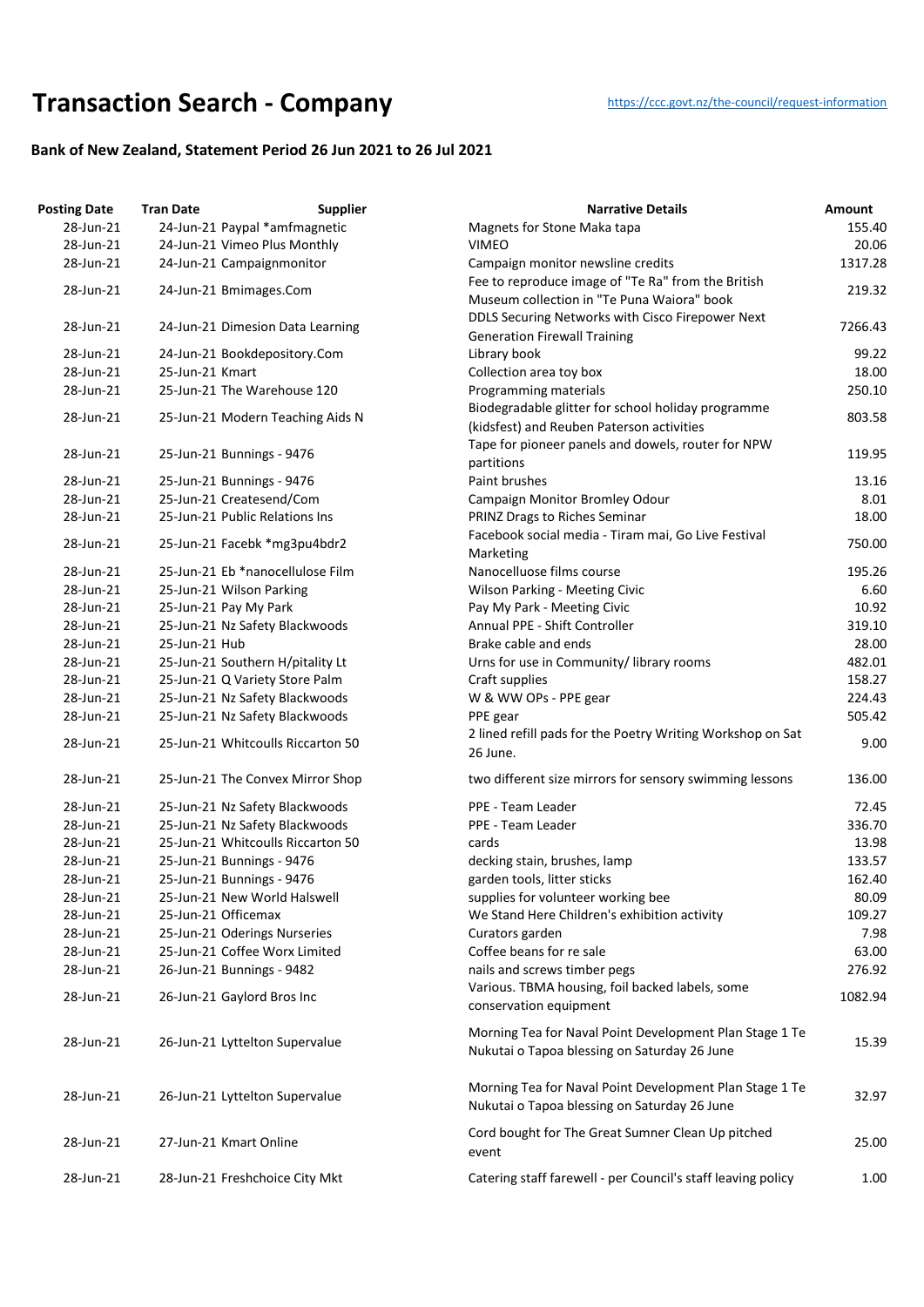| <b>Osting Date</b>     | <b>Tran Date</b>                                               | <b>Supplier</b>                     | <b>Narrative Details</b>                                                                                                                             |
|------------------------|----------------------------------------------------------------|-------------------------------------|------------------------------------------------------------------------------------------------------------------------------------------------------|
| 28-Jun-21              | 28-Jun-21 Eb *managing Risk Acce                               |                                     | 2 online admissions to the Symposium - Managing Ri<br><b>Accelerating Resilience</b>                                                                 |
| 28-Jun-21              | 28-Jun-21 Garden Box                                           |                                     | crusher dust to repair pot holes in paths                                                                                                            |
| 28-Jun-21              | 28-Jun-21 Ccc Parking                                          |                                     | Truck parking for meeting at civic                                                                                                                   |
|                        |                                                                |                                     | Small Padlock to secure the closed store at Waimairi                                                                                                 |
| 28-Jun-21              | 28-Jun-21 Mitre 10 Mega Hornby                                 |                                     | <b>Community Centre</b>                                                                                                                              |
| 28-Jun-21              | 28-Jun-21 Q Variety Store Palm                                 |                                     | frame and certificate paper purchased as Waitai Coas<br><b>Burwood Community Board</b>                                                               |
| 28-Jun-21              | 28-Jun-21 The Chain Man Ltd                                    |                                     | W & WW Ops team harness - test and tag (height saf                                                                                                   |
| 28-Jun-21              | 28-Jun-21 Countdown                                            |                                     | swimmer nappies for re-sale                                                                                                                          |
| 28-Jun-21              | 28-Jun-21 Marshalls Tv & Health                                |                                     | fragrance for facility oil burners                                                                                                                   |
| 29-Jun-21              | 27-Jun-21 Fulcrumapp.Com                                       |                                     | <b>Fulcrum monthly Subscription</b>                                                                                                                  |
| 29-Jun-21              | 27-Jun-21 Createsend/Com                                       |                                     | Campaign monitor - Dyers Road                                                                                                                        |
| 29-Jun-21              | 27-Jun-21 Facebk W3r6r6xnr2                                    |                                     | Facebook Booosts and Promotions for the Walking<br>Festival 2021.                                                                                    |
| 29-Jun-21              | 27-Jun-21 Onesignal Pushno                                     |                                     | <b>ITDPCX OneSignal mthly sub</b>                                                                                                                    |
| 29-Jun-21              | 27-Jun-21 Adobe Stock                                          |                                     | Licence fee for Adobe Stock subscription                                                                                                             |
| 29-Jun-21              | 28-Jun-21 New World Bishopdale                                 |                                     | Milk for Ranger Tea Room                                                                                                                             |
| 29-Jun-21              | 28-Jun-21 Ross Galt Lock & Key                                 |                                     | Rings for tags for radios                                                                                                                            |
| 29-Jun-21              | 28-Jun-21 Kevin Daly Mowers Ltd                                |                                     | repairs to Victa mower plant no 1792                                                                                                                 |
| 29-Jun-21              | 28-Jun-21 Solgm                                                |                                     | One Team member seat for SOLGM Conference                                                                                                            |
| 29-Jun-21              | 28-Jun-21 Createsend/Com                                       |                                     | Coastal Burwood news update - Campaign Monitor                                                                                                       |
| 29-Jun-21              | 28-Jun-21 Createsend/Com                                       |                                     | Campaign monitor - Naval point                                                                                                                       |
| 29-Jun-21              | 28-Jun-21 Createsend/Com                                       |                                     | Linwood Heathcote News - Campaign Monitor                                                                                                            |
| 29-Jun-21              | 28-Jun-21 Pb Technologies                                      |                                     | Speaker purchased for use in meetings with presente<br>participants skyping / Zooming in                                                             |
| 29-Jun-21              | 28-Jun-21 Noel Leeming 12                                      |                                     | noel leeming headphones                                                                                                                              |
| 29-Jun-21              | 28-Jun-21 Ideal Electrical                                     |                                     | ideal electrical lamps and screen fixings                                                                                                            |
| 29-Jun-21              | 28-Jun-21 Gordon Harris Chch                                   |                                     | 4 tubes of oil paint and 2 bottles of odorless solvent t<br>the oil painting master classes 4 and 18                                                 |
| 29-Jun-21              | 28-Jun-21 Adgraphix                                            |                                     | Teardrop signs and sandwich boards                                                                                                                   |
| 29-Jun-21              | 28-Jun-21 Mainland Fasteners Ltd                               |                                     | In House Maintenance - WO                                                                                                                            |
| 29-Jun-21              | 28-Jun-21 Nz Safety Blackwoods                                 |                                     | Annual PPE - Maintenance                                                                                                                             |
| 29-Jun-21              | 28-Jun-21 Warehouse Stationery                                 |                                     | Office stationary                                                                                                                                    |
| 29-Jun-21              | 28-Jun-21 Mitre 10 Mega Hornby                                 |                                     | rose ties, garden buckets, knee pads                                                                                                                 |
| 29-Jun-21              | 28-Jun-21 The Warehouse 123                                    |                                     | popup shop in Linwood mall promotional event -                                                                                                       |
| 29-Jun-21              | 28-Jun-21 Paper Plus Eastgate                                  |                                     | participation prize<br>Linwood library popup shop promotional event in                                                                               |
|                        |                                                                |                                     | Linwood mall - prize<br>popup shop in Linwood mall promotion event - food                                                                            |
| 29-Jun-21              | 28-Jun-21 Muffin Break Eastgate<br>28-Jun-21 The Warehouse 123 |                                     | prizes                                                                                                                                               |
| 29-Jun-21<br>29-Jun-21 | 28-Jun-21 Countdown                                            |                                     | stuffing for our beanbags for the youth and children<br>popup shop in Linwood mall promotional event - foo                                           |
| 29-Jun-21              | 28-Jun-21 Kmart - Riccarton                                    |                                     | and prizes<br>Macramé                                                                                                                                |
| 29-Jun-21              | 28-Jun-21 Pak N Save Northlands                                |                                     | Split 1 Swim Nappies for resaleSplit 2 Batteries for Gr<br>FitnessSplit 3 Cleaning products                                                          |
| 29-Jun-21              | 28-Jun-21 Countdown                                            |                                     | Pressy card purchases for volunteers from libraries w<br>are unable to be paid for hours worked.<br>1x db Technologies B-Hype Mobile 10" Portable PA |
| 29-Jun-21              | 28-Jun-21 Soundstore                                           |                                     | system (handheld) for Papanui-Innes Community<br>Governance                                                                                          |
| 29-Jun-21              |                                                                | 28-Jun-21 The Service Company Ltd C | Biozyme Nappy Liner x 3                                                                                                                              |
| 29-Jun-21              |                                                                | 28-Jun-21 The Service Company Ltd C | Biozyme Nappy Liner x 3                                                                                                                              |
| 29-Jun-21              |                                                                | 28-Jun-21 The Service Company Ltd C | Backpack vacuum                                                                                                                                      |
| 29-Jun-21              | 28-Jun-21 Warehouse Stationery                                 |                                     | office stuff for ranger plastic envelope to hold docum                                                                                               |
| 29-Jun-21              |                                                                | 28-Jun-21 Rms Shopfittings (Christc | Hooks to adapt older slat wall perspex fittings                                                                                                      |
| 29-Jun-21              | 28-Jun-21 Bunnings - 9476                                      |                                     | NPW Tennis wind project                                                                                                                              |
| 29-Jun-21              | 28-Jun-21 Kennards Hire Wigram                                 |                                     | NPW Tennis wind project                                                                                                                              |

| <b>Posting Date</b>    | <b>Tran Date</b> | <b>Supplier</b>                                               | <b>Narrative Details</b>                                                                                                                               | Amount         |
|------------------------|------------------|---------------------------------------------------------------|--------------------------------------------------------------------------------------------------------------------------------------------------------|----------------|
| 28-Jun-21              |                  | 28-Jun-21 Eb *managing Risk Acce                              | 2 online admissions to the Symposium - Managing Risk,                                                                                                  | 250.00         |
|                        |                  |                                                               | <b>Accelerating Resilience</b>                                                                                                                         |                |
| 28-Jun-21              |                  | 28-Jun-21 Garden Box                                          | crusher dust to repair pot holes in paths                                                                                                              | 57.00          |
| 28-Jun-21              |                  | 28-Jun-21 Ccc Parking                                         | Truck parking for meeting at civic                                                                                                                     | 5.15           |
| 28-Jun-21              |                  | 28-Jun-21 Mitre 10 Mega Hornby                                | Small Padlock to secure the closed store at Waimairi<br><b>Community Centre</b>                                                                        | 22.00          |
| 28-Jun-21              |                  | 28-Jun-21 Q Variety Store Palm                                | frame and certificate paper purchased as Waitai Coastal-<br><b>Burwood Community Board</b>                                                             | 11.58          |
| 28-Jun-21              |                  | 28-Jun-21 The Chain Man Ltd                                   | W & WW Ops team harness - test and tag (height safety)                                                                                                 | 61.81          |
| 28-Jun-21              |                  | 28-Jun-21 Countdown                                           | swimmer nappies for re-sale                                                                                                                            | 83.25          |
| 28-Jun-21              |                  | 28-Jun-21 Marshalls Tv & Health                               | fragrance for facility oil burners                                                                                                                     | 288.70         |
| 29-Jun-21              |                  | 27-Jun-21 Fulcrumapp.Com                                      | <b>Fulcrum monthly Subscription</b>                                                                                                                    | 220.33         |
| 29-Jun-21              |                  | 27-Jun-21 Createsend/Com                                      | Campaign monitor - Dyers Road                                                                                                                          | 10.59          |
| 29-Jun-21              |                  | 27-Jun-21 Facebk W3r6r6xnr2                                   | Facebook Booosts and Promotions for the Walking<br>Festival 2021.                                                                                      | 184.25         |
| 29-Jun-21              |                  | 27-Jun-21 Onesignal Pushno                                    | <b>ITDPCX OneSignal mthly sub</b>                                                                                                                      | 154.38         |
| 29-Jun-21              |                  | 27-Jun-21 Adobe Stock                                         | Licence fee for Adobe Stock subscription                                                                                                               | 45.51          |
| 29-Jun-21              |                  | 28-Jun-21 New World Bishopdale                                | Milk for Ranger Tea Room                                                                                                                               | 8.38           |
| 29-Jun-21              |                  | 28-Jun-21 Ross Galt Lock & Key                                | Rings for tags for radios                                                                                                                              | 19.20          |
| 29-Jun-21              |                  | 28-Jun-21 Kevin Daly Mowers Ltd                               | repairs to Victa mower plant no 1792                                                                                                                   | 24.00          |
| 29-Jun-21              | 28-Jun-21 Solgm  |                                                               | One Team member seat for SOLGM Conference                                                                                                              | 989.00         |
| 29-Jun-21              |                  | 28-Jun-21 Createsend/Com                                      | Coastal Burwood news update - Campaign Monitor                                                                                                         | 12.70          |
| 29-Jun-21              |                  | 28-Jun-21 Createsend/Com                                      | Campaign monitor - Naval point                                                                                                                         | 15.06          |
| 29-Jun-21              |                  | 28-Jun-21 Createsend/Com                                      | Linwood Heathcote News - Campaign Monitor                                                                                                              | 17.88          |
| 29-Jun-21              |                  | 28-Jun-21 Pb Technologies                                     | Speaker purchased for use in meetings with presenters or<br>participants skyping / Zooming in                                                          | 222.79         |
| 29-Jun-21              |                  | 28-Jun-21 Noel Leeming 12                                     | noel leeming headphones                                                                                                                                | 199.99         |
| 29-Jun-21              |                  | 28-Jun-21 Ideal Electrical                                    | ideal electrical lamps and screen fixings                                                                                                              | 348.62         |
| 29-Jun-21              |                  | 28-Jun-21 Gordon Harris Chch                                  | 4 tubes of oil paint and 2 bottles of odorless solvent for                                                                                             | 100.75         |
| 29-Jun-21              |                  | 28-Jun-21 Adgraphix                                           | the oil painting master classes 4 and 18<br>Teardrop signs and sandwich boards                                                                         | 1009.70        |
| 29-Jun-21              |                  | 28-Jun-21 Mainland Fasteners Ltd                              | In House Maintenance - WO                                                                                                                              | 179.69         |
|                        |                  |                                                               |                                                                                                                                                        |                |
| 29-Jun-21              |                  | 28-Jun-21 Nz Safety Blackwoods                                | Annual PPE - Maintenance                                                                                                                               | 375.60         |
| 29-Jun-21              |                  | 28-Jun-21 Warehouse Stationery                                | Office stationary                                                                                                                                      | 104.99         |
| 29-Jun-21<br>29-Jun-21 |                  | 28-Jun-21 Mitre 10 Mega Hornby<br>28-Jun-21 The Warehouse 123 | rose ties, garden buckets, knee pads<br>popup shop in Linwood mall promotional event -                                                                 | 89.89<br>20.00 |
| 29-Jun-21              |                  | 28-Jun-21 Paper Plus Eastgate                                 | participation prize<br>Linwood library popup shop promotional event in                                                                                 | 20.00          |
|                        |                  |                                                               | Linwood mall - prize                                                                                                                                   |                |
| 29-Jun-21              |                  | 28-Jun-21 Muffin Break Eastgate                               | popup shop in Linwood mall promotion event - food and<br>prizes                                                                                        | 40.00          |
| 29-Jun-21              |                  | 28-Jun-21 The Warehouse 123                                   | stuffing for our beanbags for the youth and children                                                                                                   | 40.00          |
| 29-Jun-21              |                  | 28-Jun-21 Countdown                                           | popup shop in Linwood mall promotional event - food<br>and prizes                                                                                      | 40.00          |
| 29-Jun-21              |                  | 28-Jun-21 Kmart - Riccarton                                   | Macramé                                                                                                                                                | 16.00          |
| 29-Jun-21              |                  | 28-Jun-21 Pak N Save Northlands                               | Split 1 Swim Nappies for resaleSplit 2 Batteries for Group<br>FitnessSplit 3 Cleaning products                                                         | 176.71         |
| 29-Jun-21              |                  | 28-Jun-21 Countdown                                           | Pressy card purchases for volunteers from libraries who<br>are unable to be paid for hours worked.<br>1x db Technologies B-Hype Mobile 10" Portable PA | 541.65         |
| 29-Jun-21              |                  | 28-Jun-21 Soundstore                                          | system (handheld) for Papanui-Innes Community<br>Governance                                                                                            | 1135.00        |
| 29-Jun-21              |                  | 28-Jun-21 The Service Company Ltd C                           | Biozyme Nappy Liner x 3                                                                                                                                | 17.59          |
| 29-Jun-21              |                  | 28-Jun-21 The Service Company Ltd C                           | Biozyme Nappy Liner x 3                                                                                                                                | 30.33          |
| 29-Jun-21              |                  | 28-Jun-21 The Service Company Ltd C                           | Backpack vacuum                                                                                                                                        | 803.85         |
| 29-Jun-21              |                  | 28-Jun-21 Warehouse Stationery                                | office stuff for ranger plastic envelope to hold documents                                                                                             | 29.43          |
| 29-Jun-21              |                  | 28-Jun-21 Rms Shopfittings (Christc                           | Hooks to adapt older slat wall perspex fittings                                                                                                        | 215.05         |
| 29-Jun-21              |                  | 28-Jun-21 Bunnings - 9476                                     | NPW Tennis wind project                                                                                                                                | 63.40          |
| 29-Jun-21              |                  | 28-Jun-21 Kennards Hire Wigram                                | NPW Tennis wind project                                                                                                                                | 372.05         |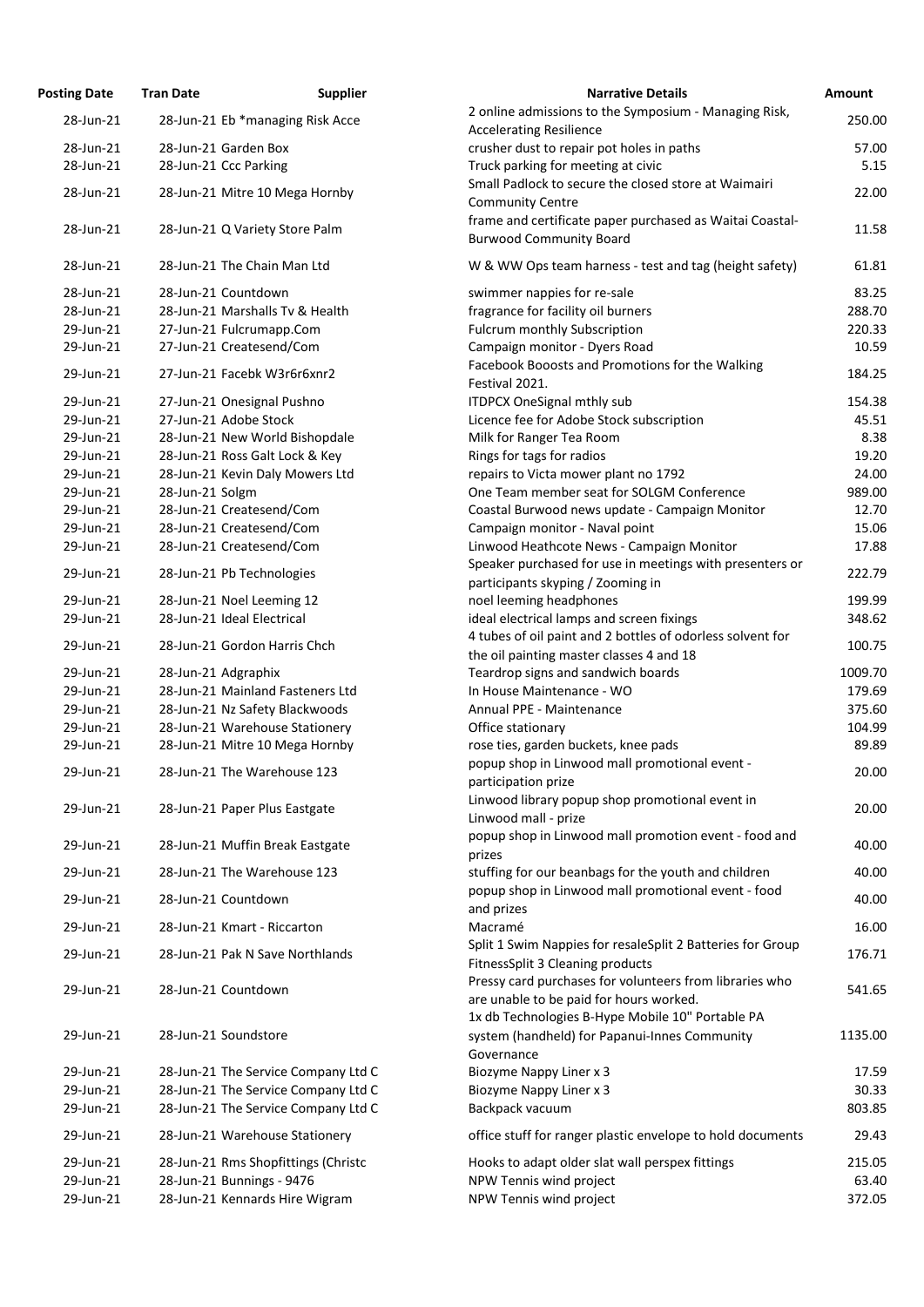| osting Date            | <b>Tran Date</b> | <b>Supplier</b>                                           | <b>Narrative Details</b>                                                                            |
|------------------------|------------------|-----------------------------------------------------------|-----------------------------------------------------------------------------------------------------|
| 29-Jun-21              |                  | 29-Jun-21 Mitre 10 Beckenham                              | Umbrellas, cones and mats                                                                           |
| 29-Jun-21              |                  | 29-Jun-21 Z Moorhouse                                     | 9kg gas refills for weed control on paths                                                           |
| 29-Jun-21              |                  | 29-Jun-21 Award Plastics                                  | Edging for pioneer cladding reception                                                               |
| 29-Jun-21              |                  | 29-Jun-21 Countdown                                       | Set-up for Community Garden Meeting                                                                 |
| 29-Jun-21              |                  | 29-Jun-21 Mitre 10 Beckenham                              | Duct tape for securing cables to the ground and                                                     |
|                        |                  |                                                           | preventing tripping hazards for esports tournament.                                                 |
| 29-Jun-21              |                  | 29-Jun-21 Ccc Art Gallery Car Prk                         | Parking for meeting in civic.                                                                       |
| 29-Jun-21              |                  | 29-Jun-21 Pak N Save Riccarton                            | Wipes                                                                                               |
| 29-Jun-21              |                  | 29-Jun-21 Animates Tower Junction                         | Two new fish and snails, oxygen weed, filters and water                                             |
|                        |                  |                                                           | conditioner for the fish tank                                                                       |
| 29-Jun-21              |                  | 29-Jun-21 Gas & Gear                                      | Replacement Hose Assy - WO                                                                          |
| 29-Jun-21              |                  | 29-Jun-21 The Warehouse 123                               | staff uniform                                                                                       |
| 29-Jun-21              |                  | 29-Jun-21 Rubber Monkey Sales                             | Credit Voucher Rubber Monkey Sales                                                                  |
| 29-Jun-21              |                  | 29-Jun-21 Rubber Monkey Sales                             | <b>ITDOLibSys No Invoice</b>                                                                        |
| 29-Jun-21              |                  | 29-Jun-21 Rubber Monkey Sales                             | ITDOLibSys 2xCamera Gimbal Support set Turanga AV                                                   |
|                        |                  |                                                           | Studio                                                                                              |
| 29-Jun-21              |                  | 29-Jun-21 Mrc Global (NZ) Ltd                             | 40mm check valve for repair of small submersible pump                                               |
|                        |                  |                                                           | in plant room at Graham Condon pool                                                                 |
| 29-Jun-21              |                  | 29-Jun-21 Karcher Limited                                 | New O-ring seal kit and nozzle for water blaster lance for                                          |
|                        |                  |                                                           | summer pool cleanup.                                                                                |
| 29-Jun-21              |                  | 29-Jun-21 Pak N Save Northlands                           | For Papanui-Innes Community Board meetings held in                                                  |
|                        |                  |                                                           | <b>June 2021</b>                                                                                    |
| 29-Jun-21              |                  | 29-Jun-21 Laura Fergusson Trust (Ca                       | For a Principals breakfast with the Papanui-Innes                                                   |
|                        |                  |                                                           | Community Board on 18 June 2021                                                                     |
| 30-Jun-21              |                  | 28-Jun-21 Apple New Zealand                               | Magsafe charger for iPhone                                                                          |
| 30-Jun-21              |                  | 28-Jun-21 Createsend/Com                                  | campaign monitor - papanu innes community board                                                     |
|                        |                  |                                                           | update                                                                                              |
| 30-Jun-21              |                  | 28-Jun-21 Officevibe                                      | ITDA Officevibe mthly sub                                                                           |
| 30-Jun-21              |                  | 29-Jun-21 Bunnings - 9476                                 | Bow saws and spare blades for Tunnel Rd saltmarsh                                                   |
|                        |                  |                                                           | volunteers                                                                                          |
| 30-Jun-21              |                  | 29-Jun-21 Nz Safety Blackwoods                            | Safety sunglasses x 2                                                                               |
| 30-Jun-21              |                  | 29-Jun-21 Bunnings - 9476                                 | Loppers                                                                                             |
| 30-Jun-21              |                  | 29-Jun-21 Mitre 10 Mega Hornby                            | pruning saws and gloves for Tunnel Rd saltmarsh                                                     |
|                        |                  |                                                           | volunteers                                                                                          |
| 30-Jun-21<br>30-Jun-21 |                  | 29-Jun-21 Omc Power Equipment                             | Hedge shears for Charlesworth volunteer group x 2<br>milk etc for LY lib and CS staff from Dec 2020 |
| 30-Jun-21              |                  | 29-Jun-21 London Street Dairy<br>29-Jun-21 Wilson Parking | parking in town for meeting                                                                         |
| 30-Jun-21              |                  | 29-Jun-21 Pb Technologies Christchu                       | <b>Equipment Maintenance</b>                                                                        |
| 30-Jun-21              |                  | 29-Jun-21 Createsend/Com                                  | Spreydon com news campaign monitor                                                                  |
| 30-Jun-21              |                  | 29-Jun-21 Createsend/Com                                  | Bans peninsula com news, campaign monitor                                                           |
| 30-Jun-21              |                  | 29-Jun-21 Kmart - Riccarton                               | Replacement toys for Hapori                                                                         |
| 30-Jun-21              |                  | 29-Jun-21 Tlb Global                                      | Dusk to Dawn                                                                                        |
| 30-Jun-21              |                  | 29-Jun-21 Sp * Projector Bulbs                            | projector lamps TTSU                                                                                |
| 30-Jun-21              |                  | 29-Jun-21 Nz Safety Blackwoods                            | PPE gear                                                                                            |
| 30-Jun-21              |                  | 29-Jun-21 Nzrc Online Shop                                | <b>First Aid Certificate Revalidation</b>                                                           |
| 30-Jun-21              |                  | 29-Jun-21 Look Sharp Addington                            | Items for Sensory swimming                                                                          |
| 30-Jun-21              |                  | 29-Jun-21 Ballingers Hunting & Fish                       | PPE Winter Thermals - Maintenance                                                                   |
|                        |                  |                                                           | Catering for ADNZ external member meeting hosted by                                                 |
| 30-Jun-21              |                  | 29-Jun-21 Couplands Bakeries Chch                         | <b>CCC</b>                                                                                          |
|                        |                  |                                                           | Off-site coffee with volunteer and creator of the                                                   |
| 30-Jun-21              |                  | 29-Jun-21 Everyday Dose                                   | Christchurch Invitation event                                                                       |
| 30-Jun-21              |                  | 29-Jun-21 Mainland Fasteners Ltd                          | Bolts for foyer furniture.                                                                          |
| 30-Jun-21              |                  | 29-Jun-21 Pb Tech Online 09 5269200                       | Logitech M171 Wireless Mouse                                                                        |
|                        |                  |                                                           |                                                                                                     |
| 30-Jun-21              |                  | 29-Jun-21 Pb Tech Online 09 5269200                       | Logitech MK315 Quiet Wireless Keyboard and Mouse                                                    |
| 30-Jun-21              |                  | 29-Jun-21 Pb Tech Online 09 5269200                       | Penguin Ambidextrous Vertical Mouse - Medium                                                        |
| 30-Jun-21              |                  | 29-Jun-21 Bp 2go Sockburn                                 | Water bottle for water test (half test)                                                             |
| 30-Jun-21              |                  | 30-Jun-21 Caltex Redwood                                  | Milk for staff                                                                                      |
| 30-Jun-21              |                  | 30-Jun-21 Chch City Libraries Red                         | 3d printed leaves from Turanga                                                                      |
| 30-Jun-21              |                  | 30-Jun-21 Freshchoice City Mkt                            | farewell morning tea as per Council exit policy                                                     |
| 30-Jun-21              |                  | 30-Jun-21 Garden Box                                      | crusher dust to repair pot holes in paths                                                           |

| <b>Posting Date</b> | <b>Tran Date</b> | <b>Supplier</b>                     | <b>Narrative Details</b>                                   | <b>Amount</b> |
|---------------------|------------------|-------------------------------------|------------------------------------------------------------|---------------|
| 29-Jun-21           |                  | 29-Jun-21 Mitre 10 Beckenham        | Umbrellas, cones and mats                                  | 181.92        |
| 29-Jun-21           |                  | 29-Jun-21 Z Moorhouse               | 9kg gas refills for weed control on paths                  | 78.00         |
| 29-Jun-21           |                  | 29-Jun-21 Award Plastics            | Edging for pioneer cladding reception                      | 158.17        |
| 29-Jun-21           |                  | 29-Jun-21 Countdown                 | Set-up for Community Garden Meeting                        | 23.64         |
|                     |                  |                                     | Duct tape for securing cables to the ground and            |               |
| 29-Jun-21           |                  | 29-Jun-21 Mitre 10 Beckenham        | preventing tripping hazards for esports tournament.        | 50.94         |
| 29-Jun-21           |                  | 29-Jun-21 Ccc Art Gallery Car Prk   | Parking for meeting in civic.                              | 2.00          |
| 29-Jun-21           |                  | 29-Jun-21 Pak N Save Riccarton      | Wipes                                                      | 9.98          |
|                     |                  |                                     |                                                            |               |
| 29-Jun-21           |                  | 29-Jun-21 Animates Tower Junction   | Two new fish and snails, oxygen weed, filters and water    | 103.92        |
|                     |                  |                                     | conditioner for the fish tank                              |               |
| 29-Jun-21           |                  | 29-Jun-21 Gas & Gear                | Replacement Hose Assy - WO                                 | 152.00        |
| 29-Jun-21           |                  | 29-Jun-21 The Warehouse 123         | staff uniform                                              | 25.00         |
| 29-Jun-21           |                  | 29-Jun-21 Rubber Monkey Sales       | Credit Voucher Rubber Monkey Sales                         | $-1.00$       |
| 29-Jun-21           |                  | 29-Jun-21 Rubber Monkey Sales       | <b>ITDOLibSys No Invoice</b>                               | 1.00          |
| 29-Jun-21           |                  |                                     | ITDOLIbSys 2xCamera Gimbal Support set Turanga AV          | 2828.83       |
|                     |                  | 29-Jun-21 Rubber Monkey Sales       | Studio                                                     |               |
|                     |                  |                                     | 40mm check valve for repair of small submersible pump      |               |
| 29-Jun-21           |                  | 29-Jun-21 Mrc Global (NZ) Ltd       | in plant room at Graham Condon pool                        | 50.31         |
|                     |                  |                                     | New O-ring seal kit and nozzle for water blaster lance for |               |
| 29-Jun-21           |                  | 29-Jun-21 Karcher Limited           | summer pool cleanup.                                       | 239.65        |
|                     |                  |                                     | For Papanui-Innes Community Board meetings held in         |               |
| 29-Jun-21           |                  | 29-Jun-21 Pak N Save Northlands     |                                                            | 8.18          |
|                     |                  |                                     | June 2021                                                  |               |
| 29-Jun-21           |                  | 29-Jun-21 Laura Fergusson Trust (Ca | For a Principals breakfast with the Papanui-Innes          | 231.72        |
|                     |                  |                                     | Community Board on 18 June 2021                            |               |
| 30-Jun-21           |                  | 28-Jun-21 Apple New Zealand         | Magsafe charger for iPhone                                 | 69.00         |
| 30-Jun-21           |                  | 28-Jun-21 Createsend/Com            | campaign monitor - papanu innes community board            | 8.82          |
|                     |                  |                                     | update                                                     |               |
| 30-Jun-21           |                  | 28-Jun-21 Officevibe                | ITDA Officevibe mthly sub                                  | 1002.25       |
|                     |                  |                                     | Bow saws and spare blades for Tunnel Rd saltmarsh          |               |
| 30-Jun-21           |                  | 29-Jun-21 Bunnings - 9476           | volunteers                                                 | 53.92         |
| 30-Jun-21           |                  | 29-Jun-21 Nz Safety Blackwoods      | Safety sunglasses x 2                                      | 66.34         |
| 30-Jun-21           |                  | 29-Jun-21 Bunnings - 9476           | Loppers                                                    | 67.00         |
|                     |                  |                                     |                                                            |               |
| 30-Jun-21           |                  | 29-Jun-21 Mitre 10 Mega Hornby      | pruning saws and gloves for Tunnel Rd saltmarsh            | 133.94        |
|                     |                  |                                     | volunteers                                                 |               |
| 30-Jun-21           |                  | 29-Jun-21 Omc Power Equipment       | Hedge shears for Charlesworth volunteer group x 2          | 209.98        |
| 30-Jun-21           |                  | 29-Jun-21 London Street Dairy       | milk etc for LY lib and CS staff from Dec 2020             | 67.52         |
| 30-Jun-21           |                  | 29-Jun-21 Wilson Parking            | parking in town for meeting                                | 8.60          |
| 30-Jun-21           |                  | 29-Jun-21 Pb Technologies Christchu | <b>Equipment Maintenance</b>                               | 106.58        |
| 30-Jun-21           |                  | 29-Jun-21 Createsend/Com            | Spreydon com news campaign monitor                         | 9.63          |
| 30-Jun-21           |                  | 29-Jun-21 Createsend/Com            | Bans peninsula com news, campaign monitor                  | 12.24         |
| 30-Jun-21           |                  | 29-Jun-21 Kmart - Riccarton         | Replacement toys for Hapori                                | 37.50         |
| 30-Jun-21           |                  | 29-Jun-21 Tlb Global                | Dusk to Dawn                                               | 60.35         |
| 30-Jun-21           |                  | 29-Jun-21 Sp * Projector Bulbs      | projector lamps TTSU                                       | 1108.04       |
| 30-Jun-21           |                  | 29-Jun-21 Nz Safety Blackwoods      | PPE gear                                                   | 484.84        |
| 30-Jun-21           |                  | 29-Jun-21 Nzrc Online Shop          | First Aid Certificate Revalidation                         | 280.00        |
|                     |                  |                                     |                                                            |               |
| 30-Jun-21           |                  | 29-Jun-21 Look Sharp Addington      | Items for Sensory swimming                                 | 23.00         |
| 30-Jun-21           |                  | 29-Jun-21 Ballingers Hunting & Fish | PPE Winter Thermals - Maintenance                          | 169.92        |
| 30-Jun-21           |                  | 29-Jun-21 Couplands Bakeries Chch   | Catering for ADNZ external member meeting hosted by<br>CCC | 50.26         |
|                     |                  |                                     | Off-site coffee with volunteer and creator of the          |               |
| 30-Jun-21           |                  | 29-Jun-21 Everyday Dose             | Christchurch Invitation event                              | 9.00          |
| 30-Jun-21           |                  | 29-Jun-21 Mainland Fasteners Ltd    | Bolts for foyer furniture.                                 | 40.85         |
| 30-Jun-21           |                  | 29-Jun-21 Pb Tech Online 09 5269200 | Logitech M171 Wireless Mouse                               | 28.89         |
|                     |                  |                                     |                                                            |               |
| 30-Jun-21           |                  | 29-Jun-21 Pb Tech Online 09 5269200 | Logitech MK315 Quiet Wireless Keyboard and Mouse           | 67.44         |
| 30-Jun-21           |                  | 29-Jun-21 Pb Tech Online 09 5269200 | Penguin Ambidextrous Vertical Mouse - Medium               | 137.76        |
| 30-Jun-21           |                  | 29-Jun-21 Bp 2go Sockburn           | Water bottle for water test (half test)                    | 7.00          |
| 30-Jun-21           |                  | 30-Jun-21 Caltex Redwood            | Milk for staff                                             | 3.20          |
| 30-Jun-21           |                  | 30-Jun-21 Chch City Libraries Red   | 3d printed leaves from Turanga                             | 7.42          |
| 30-Jun-21           |                  | 30-Jun-21 Freshchoice City Mkt      | farewell morning tea as per Council exit policy            | 1.00          |
| 30-Jun-21           |                  | 30-Jun-21 Garden Box                | crusher dust to repair pot holes in paths                  | 57.00         |
|                     |                  |                                     |                                                            |               |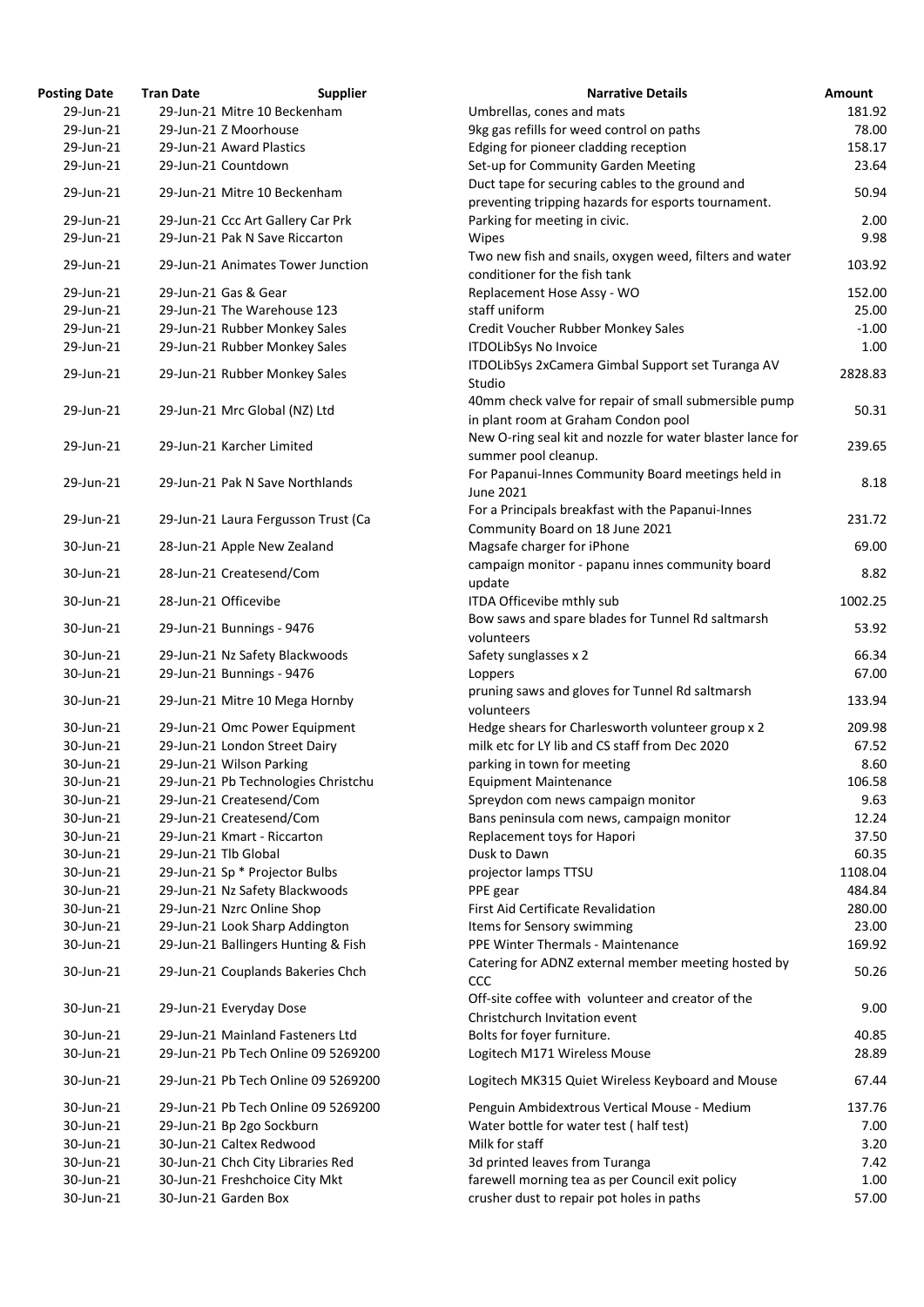| osting Date | <b>Tran Date</b> | <b>Supplier</b>                     | <b>Narrative Details</b>                                                                     |
|-------------|------------------|-------------------------------------|----------------------------------------------------------------------------------------------|
| 30-Jun-21   |                  | 30-Jun-21 Wedderburn Scales         | <b>Callibration of Fitness scales</b>                                                        |
| 30-Jun-21   |                  | 30-Jun-21 Mitre 10 Mega Ferrymead   | Nitrile gloves for toilet cleaning                                                           |
| 30-Jun-21   |                  | 30-Jun-21 Photo & Video Interntnl   | 2 x white background paper rolls, replacement came                                           |
|             |                  |                                     | tether cable, 64GB SD camera card                                                            |
| 30-Jun-21   |                  | 30-Jun-21 Jonel Hydraulics Ltd      | In House Maintenance - Fittings                                                              |
| 30-Jun-21   |                  | 30-Jun-21 Central Innovation        | <b>ITDPLB ArchiCAD mthly sub</b>                                                             |
| 30-Jun-21   |                  | 30-Jun-21 Warehouse Stationery      | Batteries for audio equipment                                                                |
| $1$ -Jul-21 |                  | 28-Jun-21 Paypal *tatrasconsu       | Software macro for 12d                                                                       |
| $1$ -Jul-21 |                  | 28-Jun-21 Dnh*godaddy.Com Nzd       | ITDODWI SIlverstripe SSL SAN cert annual renewal                                             |
| $1$ -Jul-21 |                  | 29-Jun-21 Institutepu               | Industry best practice guidelines publication - to be<br>as basis for organization Buildings |
| $1$ -Jul-21 | 29-Jun-21 Iscaus |                                     | This is the Annual fee for ISCA - MOU between CCC                                            |
|             |                  |                                     | ISCA signed by CE last year. relates to Carbon *                                             |
| $1$ -Jul-21 |                  | 30-Jun-21 Uoc Parking Meter         | <b>University Parking - Meeting</b>                                                          |
| $1$ -Jul-21 |                  | 30-Jun-21 Uoc Parking Meter         | <b>University Parking - Meeting</b>                                                          |
| $1$ -Jul-21 |                  | 30-Jun-21 Uoc Parking Meter         | Parking for meeting at UC                                                                    |
| $1$ -Jul-21 |                  | 30-Jun-21 Uoc Parking Meter         | Parking for meeting at UC                                                                    |
| $1$ -Jul-21 |                  | 30-Jun-21 Uoc Parking Meter         | Parking for leaders forum                                                                    |
| $1$ -Jul-21 |                  | 30-Jun-21 National Art Supplies     | Conservation equipment for WOPs - felts for pressir                                          |
|             |                  |                                     | screen for supported washing                                                                 |
| $1$ -Jul-21 |                  | 30-Jun-21 Uoc Parking Meter         | Parking for leaders forum CB                                                                 |
| $1$ -Jul-21 |                  | 30-Jun-21 Uoc Parking Meter         | Parking leaders forum FHW                                                                    |
| $1$ -Jul-21 |                  | 30-Jun-21 Uoc Parking Meter         | Parking for leadership forum HHR                                                             |
| $1$ -Jul-21 |                  | 30-Jun-21 The Warehouse 220         | Table cloths for venues                                                                      |
| $1$ -Jul-21 |                  | 30-Jun-21 Bunnings - 9476           | Stones for plants                                                                            |
| $1$ -Jul-21 |                  | 30-Jun-21 Bunnings - 9476           | Stones for plants                                                                            |
| $1$ -Jul-21 |                  | 30-Jun-21 Nz Safety Blackwoods      | PPE for Water Services team, Service Excellence                                              |
| $1$ -Jul-21 |                  | 30-Jun-21 Sp * Remix Plastic        | Reusable recycled name tags for use by volunteer                                             |
|             |                  |                                     | students from Papanui High School                                                            |
| $1$ -Jul-21 |                  | 30-Jun-21 Oderings Nurseries        | Plants for community volunteer group at Monterey                                             |
|             |                  |                                     | Reserve.                                                                                     |
| $1$ -Jul-21 |                  | 30-Jun-21 Nz Safety Blackwoods      | Supply of replacement safety glasses and boots                                               |
| $1$ -Jul-21 |                  | 30-Jun-21 Uoc Parking Meter         | Car parking Uni of Cant CCC team leader workshop                                             |
| $1$ -Jul-21 |                  | 30-Jun-21 Uoc Parking Meter         | Parking charge to attend the Leaders Forum                                                   |
| $1$ -Jul-21 |                  | 30-Jun-21 Uoc Parking Meter         | Parking charge to attend the Leaders Forum                                                   |
| $1$ -Jul-21 |                  | 30-Jun-21 John Brooks Ltd           | In House Maintenance                                                                         |
| $1$ -Jul-21 |                  | 30-Jun-21 Couplands Bakeries Chch   | Catering for ADNZ hosted meeting by CCC                                                      |
| $1$ -Jul-21 |                  | 30-Jun-21 Couplands Bakeries Chch   | Catering for ADNZ meeting hosted by Council                                                  |
| $1$ -Jul-21 |                  | 30-Jun-21 Scorpio Books             | 2 x books for landscape team. Healthy Placemaking<br>Kia Whakanui te Whenua.                 |
| $1$ -Jul-21 |                  | 30-Jun-21 Bell, Lamb & Trotter      | 5 Memorial register/condolence books for future us                                           |
| $1$ -Jul-21 |                  | 30-Jun-21 Omc Power Equipment       | 2 x new electric chainsaws                                                                   |
| $1$ -Jul-21 |                  | 30-Jun-21 Uoc Parking Meter         | Parking for leaders forum at Uni                                                             |
|             |                  |                                     | 3 pin plug, spouting and joiners, sealer and light bull                                      |
| $1$ -Jul-21 |                  | 30-Jun-21 Bunnings - 9482           | the repair of Plant room spouting                                                            |
| $1$ -Jul-21 |                  | 30-Jun-21 Uoc Parking Meter         | Parking for annual leader meeting at UC - Will be<br>reimbursed                              |
| $1$ -Jul-21 |                  | 30-Jun-21 Lanyards Nz               | Graham Condon Zebra Card Printer Ribbons                                                     |
| $1$ -Jul-21 | 30-Jun-21 Repco  |                                     | Tools                                                                                        |
| $1$ -Jul-21 |                  | 30-Jun-21 The Service Company - Hea | Staff gloves for cleaning                                                                    |
| $1$ -Jul-21 |                  | 30-Jun-21 The Service Company - Hea | Bio-zyme                                                                                     |
| $1$ -Jul-21 |                  | 30-Jun-21 Uoc Parking Meter         | Parking for van at UC (5 Content staff), Council Tear<br>leader Forum                        |
| $1$ -Jul-21 |                  | 30-Jun-21 Uoc Parking Meter         | Parking cost UC                                                                              |
| $1$ -Jul-21 |                  | 1-Jul-21 New World Prestons         | Toilet roll for portaloo. Apples for pest control                                            |
| $1$ -Jul-21 |                  | 1-Jul-21 Freshchoice City Mkt       | farewell morning tea as per Council exit policy                                              |
| $1$ -Jul-21 |                  | 1-Jul-21 Kathmandu Tower Junctn     | Winter PPE - Maintenance Team                                                                |
| $1$ -Jul-21 |                  | 1-Jul-21 Addressfinder Limited      | Monthly Address-Finder sub (Online registration)                                             |
| $1$ -Jul-21 |                  | 1-Jul-21 Karcher Limited            | Repairs to floor scrubber                                                                    |
| $1$ -Jul-21 |                  | 1-Jul-21 New World Prestons         | Milk for re sale in the shop                                                                 |
|             |                  |                                     |                                                                                              |

| <b>Posting Date</b>        | <b>Tran Date</b> | <b>Supplier</b>                                                 | <b>Narrative Details</b>                                                                                       | Amount            |
|----------------------------|------------------|-----------------------------------------------------------------|----------------------------------------------------------------------------------------------------------------|-------------------|
| 30-Jun-21                  |                  | 30-Jun-21 Wedderburn Scales                                     | <b>Callibration of Fitness scales</b>                                                                          | 109.25            |
| 30-Jun-21                  |                  | 30-Jun-21 Mitre 10 Mega Ferrymead                               | Nitrile gloves for toilet cleaning                                                                             | 127.96            |
| 30-Jun-21                  |                  | 30-Jun-21 Photo & Video Interntnl                               | 2 x white background paper rolls, replacement camera<br>tether cable, 64GB SD camera card                      | 556.10            |
| 30-Jun-21                  |                  | 30-Jun-21 Jonel Hydraulics Ltd                                  | In House Maintenance - Fittings                                                                                | 278.30            |
| 30-Jun-21                  |                  | 30-Jun-21 Central Innovation                                    | <b>ITDPLB ArchiCAD mthly sub</b>                                                                               | 379.50            |
| 30-Jun-21                  |                  | 30-Jun-21 Warehouse Stationery                                  | Batteries for audio equipment                                                                                  | 45.00             |
| $1$ -Jul-21                |                  | 28-Jun-21 Paypal *tatrasconsu                                   | Software macro for 12d                                                                                         | 759.00            |
| $1$ -Jul-21                |                  | 28-Jun-21 Dnh*godaddy.Com Nzd                                   | ITDODWI SIlverstripe SSL SAN cert annual renewal<br>Industry best practice guidelines publication - to be used | 776.24            |
| $1$ -Jul-21                |                  | 29-Jun-21 Institutepu                                           | as basis for organization Buildings                                                                            | 308.44            |
| $1$ -Jul-21                | 29-Jun-21 Iscaus |                                                                 | This is the Annual fee for ISCA - MOU between CCC and<br>ISCA signed by CE last year. relates to Carbon *      | 1749.30           |
| $1$ -Jul-21                |                  | 30-Jun-21 Uoc Parking Meter                                     | <b>University Parking - Meeting</b>                                                                            | 9.50              |
| $1$ -Jul-21                |                  | 30-Jun-21 Uoc Parking Meter                                     | <b>University Parking - Meeting</b>                                                                            | 9.50              |
| $1$ -Jul-21                |                  | 30-Jun-21 Uoc Parking Meter                                     | Parking for meeting at UC                                                                                      | 9.50              |
| $1$ -Jul-21                |                  | 30-Jun-21 Uoc Parking Meter                                     | Parking for meeting at UC                                                                                      | 9.50              |
| $1$ -Jul-21                |                  | 30-Jun-21 Uoc Parking Meter                                     | Parking for leaders forum                                                                                      | 9.50              |
| $1$ -Jul-21                |                  | 30-Jun-21 National Art Supplies                                 | Conservation equipment for WOPs - felts for pressing,                                                          | 428.40            |
|                            |                  |                                                                 | screen for supported washing                                                                                   |                   |
| $1$ -Jul-21                |                  | 30-Jun-21 Uoc Parking Meter                                     | Parking for leaders forum CB                                                                                   | 9.50              |
| $1$ -Jul-21                |                  | 30-Jun-21 Uoc Parking Meter                                     | Parking leaders forum FHW                                                                                      | 9.50              |
| $1$ -Jul-21                |                  | 30-Jun-21 Uoc Parking Meter                                     | Parking for leadership forum HHR                                                                               | 9.50              |
| $1$ -Jul-21                |                  | 30-Jun-21 The Warehouse 220                                     | Table cloths for venues                                                                                        | 180.00            |
| $1$ -Jul-21                |                  | 30-Jun-21 Bunnings - 9476                                       | Stones for plants                                                                                              | 21.74             |
| $1$ -Jul-21                |                  | 30-Jun-21 Bunnings - 9476                                       | Stones for plants                                                                                              | 304.36            |
| $1$ -Jul-21                |                  | 30-Jun-21 Nz Safety Blackwoods                                  | PPE for Water Services team, Service Excellence                                                                | 488.23            |
| $1$ -Jul-21                |                  | 30-Jun-21 Sp * Remix Plastic                                    | Reusable recycled name tags for use by volunteer<br>students from Papanui High School                          | 21.00             |
| $1$ -Jul-21                |                  | 30-Jun-21 Oderings Nurseries                                    | Plants for community volunteer group at Monterey<br>Reserve.                                                   | 28.78             |
| $1$ -Jul-21                |                  | 30-Jun-21 Nz Safety Blackwoods                                  | Supply of replacement safety glasses and boots                                                                 | 299.12            |
| $1$ -Jul-21                |                  | 30-Jun-21 Uoc Parking Meter                                     | Car parking Uni of Cant CCC team leader workshop                                                               | 9.50              |
| $1$ -Jul-21                |                  | 30-Jun-21 Uoc Parking Meter                                     | Parking charge to attend the Leaders Forum                                                                     | 9.50              |
| $1$ -Jul-21                |                  | 30-Jun-21 Uoc Parking Meter                                     | Parking charge to attend the Leaders Forum                                                                     | 9.50              |
| $1$ -Jul-21                |                  | 30-Jun-21 John Brooks Ltd                                       | In House Maintenance                                                                                           | 44.21             |
| $1$ -Jul-21                |                  | 30-Jun-21 Couplands Bakeries Chch                               | Catering for ADNZ hosted meeting by CCC                                                                        | 29.98             |
| $1$ -Jul-21                |                  | 30-Jun-21 Couplands Bakeries Chch                               | Catering for ADNZ meeting hosted by Council                                                                    | 86.00             |
| $1$ -Jul-21                |                  | 30-Jun-21 Scorpio Books                                         | 2 x books for landscape team. Healthy Placemaking and<br>Kia Whakanui te Whenua.                               | 157.00            |
|                            |                  |                                                                 |                                                                                                                |                   |
| $1$ -Jul-21<br>$1$ -Jul-21 |                  | 30-Jun-21 Bell, Lamb & Trotter<br>30-Jun-21 Omc Power Equipment | 5 Memorial register/condolence books for future use.<br>2 x new electric chainsaws                             | 200.00<br>1035.00 |
| $1$ -Jul-21                |                  | 30-Jun-21 Uoc Parking Meter                                     | Parking for leaders forum at Uni                                                                               | 9.50              |
| $1$ -Jul-21                |                  | 30-Jun-21 Bunnings - 9482                                       | 3 pin plug, spouting and joiners, sealer and light bulbs for                                                   | 161.68            |
| $1$ -Jul-21                |                  | 30-Jun-21 Uoc Parking Meter                                     | the repair of Plant room spouting<br>Parking for annual leader meeting at UC - Will be                         | 8.00              |
|                            |                  |                                                                 | reimbursed                                                                                                     |                   |
| $1$ -Jul-21                |                  | 30-Jun-21 Lanyards Nz                                           | Graham Condon Zebra Card Printer Ribbons                                                                       | 919.17            |
| $1$ -Jul-21                | 30-Jun-21 Repco  |                                                                 | Tools                                                                                                          | 107.98            |
| $1$ -Jul-21                |                  | 30-Jun-21 The Service Company - Hea                             | Staff gloves for cleaning                                                                                      | 475.03            |
| $1$ -Jul-21                |                  | 30-Jun-21 The Service Company - Hea                             | Bio-zyme<br>Parking for van at UC (5 Content staff), Council Team                                              | 924.09            |
| $1$ -Jul-21                |                  | 30-Jun-21 Uoc Parking Meter                                     | leader Forum                                                                                                   | 9.50              |
| $1$ -Jul-21                |                  | 30-Jun-21 Uoc Parking Meter                                     | Parking cost UC                                                                                                | 9.50              |
| $1$ -Jul-21                |                  | 1-Jul-21 New World Prestons                                     | Toilet roll for portaloo. Apples for pest control                                                              | 11.51             |
| $1$ -Jul-21                |                  | 1-Jul-21 Freshchoice City Mkt                                   | farewell morning tea as per Council exit policy                                                                | 138.68            |
| $1$ -Jul-21                |                  | 1-Jul-21 Kathmandu Tower Junctn                                 | Winter PPE - Maintenance Team                                                                                  | 69.98             |
| $1$ -Jul-21                |                  | 1-Jul-21 Addressfinder Limited                                  | Monthly Address-Finder sub (Online registration)                                                               | 80.06             |
| $1$ -Jul-21                |                  | 1-Jul-21 Karcher Limited                                        | Repairs to floor scrubber                                                                                      | 265.10            |
| $1$ -Jul-21                |                  | 1-Jul-21 New World Prestons                                     | Milk for re sale in the shop                                                                                   | 21.63             |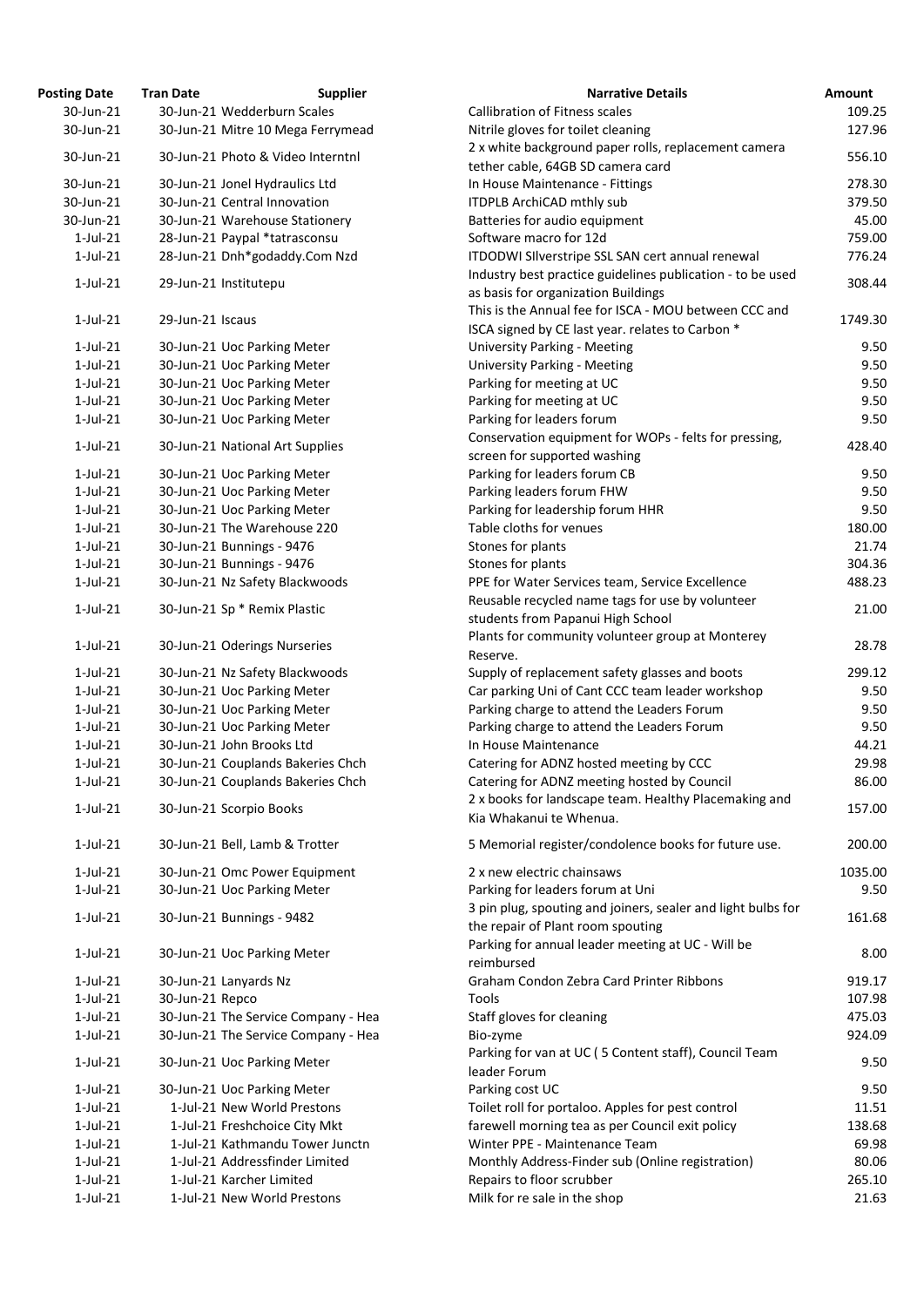| <b>Posting Date</b> | <b>Tran Date</b>  | <b>Supplier</b>                    | <b>Narrative Details</b>                                          | <b>Amount</b> |
|---------------------|-------------------|------------------------------------|-------------------------------------------------------------------|---------------|
| $1$ -Jul-21         |                   | 1-Jul-21 Is Cleaning Ltd           | Vacuum cleaner for cleaners                                       | 899.00        |
| $1$ -Jul-21         |                   | 1-Jul-21 Peter Timbs Meats         | Sausages for Matariki Dawn planting                               | 166.92        |
| $1$ -Jul-21         |                   | 1-Jul-21 Pak N Save Northlands     | Food for nightwalk and dawn planting Matariki                     | 199.09        |
| $2$ -Jul-21         |                   | 30-Jun-21 Facebk *psqre6tcr2       | Facebook marketing, Go Live, Tirama Mai                           | 129.72        |
| $2$ -Jul-21         |                   |                                    | Kickstart Canterbury, Bin item look up, Newsline letter,          | 603.63        |
|                     |                   | 30-Jun-21 Facebk *7a9tl3pt62       | light up the city, Facebook marketing.                            |               |
| $2$ -Jul-21         |                   | 1-Jul-21 Northwood Post Shop       | rego label reprint                                                | 4.18          |
| $2$ -Jul-21         |                   | 1-Jul-21 Mbie Min Business Inn     | PPSR searches                                                     | 16.10         |
|                     |                   |                                    | Webinar registration Natural and Built Environments Act           |               |
| $2$ -Jul-21         | 1-Jul-21 Solgm    |                                    | exposure Draft                                                    | 287.50        |
|                     |                   |                                    | Frame for Life In One Chord painting in Flying Nun                |               |
| $2$ -Jul-21         |                   | 1-Jul-21 City Art Framing          | exhibition                                                        | 389.06        |
| $2$ -Jul-21         |                   | 1-Jul-21 The Service Company Ltd C | Rubber gloves - heavy duty                                        | 34.45         |
| $2$ -Jul-21         |                   | 1-Jul-21 George Henry & Co         | Cable ties and security bit set                                   | 44.38         |
| $2$ -Jul-21         |                   | 1-Jul-21 Eco Frame And Mirror      | Community Board Photo 2020-22 fix                                 | 38.95         |
| $2$ -Jul-21         |                   | 1-Jul-21 Nzh Premium Content       | NZ Herald Premium digital subscription                            | 199.00        |
| $2$ -Jul-21         |                   | 1-Jul-21 Wilson Parking            | Parking for meeting in civic offices                              | 8.60          |
| $2$ -Jul-21         |                   | 1-Jul-21 Nz Safety Blackwoods      | Annual PPE Network Controller                                     | 539.91        |
|                     |                   |                                    |                                                                   |               |
| $2$ -Jul-21         |                   | 1-Jul-21 James Bull & Co           | Replacement Master Key For Library Staff Key Cabinet              | 20.70         |
| $2$ -Jul-21         |                   | 1-Jul-21 Bunnings - 9482           | trampoline for LI                                                 | 127.00        |
| $2$ -Jul-21         |                   | 1-Jul-21 Warehouse Stationery      | Note pad and storage box's                                        | 12.93         |
| $2$ -Jul-21         |                   | 1-Jul-21 Spotlight Pty Ltd Nzd     | Washi tape for the Hotere lesson for schools.                     | 32.99         |
| $2$ -Jul-21         |                   | 1-Jul-21 Toyworld Marshland        | Water play equipment for sensory swimming                         | 29.99         |
| $2$ -Jul-21         | 1-Jul-21 Bin Inn  |                                    | Materials for forthcoming programme to be run in library          | 38.70         |
| $2$ -Jul-21         |                   | 1-Jul-21 Pgg Wrightson Chch        | Puttee gaiters                                                    | 59.99         |
| $2$ -Jul-21         |                   | 1-Jul-21 Klim Type Foundry         | Typeface for Te Puna Waiora book and exhibition                   | 82.48         |
|                     |                   |                                    | Replacement submersible pump for retention tank and               |               |
| $2$ -Jul-21         |                   | 1-Jul-21 Bunnings - 9482           | Downpipe and fittings for Plant room at Spencer                   | 196.67        |
| $2$ -Jul-21         |                   | 1-Jul-21 Bunnings - 9476           | Returned roller assemblyDouble sided tapPliers                    | 20.00         |
| $2$ -Jul-21         |                   | 1-Jul-21 Bunnings - 9476           | Hose tap and roller assembly for sliding door                     | 59.21         |
|                     |                   |                                    | Muzzle for giving to owners of menacing dogs - 10x sz4;           |               |
| $2$ -Jul-21         |                   | 1-Jul-21 Shoof International       | 10x sz5; 8x sz6                                                   | 472.60        |
| $2$ -Jul-21         |                   | 1-Jul-21 Ab* Abebooks.Co Is6z7i    | Library book                                                      | 43.61         |
| $2$ -Jul-21         |                   | 1-Jul-21 Arty Bees Bookshop        | Library book                                                      | 66.00         |
|                     |                   |                                    | Plastic tubs for loan record sleeves for flying nun               |               |
| $2$ -Jul-21         |                   | 1-Jul-21 Storage Box-Tower Junctio | exhibition.                                                       | 83.94         |
| $2$ -Jul-21         |                   | 1-Jul-21 Bunnings - 9482           | Glue, paint, tie downs, lining bevel                              | 139.16        |
| $2$ -Jul-21         |                   | 1-Jul-21 Bunnings - 9476           | NPW Hockey wind break project timber.                             | 1007.01       |
|                     |                   |                                    | Catering staff farewell - as per Council's staff leaving          |               |
| $2$ -Jul-21         |                   | 2-Jul-21 Freshchoice City Mkt      | policy                                                            | 397.40        |
| $2$ -Jul-21         |                   | 2-Jul-21 Rebel Papanui             | Juarez - shorts and pants                                         | 111.98        |
| $2$ -Jul-21         |                   | 2-Jul-21 Peninsula Trading Post    | New Smoke Alarm to replace non-working one                        | 27.99         |
| $2$ -Jul-21         |                   | 2-Jul-21 Mitre 10 Mega Hornby      | Face masks for Dusk to Dawn                                       | 50.00         |
| $2$ -Jul-21         |                   | 2-Jul-21 Torpedo7                  | <b>Fitness accessories</b>                                        | 249.95        |
| $2$ -Jul-21         |                   | 2-Jul-21 Burwood Produce           | Hay bails for Matariki at Radcliffe                               | 60.00         |
| $2$ -Jul-21         |                   | 2-Jul-21 Mitre 10 Mega Ferrymead   | Strainer posts - Tunnel Rd repairs                                | 118.38        |
| $2$ -Jul-21         |                   | 2-Jul-21 Irrigation Warehouse      | Irrigation requirements for crevice garden                        | 165.03        |
| $2$ -Jul-21         |                   | 2-Jul-21 Countdown                 | Koha for weavers artist in residence programme                    | 17.16         |
| $2$ -Jul-21         |                   | 2-Jul-21 Is Cleaning Ltd           |                                                                   | 1097.90       |
| $2$ -Jul-21         |                   | 2-Jul-21 Mitre 10 Mega Hornby      | Vacuum cleaners for lodge and homestead<br><b>NPW Tools</b>       | 174.81        |
|                     |                   |                                    |                                                                   |               |
| $5$ -Jul-21         |                   | 30-Jun-21 Paypal *arenz Ltd        | Asbestos warning stickers                                         | 92.46         |
| $5$ -Jul-21         | 30-Jun-21 Goformz |                                    | ITDPBusSys GoFormz mthly sub Health Licensing                     | 111.06        |
| $5$ -Jul-21         |                   | 1-Jul-21 Fulcrumapp.Com            | Data collection software monthly account for District<br>Planning | 55.83         |
| $5$ -Jul-21         |                   | 1-Jul-21 Owpsacstate               | California State University - Training Network Operator           | 283.54        |
| $5$ -Jul-21         |                   | 1-Jul-21 Owpsacstate               | California State University - Training Network Controller         | 298.23        |
| $5$ -Jul-21         |                   | 1-Jul-21 Fulcrumapp.Com            | Supply of data capture tool CWW assets                            | 949.04        |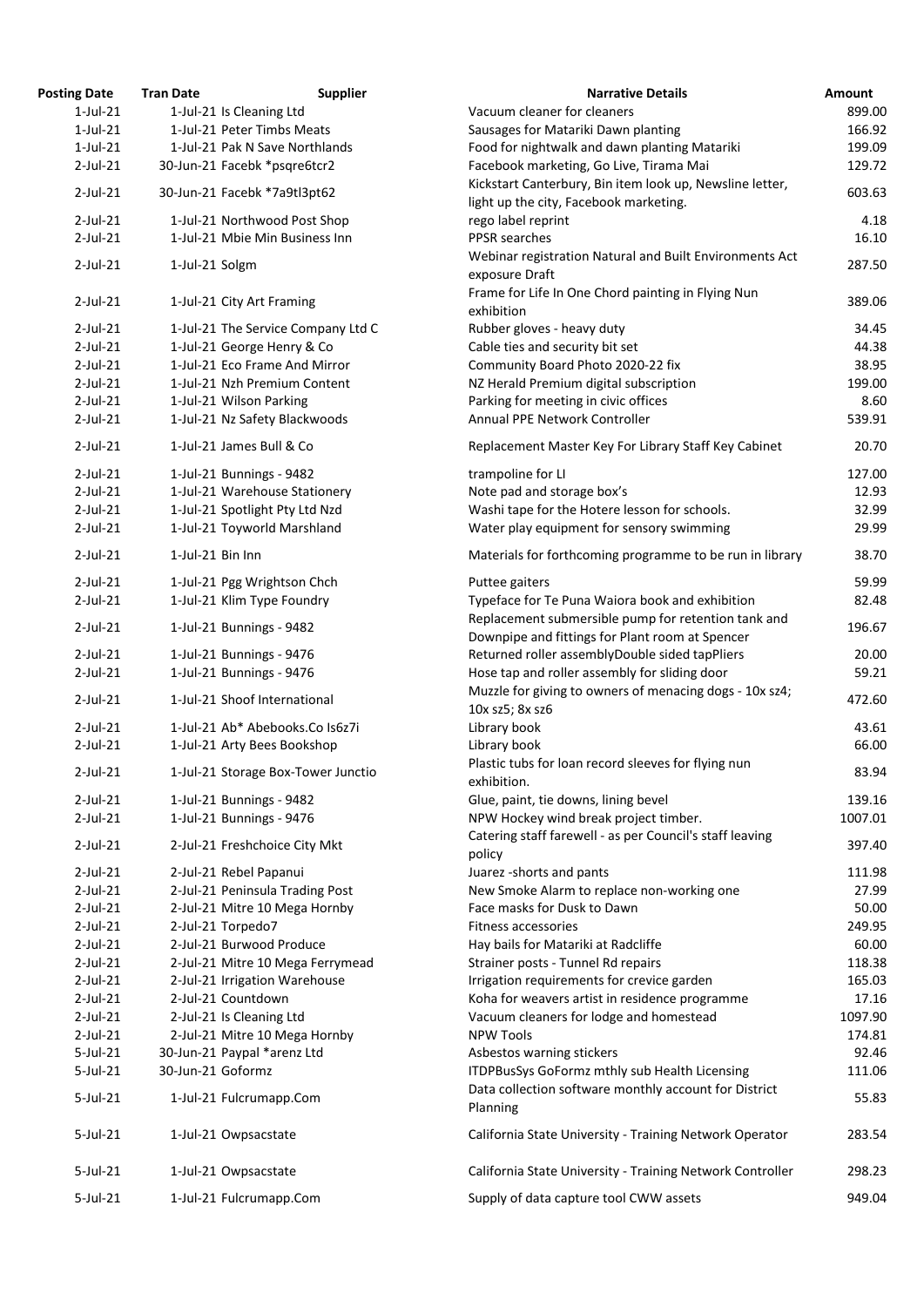| <b>Posting Date</b> | <b>Tran Date</b>                | <b>Supplier</b>                    | <b>Narrative Details</b>                                                                | Amount    |
|---------------------|---------------------------------|------------------------------------|-----------------------------------------------------------------------------------------|-----------|
| $5$ -Jul-21         | 1-Jul-21 Taylor & Francis       |                                    | Library book                                                                            | 82.99     |
| $5$ -Jul-21         | 2-Jul-21 Bunnings - 9482        |                                    | gib board for holes                                                                     | 13.90     |
| $5$ -Jul-21         | 2-Jul-21 Bunnings - 9482        |                                    | timber rails posts nails                                                                | 550.69    |
| $5$ -Jul-21         | 2-Jul-21 Mbie Min Business Inn  |                                    | PPSR search / registration                                                              | 2.30      |
| $5$ -Jul-21         |                                 | 2-Jul-21 Mainland Fasteners Ltd    | Security Fittings For Flying Nun exhibition                                             | 93.77     |
| $5$ -Jul-21         | 2-Jul-21 Ecodrop Metro          |                                    | Removal and dumping of rubbish for community Fac sites                                  | 29.45     |
| $5$ -Jul-21         | 2-Jul-21 Pearsons 2018 Limited  |                                    | Crusher dust for pathway at Connal Reserve. Work<br>undertaken by community volunteers. | 69.00     |
| $5$ -Jul-21         | 2-Jul-21 Supervalue Sumner      |                                    | Milk for the month of June for Matuku Takotako: Sumner<br>Centre staff                  | 25.47     |
| $5$ -Jul-21         | 2-Jul-21 Advanced For Ford &    |                                    | Replacement Left hand side mirror for the camp ford<br>courier vehicle                  | 155.00    |
| $5$ -Jul-21         | 2-Jul-21 Pb Technologies        |                                    | Adapter purchased for RT radio                                                          | 62.53     |
| $5$ -Jul-21         | 2-Jul-21 Pocket Save            |                                    | Props for Kidsfest matariki night walk                                                  | 19.30     |
| $5$ -Jul-21         | 2-Jul-21 Bunnings - 9482        |                                    | Props for Kidsfest matariki walk                                                        | 138.85    |
| $5$ -Jul-21         | 2-Jul-21 Nz Safety Blackwoods   |                                    | Work boots for Lancaster Park project                                                   | 178.71    |
| $5$ -Jul-21         | 2-Jul-21 Nz Safety Blackwoods   |                                    | PPE - Maintenance                                                                       | 75.22     |
| $5$ -Jul-21         | 2-Jul-21 Glo.Com                |                                    | Online yoga staff training tool                                                         | 26.50     |
| $5$ -Jul-21         |                                 | 2-Jul-21 Amare Safety Christchurch | Work overalls and winter work gloves                                                    | 108.30    |
| $5$ -Jul-21         | 2-Jul-21 Halswell Butchery      |                                    | sausages for working bee                                                                | 54.93     |
| $5$ -Jul-21         | 2-Jul-21 New World Halswell     |                                    | supplies for volunteer planting day                                                     | 125.90    |
| $5$ -Jul-21         | 2-Jul-21 Bunnings - 9476        |                                    | Pipe wrap for leaking toddler pool filter                                               | 42.00     |
| $5$ -Jul-21         | 2-Jul-21 Impres                 |                                    | Weaving event materials                                                                 | 38.18     |
| $5$ -Jul-21         | 2-Jul-21 Bunnings - 9476        |                                    | tape and screws - new lockers                                                           | 37.43     |
| $5$ -Jul-21         | 2-Jul-21 Ross Galt Lock & Key   |                                    | Repair office door latch                                                                | 126.00    |
| $5$ -Jul-21         | 2-Jul-21 Paypal *info           |                                    | Library book                                                                            | 38.00     |
| $5$ -Jul-21         | 2-Jul-21 The Nile               |                                    | Dolls for Parent and Child class demonstrations                                         | 95.78     |
| $5$ -Jul-21         |                                 | 3-Jul-21 Whitcoulls Nrthlnd 158    | Items for Matariki Night Walk                                                           | 5.99      |
| $5$ -Jul-21         |                                 | 3-Jul-21 Whitcoulls Nrthlnd 158    | Items for Matariki Night Walk                                                           | 6.49      |
| $5$ -Jul-21         | 3-Jul-21 Amazon Web Services    |                                    | Hosting fee for Smart Cities projects.                                                  | 204.67    |
| $5$ -Jul-21         |                                 | 3-Jul-21 New World Northwood       | Bread orange juice Matariki dawn planting                                               | 40.50     |
| $5$ -Jul-21         |                                 | 3-Jul-21 Bp Connect Marshlands     | Fill gas bottles for Dawn planting                                                      | 77.98     |
| $5$ -Jul-21         | 3-Jul-21 Bp 2go Sawyers Arms    |                                    | Truck 921 fuel card not working put on P card                                           | 78.68     |
|                     |                                 |                                    | Greater Christchurch Partnership 2050 tracking how                                      |           |
| $5$ -Jul-21         | 4-Jul-21 Mailchimp              |                                    | many people click on links etc<br>2 x Gas bottle swaps for Community Planting Day       | 28.74     |
| $5$ -Jul-21         |                                 | 4-Jul-21 Bp Connect Marshlands     | (Matariki)                                                                              | 77.98     |
| $5$ -Jul-21         |                                 | 4-Jul-21 Www.Newsroom.Co.Nz        | Newsroom pro online yearly subscription, Media Team                                     | 298.41    |
| $5$ -Jul-21         | 4-Jul-21 Holiday Houses         |                                    | Accommodation for LGNZ conference                                                       | 340.00    |
| $5$ -Jul-21         | 5-Jul-21 Warehouse Stationery   |                                    | Washi Tape for Ralph Hotere schools programme Term 2<br>2021                            | 41.93     |
| $5$ -Jul-21         | 5-Jul-21 Fresh Choice Parklands |                                    | Dishwasher tablets for South Brighton CC                                                | 13.00     |
| $5$ -Jul-21         |                                 | 5-Jul-21 Mister Minit The Palms    | keys for Aranui CC motorised basketball hoop                                            | 43.60     |
| $5$ -Jul-21         | 5-Jul-21 Mitre 10 Mega Hornby   |                                    | Brackets for ladder storage                                                             | 40.94     |
| $5$ -Jul-21         | 5-Jul-21 Karcher Limited        |                                    | roller brush for floor cleaner                                                          | 114.08    |
| $5$ -Jul-21         | 5-Jul-21 Joes Garage Cbd        |                                    | Gift cards for outgoing team management RTs                                             | 30.30     |
| $5$ -Jul-21         | 5-Jul-21 Joes Garage Cbd        |                                    | Gift cards for outgoing team management RTs                                             | 30.30     |
| $5$ -Jul-21         | 5-Jul-21 Joes Garage Cbd        |                                    | Gift cards for outgoing team management RTs                                             | 30.30     |
| $5$ -Jul-21         | 5-Jul-21 Joes Garage Cbd        |                                    | Gift cards for outgoing team management RTs                                             | 30.30     |
| $5$ -Jul-21         | 5-Jul-21 Joes Garage Cbd        |                                    | Gift cards for outgoing team management RTs                                             | 30.30     |
| $5$ -Jul-21         | 5-Jul-21 Joes Garage Cbd        |                                    | Gift cards for outgoing team management RTs                                             | 80.80     |
| $5$ -Jul-21         | 5-Jul-21 Nzrc Online Shop       |                                    | Credit Voucher Nzrc Online Shop - Charged twice in error<br>for revalidation 29/06/21   | $-140.00$ |
| $5$ -Jul-21         |                                 | 5-Jul-21 Mitre 10 Mega Papanui     | Silverfish traps purchased for use in archives Turanga<br>Library.                      | 95.51     |
| $5$ -Jul-21         | 5-Jul-21 Mtb Direct Nz          |                                    | Spin bike pedal adjustment tool                                                         | 28.95     |
| 5-Jul-21            | 5-Jul-21 Honar Refrigeration    |                                    | Honar chiller U/bench - micro lab                                                       | 906.20    |
| $5$ -Jul-21         | 5-Jul-21 Warehouse Stationery   |                                    | We Stand Here install equipment                                                         | 117.34    |
| $6$ -Jul-21         | 5-Jul-21 Mbie Min Business Inn  |                                    | <b>Debtor Organisation Search</b>                                                       | 2.30      |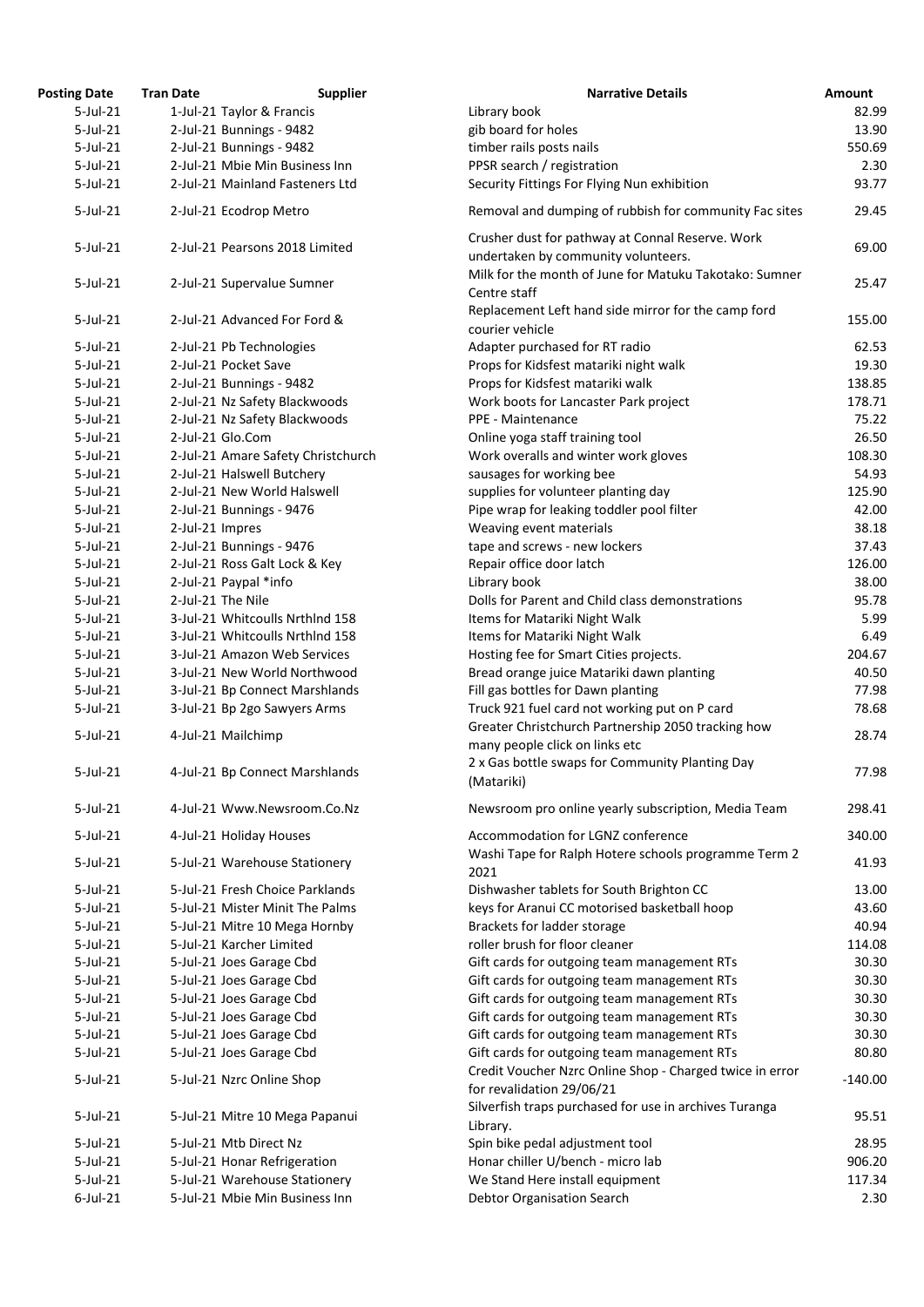| <b>Posting Date</b> | <b>Tran Date</b> | <b>Supplier</b>                    | <b>Narrative Details</b>                                                                             | Amount  |
|---------------------|------------------|------------------------------------|------------------------------------------------------------------------------------------------------|---------|
| $6$ -Jul-21         |                  | 5-Jul-21 Caltex Hornby             | Milk order for Hornby staff kitchen.                                                                 | 12.50   |
| $6$ -Jul-21         |                  | 5-Jul-21 Standards Nz              | water quality standards - turbidity                                                                  | 104.93  |
| $6$ -Jul-21         |                  | 5-Jul-21 Wilson Parking            | Parking for meeting at Civic.                                                                        | 6.60    |
| $6$ -Jul-21         |                  | 5-Jul-21 Nz Safety Blackwoods      | Work Boots for staff member                                                                          | 254.61  |
| $6$ -Jul-21         |                  | 5-Jul-21 Ross Galt Lock & Key      | lock parts and key                                                                                   | 38.00   |
| $6$ -Jul-21         |                  | 5-Jul-21 Mitre 10 Mega Papanui     | Hardware supplies                                                                                    | 199.18  |
| $6$ -Jul-21         |                  | 5-Jul-21 The Service Company Ltd C | cleaning supplies                                                                                    | 553.71  |
| $6$ -Jul-21         |                  | 5-Jul-21 Createsend/Com            | Fendalton Waimairi Harewood community news                                                           | 10.56   |
| $6$ -Jul-21         |                  | 5-Jul-21 Createsend/Com            | Halswell, Hornby Riccarton CB update - Campaign<br>Manager                                           | 11.79   |
| $6$ -Jul-21         |                  | 5-Jul-21 The Warehouse 178         | Small equp for recreation programs                                                                   | 87.84   |
| $6$ -Jul-21         |                  | 5-Jul-21 Bunnings - 9482           | fan heater and Selleys glue for travis ed centre                                                     | 90.98   |
| $6$ -Jul-21         |                  | 5-Jul-21 Pgg Wrightson Chch        | Equipment purchased for AMO vehicles (wire strainer,<br>pocket knife, tape)                          | 245.85  |
| $6$ -Jul-21         |                  | 5-Jul-21 Bunnings - 9482           | WD40, ramset anchor pins & drill bit                                                                 | 18.64   |
| $6$ -Jul-21         |                  | 5-Jul-21 Nz Safety Blackwoods      | Work clothing and footwear                                                                           | 301.64  |
| $6$ -Jul-21         |                  | 5-Jul-21 Ross Galt Lock & Key      | Keys cut for teach pool door                                                                         | 18.00   |
| $6$ -Jul-21         |                  | 5-Jul-21 The Service Company Ltd C | Bio-Zyme Cleaning Products and gloves                                                                | 357.12  |
| $6$ -Jul-21         |                  | 5-Jul-21 Cotters Electrical Ltd    | NPW 2 x vacuum cleaning hoses and heads.                                                             | 338.00  |
| $6$ -Jul-21         |                  | 6-Jul-21 Caltex Redwood            | Milk for tea and coffee                                                                              | 3.20    |
| $6$ -Jul-21         |                  | 6-Jul-21 Nz Marketing Association  | ma marketing course, Marketing South                                                                 | 1224.75 |
| $6$ -Jul-21         |                  | 6-Jul-21 Mitre 10 Mega Ferrymead   | Tape auto lock pocket 8mx25mm x 6<br>Scissor Sharpener for sewing scissors in the kits for           | 59.88   |
| $6$ -Jul-21         |                  | 6-Jul-21 Warehouse Stationery      | customers to use sewing equipment                                                                    | 14.95   |
| $6$ -Jul-21         |                  | 6-Jul-21 Ccc Parking               | Parking                                                                                              | 3.60    |
| $6$ -Jul-21         |                  | 6-Jul-21 Ccc Parking               | parking                                                                                              | 6.70    |
| $6$ -Jul-21         |                  | 6-Jul-21 Ccc Parking               | Hornby Centre community engagement meeting at Civic                                                  | 3.60    |
| $6$ -Jul-21         | 6-Jul-21 A 2 Z   |                                    | Replacement lamps for general lights                                                                 | 25.70   |
| $6$ -Jul-21         |                  | 6-Jul-21 The Warehouse 220         | sensory swimming equipment                                                                           | 30.00   |
| $6$ -Jul-21         |                  | 6-Jul-21 Briscoes Chch Salisbury   | Replacement kettle purchased for Shelter tea room                                                    | 69.99   |
| $6$ -Jul-21         |                  | 6-Jul-21 New World Durham Street   | Catering                                                                                             | 22.46   |
| $6$ -Jul-21         |                  | 6-Jul-21 Little River Cafe & Sto   | Milk Little River staffroom                                                                          | 14.00   |
| $6$ -Jul-21         |                  | 6-Jul-21 Mitre 10 Mega Papanui     | Tube of silicone grease, Plumbing hemp and washers for<br>repairs to submersible pumps in plant room | 40.93   |
| $6$ -Jul-21         |                  | 6-Jul-21 Burwood Produce           | animal area carrots and shaving                                                                      | 24.50   |
| 7-Jul-21            |                  | 5-Jul-21 Zoom.Us 888-799-9666      | Zoom video communication for the month of July -<br>Greater Christchurch Partnership                 | 21.88   |
| $7$ -Jul-21         |                  | 5-Jul-21 Createsend/Com            | Te Pou Toetoe, Linwood Pool, Campaign Manager                                                        | 17.91   |
| 7-Jul-21            |                  | 5-Jul-21 Fulcrumapp.Com            | Monthly fee for fulcrum app to collect asset data                                                    | 277.30  |
| 7-Jul-21            |                  | 6-Jul-21 Techpro Riccarton         | Replacement Phone Case cover                                                                         | 35.00   |
| 7-Jul-21            |                  | 6-Jul-21 Paramount Pools & Spas    | renew two cartridge filters and pressure gauges for the<br>Peacock Fountain                          | 645.79  |
| 7-Jul-21            |                  | 6-Jul-21 Swimware Galore           | Swim education equipment for Te Pou Toetoe: Linwood<br>Pool                                          | 512.22  |
| $7$ -Jul-21         |                  | 6-Jul-21 Bunnings - 9476           | Polyurethane for NPW change rooms                                                                    | 69.90   |
| 7-Jul-21            |                  | 6-Jul-21 Hampton & Co Ltd          | Trimmer for trimming                                                                                 | 488.34  |
| 7-Jul-21            |                  | 6-Jul-21 J A Russell               | Events Production Team - Event Equipment Update 2021                                                 | 132.78  |
| 7-Jul-21            |                  | 6-Jul-21 Ccc Art Gallery Car Prk   | Meeting in civic offices                                                                             | 12.00   |
| 7-Jul-21            |                  | 6-Jul-21 Kmart - Riccarton         | items for sensory swimming and 3 texture balls for the SC                                            | 44.20   |
| 7-Jul-21            |                  | 6-Jul-21 Toyworld Tower Junction   | water play equipment for sensory swimming. Coloured<br>fidgets for Southern Centre colour theme      | 265.28  |
| 7-Jul-21            |                  | 6-Jul-21 Dept Internal Affairs     | Photo supply and reproduction fees Nagnetic Observatory<br>box brownie interactive                   | 180.00  |
| 7-Jul-21            |                  | 6-Jul-21 Saecowilson - Christch    | In House Maintenance - WO                                                                            | 53.57   |
| 7-Jul-21            |                  | 6-Jul-21 Aarque Group Limited      | Matte Black 400ml ink for HP 7200 Large format printer                                               | 353.60  |
| 7-Jul-21            |                  | 6-Jul-21 Countdown                 | milk                                                                                                 | 5.52    |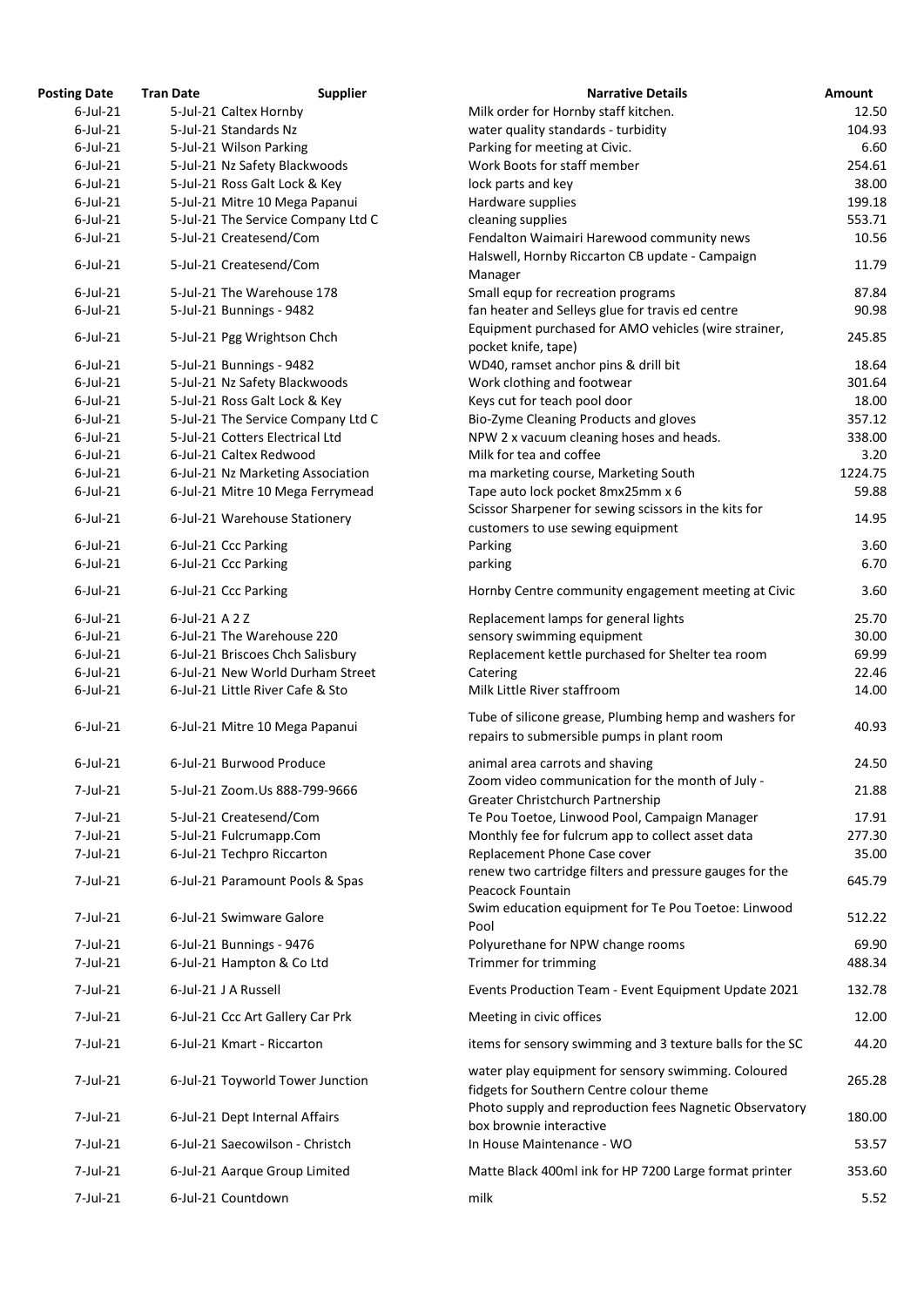| <b>Posting Date</b>  | <b>Tran Date</b>     | <b>Supplier</b>                    | <b>Narrative Details</b>                                                                                | Amount         |
|----------------------|----------------------|------------------------------------|---------------------------------------------------------------------------------------------------------|----------------|
| 7-Jul-21             |                      | 6-Jul-21 Nz Safety Blackwoods      | Tap to install binder points to measure flow on main HX<br>and teach filter Pioneer                     | 87.86          |
| 7-Jul-21             |                      | 6-Jul-21 Engineering & Compress    | Pioneer teach pool replacement air pressure regulator<br>due to leaking unit on filter controls         | 148.01         |
| 7-Jul-21             |                      | 6-Jul-21 Smith And Smith Chch      | Replacement Wiper blades for Vehicle 767                                                                | 69.98          |
| 7-Jul-21             |                      | 6-Jul-21 Bailey Nelson Chch Centra | Glasses reimbursement proportion of total cost of glasses<br>as per policy                              | 172.50         |
| $7$ -Jul-21          | 6-Jul-21 Lanyards Nz |                                    | Zebra card printer ribbons for Jellie Park                                                              | 919.17         |
| $7$ -Jul-21          |                      | 6-Jul-21 Bunnings - 9482           | Remset anchor pins                                                                                      | 15.25          |
| 7-Jul-21             |                      | 6-Jul-21 Pb Tech Online 09 5269200 | 8 iPad baskets for use with Chromebook experiment.                                                      | 457.92         |
| 7-Jul-21             |                      | 6-Jul-21 The Feed Shack            | animal area item for pig and scoop for seeds                                                            | 93.61          |
| 7-Jul-21             |                      | 6-Jul-21 Eastgate Central Post Cen | Processing Stickers posted to vendor (Wavesound) in<br>Australia                                        | 15.39          |
| 7-Jul-21             |                      | 6-Jul-21 Nz Safety Blackwoods      | Safety helmets for forest                                                                               | 45.79          |
| $7$ -Jul-21          |                      | 6-Jul-21 Chch Ready Mix Concrete   | NPW Hockey wind break project drainage.                                                                 | 231.84         |
| 7-Jul-21             |                      | 7-Jul-21 Christchurch O P D        | Gloves for toilet cleaning etc                                                                          | 60.13          |
| 7-Jul-21             |                      | 7-Jul-21 Ccc Art Gallery Car Prk   | parking I n town for meeting - no receipt given                                                         | 9.00           |
| 7-Jul-21             |                      | 7-Jul-21 Order Of St John          | Oxygen tubing for Te Pou Toetoe: Linwood Pool                                                           | 35.37          |
| 7-Jul-21             |                      | 7-Jul-21 Stuff Media (Ps)          | Newspaper for Staff Room - 3 months Taiora QEII<br>May/June/July 2021                                   | 147.54         |
| 7-Jul-21             |                      | 7-Jul-21 Warehouse Stationery      | Portable hard drive                                                                                     | 198.00         |
| 7-Jul-21             |                      | 7-Jul-21 Mitre 10 Beckenham        | KidsFest - Equipment Update 2021 - Mitre10                                                              | 29.08          |
| 7-Jul-21             |                      | 7-Jul-21 James Bull & Co           | Spare Master key to replace damaged one for Manager                                                     | 20.70          |
| 7-Jul-21             |                      | 7-Jul-21 Mitre 10 Beckenham        | <b>Batteries for RT GPS Units</b><br>Face painting set and sticks for the Drag Me Back to the           | 115.60         |
| 7-Jul-21             |                      | 7-Jul-21 The Warehouse 175         | Gallery event make 'n' create table on 7 July                                                           | 60.00          |
| 7-Jul-21             |                      | 7-Jul-21 Placemakers Riccarton     | cutting blades for multitool for workshop support                                                       | 68.98          |
| 7-Jul-21             |                      | 7-Jul-21 Christchurch O P D        | Stapler, staples, small sign, key tags                                                                  | 220.76         |
| 7-Jul-21             |                      | 7-Jul-21 Fresh Choice Parklands    | Milk for staffroom and dishwasher powder                                                                | 18.63          |
| 7-Jul-21             |                      | 7-Jul-21 Warehouse Stationery      | animal area stationery for bin labels so ranger can feed<br>animal easy                                 | 43.97          |
| 7-Jul-21             |                      | 7-Jul-21 Vendella International    | Tea, coffee, hot choc and milk for accommodation                                                        | 250.36         |
| 7-Jul-21             |                      | 7-Jul-21 Bselect - Moorhouse Ave   | NPW puncher repair x 2                                                                                  | 29.99          |
| 8-Jul-21             |                      | 5-Jul-21 Paypal *reptechcorp       | ероху                                                                                                   | 223.22         |
| $8$ -Jul-21          |                      | 6-Jul-21 Spotify P15de71020        | Music license for the Art Gallery                                                                       | 14.99          |
| 8-Jul-21             |                      | 6-Jul-21 Createsend/Com            | Invitation to Things That Shape Us exhibition opening                                                   | 13.66          |
| 8-Jul-21             |                      | 6-Jul-21 Createsend/Com            | Campaign monitor, Estuary edge earthquake                                                               | 11.31          |
| 8-Jul-21             |                      | 6-Jul-21 Createsend/Com            | Campaign monitor = Hornby centre                                                                        | 11.65          |
| 8-Jul-21             |                      | 6-Jul-21 Apple New Zealand         | Adaptors for ipads to use headsets                                                                      | 76.00          |
| 8-Jul-21             |                      | 7-Jul-21 Bunnings - 9482           | sanding discs dulux paint hinges plastic crates                                                         | 465.25         |
| 8-Jul-21             |                      | 7-Jul-21 The Conference Company    | Registration fee for Pre Conference Workshop of the                                                     | 140.00         |
| 8-Jul-21             |                      | 7-Jul-21 Terra Viva Home & Garden  | <b>Environmental Defence</b><br>2 x obelisks for the Curators House vegetable garden                    | 85.00          |
| 8-Jul-21             |                      | 7-Jul-21 Bunnings - 9476           | Sand paper and castors for trolley                                                                      | 59.39          |
| 8-Jul-21             |                      | 7-Jul-21 Shardlows Packaging       | Events Production Team - Equipment Update 2021 - MISC                                                   | 343.87         |
| 8-Jul-21             |                      | 7-Jul-21 Ccc Art Gallery Car Prk   | Car parking meeting in civic                                                                            | 7.00           |
| 8-Jul-21             | 7-Jul-21 Pay My Park |                                    | Pay My Park - Meeting Civic                                                                             | 21.72          |
|                      |                      |                                    |                                                                                                         |                |
| 8-Jul-21             |                      | 7-Jul-21 Freshchoice City Mkt      | Catering for a meeting of the Te Tira Kāhikuhiku<br>consultative group held on Wednesday 7th July 2021. | 150.52         |
| 8-Jul-21             |                      | 7-Jul-21 George Henry & Co         | Square drives and counter sink bits                                                                     | 65.87          |
| 8-Jul-21             |                      | 7-Jul-21 Hampton & Co Ltd          | Panels for things that shape us                                                                         | 380.26         |
| 8-Jul-21             |                      | 7-Jul-21 Pb Technologies Christchu | PB tech display monitors for TTSU                                                                       | 951.26         |
|                      |                      | 7-Jul-21 She Chocolaterie          | Cocoa beans for kidsfest display                                                                        |                |
| 8-Jul-21<br>8-Jul-21 |                      | 7-Jul-21 Mainland Fasteners Ltd    | drills, label remover, rust converter, crc, for workshop<br>support                                     | 3.60<br>134.49 |
|                      |                      |                                    |                                                                                                         |                |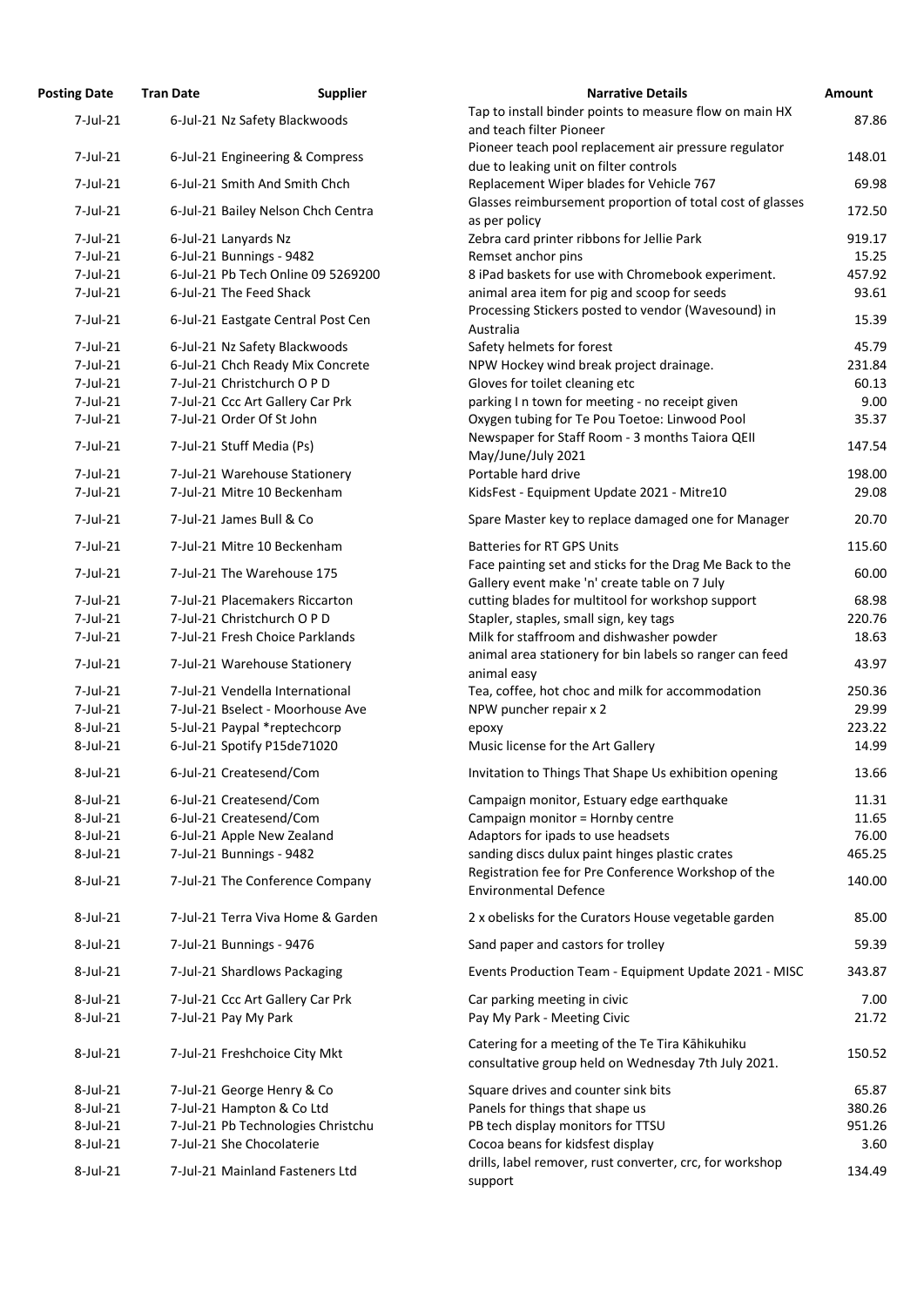| <b>Posting Date</b> | <b>Tran Date</b>    | <b>Supplier</b>                    | <b>Narrative Details</b>                                                                               | Amount  |
|---------------------|---------------------|------------------------------------|--------------------------------------------------------------------------------------------------------|---------|
| 8-Jul-21            |                     | 7-Jul-21 Little River Svce Ctr     | Postage Community Service Awards - Banks Peninsula                                                     | 108.90  |
| 8-Jul-21            |                     | 7-Jul-21 George Henry & Co Ltd     | 34mm socket for the removal of filter socks and 2No. face<br>mask packs for DE handling at Jellie Park | 70.98   |
| 8-Jul-21            |                     | 7-Jul-21 Plumbing World #81        | 2No. replacement ballcocks and floats for balance tank<br>repairs at Pioneer Pool                      | 107.84  |
| 8-Jul-21            |                     | 7-Jul-21 Kennards Hire Chch        | Water blaster hire for Pioneer Pool                                                                    | 267.00  |
| 8-Jul-21            |                     | 7-Jul-21 The Warehouse 175         | We Stand Here Children's opening                                                                       | 31.48   |
| 8-Jul-21            |                     | 7-Jul-21 Bunnings - 9482           | Owls for bird control                                                                                  | 83.92   |
| 8-Jul-21            | 7-Jul-21 Repco      |                                    | WoF holder.                                                                                            | 5.79    |
| 8-Jul-21            |                     | 7-Jul-21 Vtnz Lichfield St         | New trailer WoF.                                                                                       | 51.00   |
| 8-Jul-21            | 7-Jul-21 St Pierres |                                    | For x2 Inter-Agency Community Network meetings held in<br>July                                         | 46.00   |
| 8-Jul-21            |                     | 7-Jul-21 Blacks Fasteners          | Screws for new shelves                                                                                 | 5.49    |
| 8-Jul-21            |                     | 7-Jul-21 Ross Galt Lock & Key      | Replace broken lock events crew door                                                                   | 215.00  |
| 8-Jul-21            |                     | 7-Jul-21 Newco Events              | Extension cord for Scoreboard controller - for Netball                                                 | 238.74  |
| 8-Jul-21            |                     | 7-Jul-21 Countdown                 | animal area greens for birds and rabbits                                                               | 30.68   |
| 8-Jul-21            |                     | 7-Jul-21 Bp 2go Linwood            | Mural touch up                                                                                         | 55.95   |
| 8-Jul-21            |                     | 7-Jul-21 Catering In A Box         | NPW Café roller door maintenance costs.                                                                | 106.95  |
| 8-Jul-21            |                     | 8-Jul-21 Nzrc Online Shop          | <b>H&amp;S Training NZRed Cross</b>                                                                    | 140.00  |
| 8-Jul-21            |                     | 8-Jul-21 Noel Leeming 3h           | Microwave                                                                                              | 296.37  |
| 8-Jul-21            |                     | 8-Jul-21 Warehouse Stationery      | KidsFest 2021 - Exhibition - Stationary - Warehouse                                                    | 5.99    |
| 8-Jul-21            |                     | 8-Jul-21 Ccc Art Gallery Car Prk   | Meeting in civic offices                                                                               | 11.00   |
| 8-Jul-21            |                     | 8-Jul-21 Ccc Parking               | parking                                                                                                | 6.70    |
| 8-Jul-21            |                     | 8-Jul-21 The Warehouse 178         | Equipment for sensory swimming, plastic container to<br>keep equipment in                              | 29.00   |
| 8-Jul-21            |                     | 8-Jul-21 Sydenham Bakery           | Catering                                                                                               | 242.50  |
| 8-Jul-21            |                     | 8-Jul-21 Mitre 10 Mega Hornby      | Paint etc for exhibition purposes                                                                      | 222.21  |
| 8-Jul-21            |                     | 8-Jul-21 Vulcan Steel Ltd Dch      | steel for securing mine display for Akaroa museum                                                      | 22.22   |
| 8-Jul-21            |                     | 8-Jul-21 The Warehouse 120         | Batteries for LG equipement                                                                            | 49.00   |
| 8-Jul-21            |                     | 8-Jul-21 The Warehouse 120         | Towels for resale                                                                                      | 56.00   |
|                     |                     |                                    | File to shorten length of new pool grates due to new                                                   |         |
| 8-Jul-21            |                     | 8-Jul-21 Mitre 10 Mega Papanui     | grate sections being 5mm too long plus screws                                                          | 40.41   |
| 8-Jul-21            |                     | 8-Jul-21 Ccc Art Gallery Car Prk   | Parking for meetings at Civic                                                                          | 11.00   |
| 8-Jul-21            |                     | 8-Jul-21 New World Prestons        | We Stand Here Children's opening                                                                       | 10.98   |
| $9$ -Jul-21         |                     | 7-Jul-21 Visual Elements As        | Electronic Monthly subscription for chart building<br>software for Greater Christchurch Partnership    | 86.33   |
| $9$ -Jul-21         |                     | 7-Jul-21 Amzn Mktp Us*296de60c2    | Library book                                                                                           | 228.83  |
| $9$ -Jul-21         |                     | 8-Jul-21 Ecodrop Parkhouse         | EcoDrop - Dump fees for Stereo Equipment                                                               | 11.80   |
| $9$ -Jul-21         |                     | 8-Jul-21 Nzrc Online Shop          | H&S Training - NZRC                                                                                    | 140.00  |
| $9$ -Jul-21         |                     | 8-Jul-21 Ecodrop Styx              | Old step boxes dump - fitness                                                                          | 23.56   |
| $9$ -Jul-21         |                     | 8-Jul-21 Nz Safety Blackwoods      | Work shorts                                                                                            | 69.79   |
| 9-Jul-21            |                     | 8-Jul-21 Campaignmonitor           | Campaign monitor - credits Marketing                                                                   | 1316.90 |
| $9$ -Jul-21         |                     | 8-Jul-21 Createsend/Com            | Invitation to Hotere exhibition poroporoaki                                                            | 7.30    |
| $9$ -Jul-21         |                     | 8-Jul-21 Createsend/Com            | Campaign monitor - Bromley odour                                                                       | 8.01    |
| $9$ -Jul-21         |                     | 8-Jul-21 Bunnings - 9482           | tie downs for trailer                                                                                  | 133.62  |
| $9$ -Jul-21         |                     | 8-Jul-21 Nz Safety Blackwoods      | PPE (gumboots) - W&WW Ops team                                                                         | 45.97   |
| $9$ -Jul-21         |                     | 8-Jul-21 Akaroa Motor Garage       | WOF for White Ford Courier CMK991 and WOF for Trailer<br>Kea Q410C                                     | 105.00  |
| $9$ -Jul-21         |                     | 8-Jul-21 061784370                 | Replacement lamps for lights in Southern Centre                                                        | 67.85   |
| $9$ -Jul-21         |                     | 8-Jul-21 Sydenham Bakery           | Credit Voucher Sydenham Bakery                                                                         | $-2.50$ |
| $9$ -Jul-21         |                     | 8-Jul-21 Nz Safety Blackwoods      | Personal Protection Equipment for cadets                                                               | 389.62  |
| 9-Jul-21            |                     | 8-Jul-21 Pb Tech Online 09 5269200 | Phone protector and cover                                                                              | 64.06   |
| $9$ -Jul-21         |                     | 8-Jul-21 Seal Imports Chch         | In House Maintenance - WO                                                                              | 22.95   |
| $9$ -Jul-21         |                     | 8-Jul-21 Nz Safety Blackwoods      | Long fibreglass pipe wrap for GC toddler pool filter leak                                              | 91.41   |
| $9$ -Jul-21         |                     | 8-Jul-21 Bunnings - 9482           | Nails, hammers, brushes                                                                                | 177.45  |
| $9$ -Jul-21         |                     | 8-Jul-21 Foundation                | We Stand Here Children's opening                                                                       | 3.50    |
| $9$ -Jul-21         |                     | 8-Jul-21 The Naked Baker Ltd       | We Stand Here Children's opening                                                                       | 153.00  |
| $9$ -Jul-21         |                     | 8-Jul-21 Home And Castle Hardware  | Fixing for Metro Day Shelter                                                                           | 5.98    |
| 9-Jul-21            | 8-Jul-21 Ipwea Nz   |                                    | IPWEA professional membership                                                                          | 379.50  |
|                     |                     |                                    |                                                                                                        |         |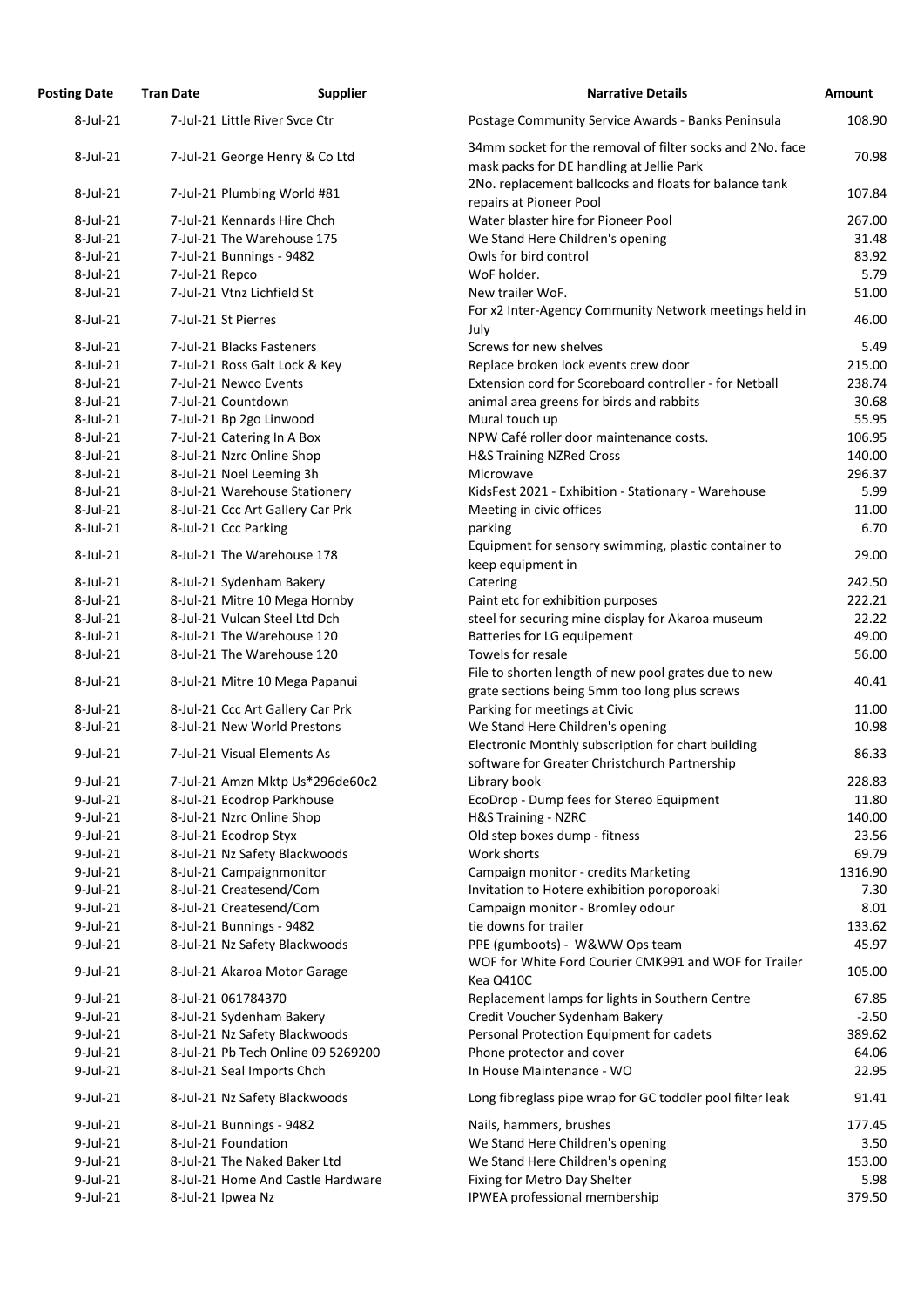| <b>Posting Date</b> | <b>Tran Date</b> | <b>Supplier</b>                    | <b>Narrative Details</b>                                  | <b>Amount</b> |
|---------------------|------------------|------------------------------------|-----------------------------------------------------------|---------------|
| $9$ -Jul-21         |                  | 8-Jul-21 Innovation Carpark        | parking for whitebait meeting at E-can                    | 6.75          |
| $9$ -Jul-21         |                  | 8-Jul-21 Bunnings - 9482           | animal area, small bin for bird seed                      | 13.45         |
| $9$ -Jul-21         |                  | 8-Jul-21 Smiths Book Store         | Book for Things that Shaped Us exhibition                 | 55.00         |
| $9$ -Jul-21         |                  | 8-Jul-21 Kennards Hire Wigram      | NPW equipment hire for RL1                                | 199.00        |
| $9$ -Jul-21         |                  | 8-Jul-21 George Henry & Co         | <b>NPW Tools</b>                                          | 215.71        |
| $9$ -Jul-21         |                  | 9-Jul-21 Trailcom Christchurch     | replacement tow ball for chlorine delivery ute            | 17.20         |
| $9$ -Jul-21         |                  |                                    | new drill and driver set                                  | 695.75        |
|                     |                  | 9-Jul-21 Hampton & Co Ltd          |                                                           |               |
| $9$ -Jul-21         |                  | 9-Jul-21 McVicars Itm              | Fencing paling plus other fencing supplies                | 268.87        |
| 9-Jul-21            |                  | 9-Jul-21 Free Parking              | CIPA Redzone regeneratechch domain renewal                | 528.59        |
| $9$ -Jul-21         |                  | 9-Jul-21 Ccc Parking               | CCC Parking charges - meeting at Civic                    | 3.60          |
| $9$ -Jul-21         |                  | 9-Jul-21 Anzor Fasteners           | Block Pulley and Spring Hooks for Stadium centre green    | 338.55        |
|                     |                  |                                    | divider net                                               |               |
| $9$ -Jul-21         |                  | 9-Jul-21 New World Prestons        | Milk for re sale in the shop                              | 45.25         |
|                     |                  |                                    | Monthly Zoom subscription for hosting zoom meetings       |               |
| 12-Jul-21           |                  | 8-Jul-21 Zoom.Us 888-799-9666      | with community groups                                     | 22.11         |
|                     |                  |                                    | Telecommunications - Usage summary by type - System,      |               |
| 12-Jul-21           |                  | 8-Jul-21 Garmin Australasia Pty Lt | <b>Text Messaging, Tracking</b>                           | 59.00         |
|                     |                  |                                    | Test purchase of single of Kerbal Space Program License   |               |
| $12$ -Jul-21        |                  | 8-Jul-21 Dri*take-Two              |                                                           | 53.81         |
|                     |                  |                                    | for Learning Centre                                       |               |
| 12-Jul-21           |                  | 9-Jul-21 Bunnings - 9482           | fence palings                                             | 239.00        |
| 12-Jul-21           |                  | 9-Jul-21 Machineryhouse Chch       | work bench for lab                                        | 488.75        |
| 12-Jul-21           |                  | 9-Jul-21 Calendly                  | <b>Calendly Annual Subscription</b>                       | 141.83        |
| 12-Jul-21           |                  | 9-Jul-21 Look Sharp Papanui        | Paper squares for 'Make and Create' table in the CAG      | 10.00         |
|                     |                  |                                    | foyer over the school holiday period                      |               |
| 12-Jul-21           | 9-Jul-21 Ca Anz  |                                    | <b>ICANZ Automation for Accountants online event</b>      | 15.00         |
| 12-Jul-21           |                  | 9-Jul-21 Pharmaco Nz               | Oxygen regulators for Te Pou Toetoe: Linwood Pool         | 621.10        |
|                     |                  |                                    | Dehumidifier (temporarily situated at Wharenui to deal    |               |
| 12-Jul-21           |                  | 9-Jul-21 Bunnings - 9476           | with extreme condensation issue in office)                | 435.90        |
| 12-Jul-21           |                  | 9-Jul-21 Hirepool Port A Loo       | safety barriers GC toddlers pool                          | 165.60        |
| $12$ -Jul-21        |                  | 9-Jul-21 St Martins Post Shop      | Postage - general                                         | 4.21          |
| 12-Jul-21           |                  | 9-Jul-21 Launchpad Trampoline      | Dusk to Dawn Youth Event launch Pad                       | 1500.00       |
|                     |                  |                                    | Printing of John Miller photographs for Things That Shape |               |
| 12-Jul-21           |                  | 9-Jul-21 Kens Cameras & Video      |                                                           | 596.70        |
|                     |                  |                                    | Us exhibition. (CAG plotter out of action)                |               |
|                     |                  |                                    | Miscellaneous purchases. Litter picker uppers for         |               |
| 12-Jul-21           |                  | 9-Jul-21 Bunnings - 9482           | volunteers, WD40 for general use, methylated spirits      | 55.82         |
|                     |                  |                                    |                                                           |               |
| $12$ -Jul-21        |                  | 9-Jul-21 Ecodrop Metro             | Rubbish dump fees for clearing old stock paddock          | 11.80         |
| 12-Jul-21           |                  | 9-Jul-21 Hirepool Ltd Ma           | Equipment hired for shelter maintenance                   | 66.95         |
| 12-Jul-21           |                  | 9-Jul-21 Plumbing World #80        | In House Maintenance -                                    | 37.96         |
| 12-Jul-21           |                  | 9-Jul-21 John Brooks Ltd           | In House Maintenance -                                    | 44.21         |
| 12-Jul-21           |                  | 9-Jul-21 Bp 2go Linwood            | Mobil Plant - Fuel                                        | 49.13         |
| 12-Jul-21           |                  | 9-Jul-21 Richard Suckling          | Eye examination and progressive lenses                    | 224.25        |
| 12-Jul-21           |                  | 9-Jul-21 Nz Transport Agency       | rego for trailer                                          | 32.48         |
| 12-Jul-21           |                  | 9-Jul-21 Nz Transport Agency       | Rego for trailer                                          | 32.48         |
| 12-Jul-21           |                  | 9-Jul-21 Traffic Management And    | Work clothing                                             | 97.20         |
| 12-Jul-21           |                  |                                    |                                                           |               |
|                     |                  | 9-Jul-21 Trumba Corporation        | Monthly Trumba invoice. Library PD scheduling tool.       | 147.67        |
| 12-Jul-21           |                  | 9-Jul-21 Pb Tech Online 09 5269200 | Various sets of network patch leads (variety of lengths): | 241.62        |
|                     |                  |                                    | 25m, 3m, 2m, 1m.                                          |               |
| 12-Jul-21           |                  | 9-Jul-21 Ace Video Services        | floppy disc conversion                                    | 36.00         |
| 12-Jul-21           |                  | 10-Jul-21 Smk*wufoo.Com Charge     | Matariki Fireworks 2021 - Vendor Database - Wufoo         | 57.62         |
| 12-Jul-21           |                  | 10-Jul-21 Dominos New Brighton     | Matariki Fireworks 2021 - Crew Catering - MISC            | 59.00         |
|                     |                  |                                    | First Aid equipment for Graham Condon Rec & Sport         |               |
| 12-Jul-21           |                  | 10-Jul-21 Laerdalmedical           | Centre - Aquatics. Adult & Child BVM Masks                | 571.62        |
| 12-Jul-21           |                  | 10-Jul-21 The Warehouse 123        | cleaning items                                            | 17.00         |
| 12-Jul-21           |                  | 10-Jul-21 The Warehouse 123        | cleaning items                                            | 119.96        |
| 12-Jul-21           |                  | 10-Jul-21 Mitre 10 Mega Ferrymead  | cleaning items                                            | 347.64        |
| 12-Jul-21           |                  | 10-Jul-21 Sprout Social, Inc       | <b>ITDPCX SproutSocial mthly sub</b>                      | 329.46        |
|                     |                  |                                    |                                                           |               |
| 12-Jul-21           |                  | 10-Jul-21 Vendhq.Com               | Enterprise 7.0 renewal payment for Fendalton Library      | 1148.20       |
|                     |                  |                                    | subscription                                              |               |
| 12-Jul-21           |                  | 10-Jul-21 New World Bishopdale     | plastic packs for ice for first aid purpose               | 3.99          |
| 12-Jul-21           |                  | 11-Jul-21 Kmart Online             | Towels for resale at Taiora QEII                          | 320.00        |
|                     |                  |                                    |                                                           |               |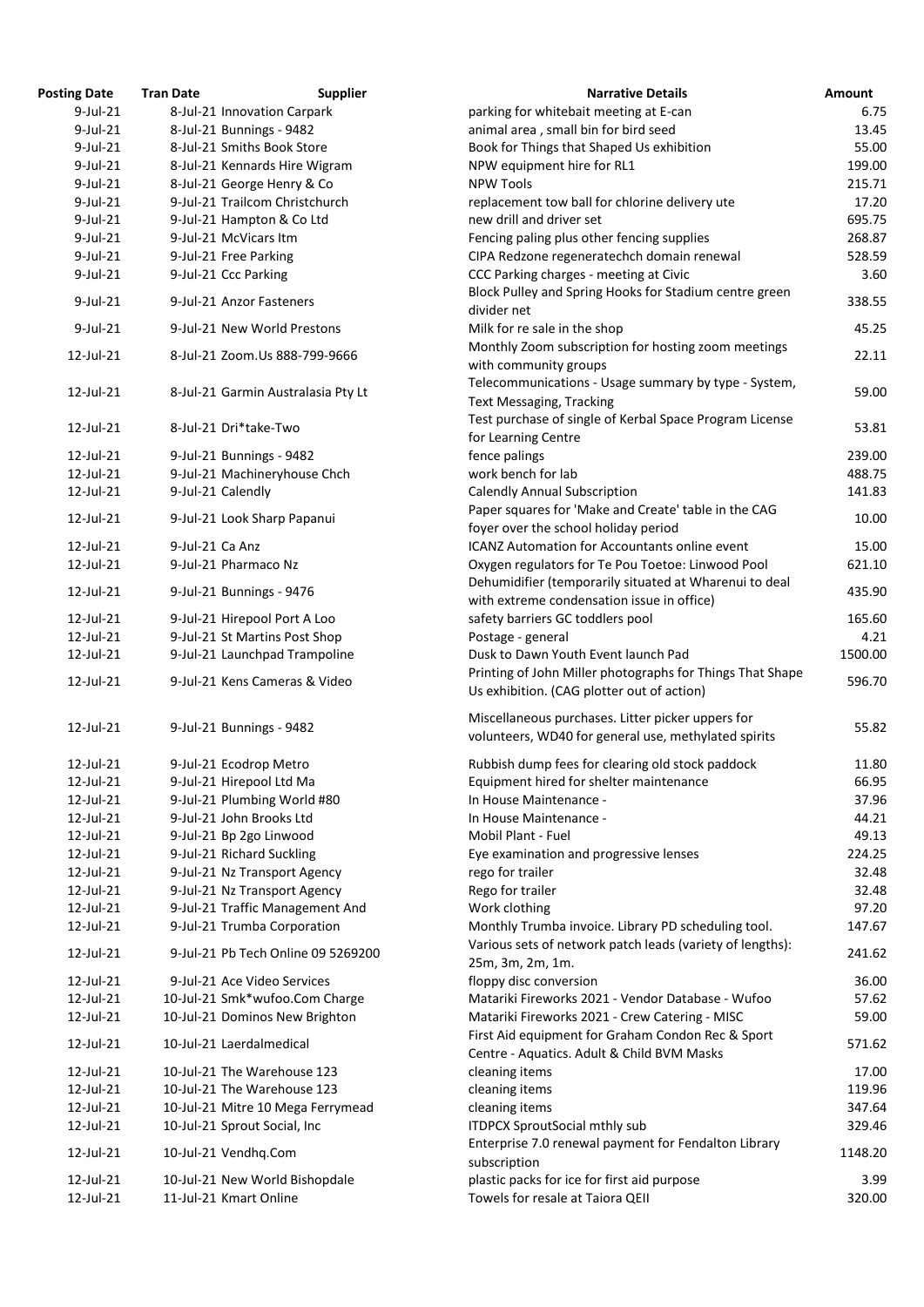| osting Date  | <b>Tran Date</b>    | <b>Supplier</b>                   | <b>Narrative Details</b>                                                                             |
|--------------|---------------------|-----------------------------------|------------------------------------------------------------------------------------------------------|
| 12-Jul-21    |                     | 11-Jul-21 Para Rubber Christchur  | Chlorine leak repairs new hose at Jellie when main tanks<br>leaked                                   |
| 12-Jul-21    |                     | 11-Jul-21 Ccc Parking             | Parking costs while working to oversee performance in<br><b>PROP</b>                                 |
| 12-Jul-21    |                     | 12-Jul-21 New World Prestons      | Milk for Ranger Tea room                                                                             |
| 12-Jul-21    |                     | 12-Jul-21 The Warehouse Online    | Swim education, kitchen and first aid room items for Te<br>Pou Toetoe: Linwood Pool                  |
| 12-Jul-21    |                     | 12-Jul-21 Permark Industries Ltd  | Towels for resale at Taiora QEII                                                                     |
| 12-Jul-21    | 12-Jul-21 Site Safe |                                   | Site safe refresher course                                                                           |
| 12-Jul-21    |                     | 12-Jul-21 Mitre 10 Mega Papanui   | fittings for temp chlorine tanks at jellie                                                           |
| 12-Jul-21    |                     | 12-Jul-21 Pak N Save Northlands   | For Papanui-Innes Community Board Briefings and<br>Meetings                                          |
| 13-Jul-21    |                     | 11-Jul-21 Articheck.Co.Uk         | Articheck condition reporting tool                                                                   |
| 13-Jul-21    |                     | 12-Jul-21 Look Sharp Store        | Colored Paper Squares for the 'Make and Create' activity<br>in the CAG foyer for the school holidays |
| 13-Jul-21    |                     | 12-Jul-21 Hi-Q Electronics Ltd    | Custom spacers for Flying Nun record cover display cases                                             |
| 13-Jul-21    |                     | 12-Jul-21 Airpark Canterbury      | Car parking for LGNZ conference                                                                      |
| 13-Jul-21    |                     | 12-Jul-21 The Conference Company  | Women and Girls Summit                                                                               |
| 13-Jul-21    |                     | 12-Jul-21 Ecodrop Metro           | Rubbish dump fees for clearing old stock and poultry<br>paddock                                      |
| 13-Jul-21    |                     | 12-Jul-21 Nationwide Books        | books for resale in Museum shop                                                                      |
| 13-Jul-21    |                     | 12-Jul-21 Noel Leeming 1w         | Laptop Cover - Shift                                                                                 |
| 13-Jul-21    |                     | 12-Jul-21 Nz Safety Blackwoods    | Ninja work gloves                                                                                    |
| 13-Jul-21    |                     | 12-Jul-21 New World Rolleston     | kitchen supplies                                                                                     |
| 13-Jul-21    |                     | 12-Jul-21 Bunnings - 9476         | decking stain for turf stakes                                                                        |
| 13-Jul-21    |                     | 12-Jul-21 Little River Gallery    | Books for Community Service Award gifts Banks Peninsula                                              |
| $13$ -Jul-21 |                     | 12-Jul-21 Bunnings - 9476         | Stones to put around plants                                                                          |
| 13-Jul-21    |                     | 12-Jul-21 Nz Safety Blackwoods    | <b>PPE</b>                                                                                           |
| 13-Jul-21    |                     | 12-Jul-21 Fulton Hogan Sign Shop  | Warning signs for coastal cliff tracks                                                               |
| 13-Jul-21    |                     | 12-Jul-21 Fulton Hogan Sign Shop  | Track signs for deer control                                                                         |
| 13-Jul-21    |                     | 12-Jul-21 Fosters Outdoor Power   | Chainsaw materials                                                                                   |
| 13-Jul-21    | 12-Jul-21 Repco     |                                   | Jumpstarter battery pack for flat vehicles                                                           |
| 13-Jul-21    |                     | 12-Jul-21 Mitre 10 Mega Hornby    | NPW Tools/Shovel/Rake/Broom                                                                          |
| 13-Jul-21    |                     | 13-Jul-21 Z Barrington            | Milk for tea room                                                                                    |
| 13-Jul-21    |                     | 13-Jul-21 Caltex Redwood          | Milk for coffee                                                                                      |
| 13-Jul-21    |                     | 13-Jul-21 Pgg Wrightson Chch      | Virkon for washing rocket pots                                                                       |
| 13-Jul-21    |                     | 13-Jul-21 The Warehouse 178       | Dinner sets and sandwich press for Te Pou Toetoe:                                                    |
|              |                     |                                   | Linwood Pool                                                                                         |
| 13-Jul-21    |                     | 13-Jul-21 Ainice Enterprise       | <b>Catering Expenses</b>                                                                             |
| 13-Jul-21    |                     | 13-Jul-21 Ccc Art Gallery Car Prk | Car parking for meeting in civic                                                                     |
| 13-Jul-21    |                     | 13-Jul-21 Ccc Parking             | parking                                                                                              |
| 13-Jul-21    |                     | 13-Jul-21 New World Halswell      | Voucher for LIANZA Contestable Fund Project                                                          |
| 13-Jul-21    |                     | 13-Jul-21 Styx Mill Nursery       | plants central city                                                                                  |
| 13-Jul-21    |                     | 13-Jul-21 Irrigation Warehouse    | 40mm Hansen fitting for replacement Submersible pump<br>at Spencer Park Pool                         |
| 13-Jul-21    |                     | 13-Jul-21 Pgg Wrightson Chch      | Rose pruning Silky Pocketboy saws x 2                                                                |
| 13-Jul-21    |                     | 13-Jul-21 Mitre 10 Mega Hornby    | Pruning gear for rose pruning, dolomitelime for Dahlia<br>collection, buckets                        |
| 13-Jul-21    |                     | 13-Jul-21 Countdown               | 6x pet rolls for fussy shelter dogs                                                                  |
| 13-Jul-21    |                     | 13-Jul-21 New World Prestons      | animal area vege for farm and cage animals                                                           |
| 13-Jul-21    |                     | 13-Jul-21 Chch Ready Mix Concrete | NPW sand for RL1 project.                                                                            |
| 14-Jul-21    |                     | 5-Jul-21 Officemax                | Mid year diary                                                                                       |
| 14-Jul-21    |                     | 12-Jul-21 Labwarehouse Limited    | plastic beakers - chem lab                                                                           |
| 14-Jul-21    |                     | 13-Jul-21 Mitre 10 Mega Ferrymead | renew ballcock and fittings for Peacock Fountain balance<br>tank                                     |
| 14-Jul-21    |                     | 13-Jul-21 Nz Safety Blackwoods    | Stretch wrap for wrapping tree root balls, Aprons for<br>protecting clothes during potting season    |
| 14-Jul-21    |                     | 13-Jul-21 Kmart Online            | Pillow protectors and towels for Te Pou Toetoe: Linwood                                              |
|              |                     |                                   | $D = 1$                                                                                              |

| <b>Posting Date</b> | <b>Tran Date</b>    | <b>Supplier</b>                   | <b>Narrative Details</b>                                                                          | <b>Amount</b> |
|---------------------|---------------------|-----------------------------------|---------------------------------------------------------------------------------------------------|---------------|
| 12-Jul-21           |                     | 11-Jul-21 Para Rubber Christchur  | Chlorine leak repairs new hose at Jellie when main tanks<br>leaked                                | 19.78         |
| 12-Jul-21           |                     | 11-Jul-21 Ccc Parking             | Parking costs while working to oversee performance in<br><b>PROP</b>                              | 5.15          |
| 12-Jul-21           |                     | 12-Jul-21 New World Prestons      | Milk for Ranger Tea room                                                                          | 3.69          |
| 12-Jul-21           |                     | 12-Jul-21 The Warehouse Online    | Swim education, kitchen and first aid room items for Te<br>Pou Toetoe: Linwood Pool               | 461.30        |
| 12-Jul-21           |                     | 12-Jul-21 Permark Industries Ltd  | Towels for resale at Taiora QEII                                                                  | 754.00        |
| 12-Jul-21           | 12-Jul-21 Site Safe |                                   | Site safe refresher course                                                                        | 128.80        |
| 12-Jul-21           |                     | 12-Jul-21 Mitre 10 Mega Papanui   | fittings for temp chlorine tanks at jellie                                                        | 202.83        |
| 12-Jul-21           |                     | 12-Jul-21 Pak N Save Northlands   | For Papanui-Innes Community Board Briefings and                                                   | 12.45         |
| 13-Jul-21           |                     | 11-Jul-21 Articheck.Co.Uk         | <b>Meetings</b><br>Articheck condition reporting tool                                             | 256.90        |
|                     |                     |                                   | Colored Paper Squares for the 'Make and Create' activity                                          |               |
| 13-Jul-21           |                     | 12-Jul-21 Look Sharp Store        | in the CAG foyer for the school holidays                                                          | 54.00         |
| 13-Jul-21           |                     | 12-Jul-21 Hi-Q Electronics Ltd    | Custom spacers for Flying Nun record cover display cases                                          | 392.12        |
| 13-Jul-21           |                     | 12-Jul-21 Airpark Canterbury      | Car parking for LGNZ conference                                                                   | 45.00         |
| 13-Jul-21           |                     | 12-Jul-21 The Conference Company  | Women and Girls Summit                                                                            | 28.00         |
| 13-Jul-21           |                     | 12-Jul-21 Ecodrop Metro           | Rubbish dump fees for clearing old stock and poultry<br>paddock                                   | 47.11         |
| 13-Jul-21           |                     | 12-Jul-21 Nationwide Books        | books for resale in Museum shop                                                                   | 179.90        |
| 13-Jul-21           |                     | 12-Jul-21 Noel Leeming 1w         | Laptop Cover - Shift                                                                              | 389.99        |
| 13-Jul-21           |                     | 12-Jul-21 Nz Safety Blackwoods    | Ninja work gloves                                                                                 | 24.66         |
| 13-Jul-21           |                     | 12-Jul-21 New World Rolleston     | kitchen supplies                                                                                  | 41.42         |
| 13-Jul-21           |                     | 12-Jul-21 Bunnings - 9476         | decking stain for turf stakes                                                                     | 263.35        |
| 13-Jul-21           |                     | 12-Jul-21 Little River Gallery    | Books for Community Service Award gifts Banks Peninsula                                           | 588.00        |
| $13$ -Jul-21        |                     | 12-Jul-21 Bunnings - 9476         | Stones to put around plants                                                                       | 130.44        |
| 13-Jul-21           |                     | 12-Jul-21 Nz Safety Blackwoods    | <b>PPE</b>                                                                                        | 374.42        |
| 13-Jul-21           |                     | 12-Jul-21 Fulton Hogan Sign Shop  | Warning signs for coastal cliff tracks                                                            | 64.94         |
| 13-Jul-21           |                     | 12-Jul-21 Fulton Hogan Sign Shop  | Track signs for deer control                                                                      | 205.94        |
| 13-Jul-21           |                     | 12-Jul-21 Fosters Outdoor Power   | Chainsaw materials                                                                                | 250.00        |
| 13-Jul-21           | 12-Jul-21 Repco     |                                   | Jumpstarter battery pack for flat vehicles                                                        | 359.00        |
| 13-Jul-21           |                     | 12-Jul-21 Mitre 10 Mega Hornby    | NPW Tools/Shovel/Rake/Broom                                                                       | 582.03        |
| 13-Jul-21           |                     | 13-Jul-21 Z Barrington            | Milk for tea room                                                                                 | 7.50          |
| 13-Jul-21           |                     | 13-Jul-21 Caltex Redwood          | Milk for coffee                                                                                   | 4.70          |
| 13-Jul-21           |                     | 13-Jul-21 Pgg Wrightson Chch      | Virkon for washing rocket pots                                                                    | 210.00        |
| 13-Jul-21           |                     | 13-Jul-21 The Warehouse 178       | Dinner sets and sandwich press for Te Pou Toetoe:<br>Linwood Pool                                 | 490.00        |
| 13-Jul-21           |                     | 13-Jul-21 Ainice Enterprise       | <b>Catering Expenses</b>                                                                          | 334.65        |
| 13-Jul-21           |                     | 13-Jul-21 Ccc Art Gallery Car Prk | Car parking for meeting in civic                                                                  | 6.00          |
| 13-Jul-21           |                     | 13-Jul-21 Ccc Parking             | parking                                                                                           | 9.00          |
| 13-Jul-21           |                     | 13-Jul-21 New World Halswell      | Voucher for LIANZA Contestable Fund Project                                                       | 80.00         |
| 13-Jul-21           |                     | 13-Jul-21 Styx Mill Nursery       | plants central city                                                                               | 496.48        |
| 13-Jul-21           |                     | 13-Jul-21 Irrigation Warehouse    | 40mm Hansen fitting for replacement Submersible pump                                              | 18.20         |
| 13-Jul-21           |                     | 13-Jul-21 Pgg Wrightson Chch      | at Spencer Park Pool<br>Rose pruning Silky Pocketboy saws x 2                                     | 119.98        |
| 13-Jul-21           |                     | 13-Jul-21 Mitre 10 Mega Hornby    | Pruning gear for rose pruning, dolomitelime for Dahlia<br>collection, buckets                     | 497.06        |
| 13-Jul-21           |                     | 13-Jul-21 Countdown               | 6x pet rolls for fussy shelter dogs                                                               | 45.60         |
| 13-Jul-21           |                     | 13-Jul-21 New World Prestons      | animal area vege for farm and cage animals                                                        | 31.12         |
| 13-Jul-21           |                     | 13-Jul-21 Chch Ready Mix Concrete | NPW sand for RL1 project.                                                                         | 158.31        |
| 14-Jul-21           |                     | 5-Jul-21 Officemax                | Mid year diary                                                                                    | 37.66         |
| 14-Jul-21           |                     | 12-Jul-21 Labwarehouse Limited    | plastic beakers - chem lab                                                                        | 87.87         |
| 14-Jul-21           |                     | 13-Jul-21 Mitre 10 Mega Ferrymead | renew ballcock and fittings for Peacock Fountain balance                                          | 56.15         |
|                     |                     |                                   | tank                                                                                              |               |
| 14-Jul-21           |                     | 13-Jul-21 Nz Safety Blackwoods    | Stretch wrap for wrapping tree root balls, Aprons for<br>protecting clothes during potting season | 332.81        |
| 14-Jul-21           |                     | 13-Jul-21 Kmart Online            | Pillow protectors and towels for Te Pou Toetoe: Linwood<br>Pool                                   | 49.00         |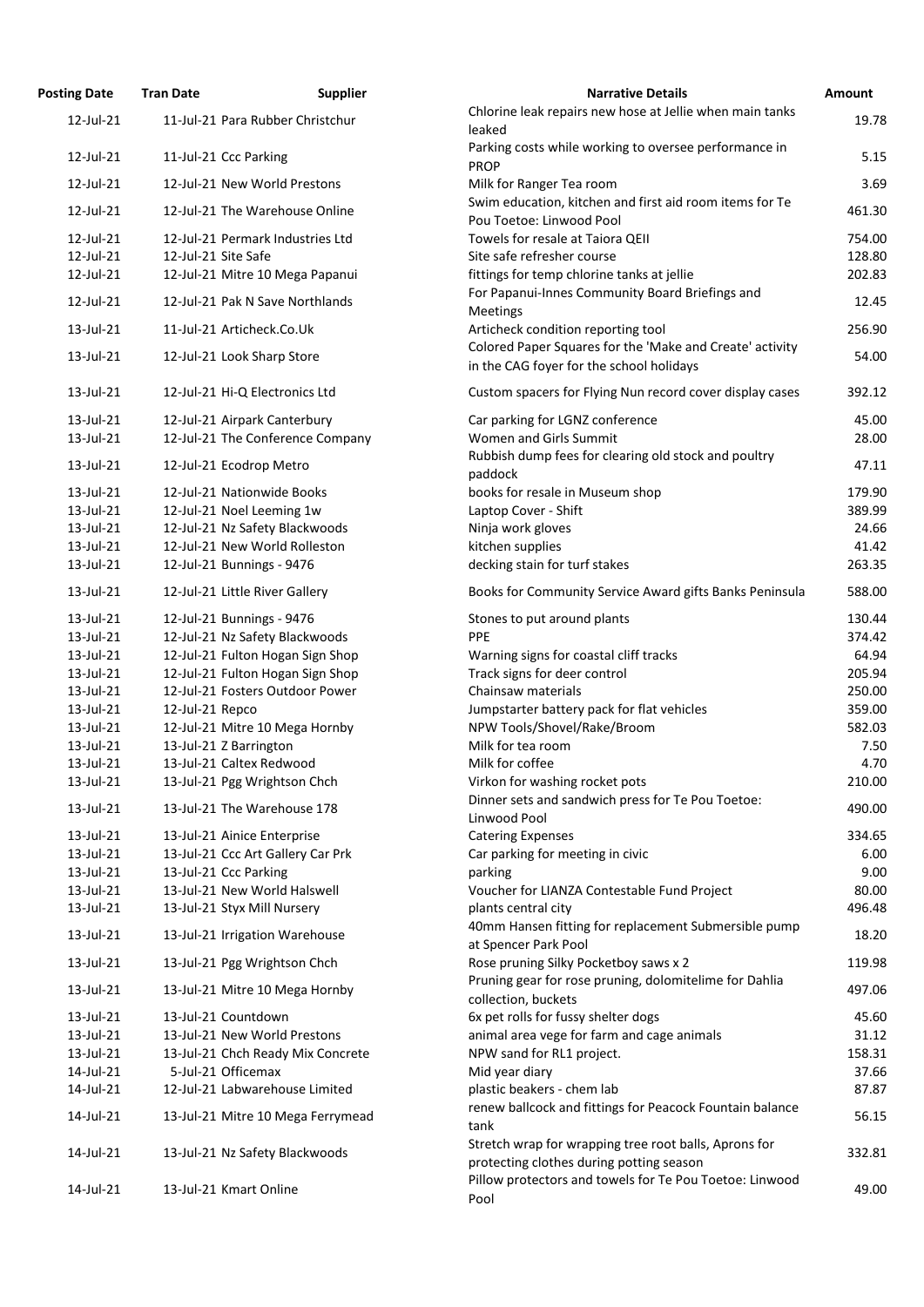| <b>Posting Date</b> | <b>Tran Date</b>                  | <b>Supplier</b>                     | <b>Narrative Details</b>                                                          | Amount  |
|---------------------|-----------------------------------|-------------------------------------|-----------------------------------------------------------------------------------|---------|
| 14-Jul-21           | 13-Jul-21 Hampton & Co Ltd        |                                     | Hardware supplies                                                                 | 661.43  |
| 14-Jul-21           | 13-Jul-21 Ferntech NZ Ltd         |                                     | Media Team, Mavic Air drone                                                       | 1899.00 |
| 14-Jul-21           | 13-Jul-21 Brian Ford Engineering  |                                     | Trailer repairs                                                                   | 79.06   |
| 14-Jul-21           | 13-Jul-21 Ninox Orchids           |                                     | Plants                                                                            | 674.83  |
| 14-Jul-21           | 13-Jul-21 The Caxton Press        |                                     | Mgr Service Excellence - set laminated retic maps (3W)                            | 250.70  |
| 14-Jul-21           | 13-Jul-21 Pearsons 2018 Limited   |                                     | driveway chip for travis                                                          | 69.00   |
| 14-Jul-21           | 13-Jul-21 Pearsons 2018 Limited   |                                     | driveway chip for travis                                                          | 69.00   |
| 14-Jul-21           | 13-Jul-21 Akaroa Motor Garage     |                                     | Repair & Service of Weedeater                                                     | 113.50  |
| 14-Jul-21           | 13-Jul-21 Mytools 2004 Ltd        |                                     | <b>Workshop Tool</b>                                                              | 32.55   |
| 14-Jul-21           | 13-Jul-21 Mainland Fasteners Ltd  |                                     | In House Maintenance - WO                                                         | 47.16   |
| 14-Jul-21           | 13-Jul-21 Pb Technologies         |                                     | Laptop Car Charger for Tristan Hook, Transport Asset<br>Engineer, Transport Unit  | 76.99   |
| 14-Jul-21           | 13-Jul-21 McSaveneys Nursery      |                                     | plants central city terrace                                                       | 581.30  |
| 14-Jul-21           | 13-Jul-21 Nz Safety Blackwoods    |                                     | Wave machine air supply pipe replacement fittings for<br>leaking fittings Pioneer | 67.60   |
| 14-Jul-21           | 13-Jul-21 The Warehouse Online    |                                     | Certificate frames for Community Service Awards                                   | 39.50   |
| 14-Jul-21           | 13-Jul-21 Nz Safety Blackwoods    |                                     | Leather gloves for rose pruning x 5                                               | 107.32  |
| 14-Jul-21           | 13-Jul-21 Bunnings - 9482         |                                     | Drill bit                                                                         | 36.99   |
| 14-Jul-21           | 13-Jul-21 Bunnings - 9476         |                                     | Painting supplies for Things that shape us                                        | 112.67  |
| 14-Jul-21           | 13-Jul-21 Kmart Online            |                                     | Credited in Full 14/07/21                                                         | 10.00   |
| 14-Jul-21           |                                   | 13-Jul-21 Pb Tech Online 09 5269200 | USB wall chargers x 15 for stock                                                  | 87.53   |
| 14-Jul-21           | 13-Jul-21 Ross Galt Lock & Key    |                                     | Repair door Lock (Teach Pool)                                                     | 100.00  |
| 14-Jul-21           | 13-Jul-21 Countdown               |                                     | Milk, toothpaste, sauce and tissues for re sale in the shop                       | 40.39   |
| 14-Jul-21           | 13-Jul-21 Calendly                |                                     | Calendly subscriptuon                                                             | 58.88   |
| 14-Jul-21           | 13-Jul-21 Vtnz Northwood          |                                     | Rego reprint                                                                      | 4.19    |
| 14-Jul-21           | 14-Jul-21 Ccc Art Gallery Car Prk |                                     | Parking for meeting in civic                                                      | 7.00    |
| 14-Jul-21           | 14-Jul-21 The Warehouse 220       |                                     | Soap Powder & Toilet rolls for Cabins                                             | 20.00   |
| 14-Jul-21           | 14-Jul-21 Marine Deals Limited    |                                     | gun cabinet, storage upgraded for legislative compliance                          | 754.00  |
| 14-Jul-21           | 14-Jul-21 Pak N Save Riccarton    |                                     | Staff Consumables @ Riccarton                                                     | 26.04   |
| 14-Jul-21           |                                   | 14-Jul-21 Mitre 10 Mega Ferrymead   | Staff Consumable & In House Maintenance                                           | 168.92  |
| 14-Jul-21           | 14-Jul-21 Mitre 10 Beckenham      |                                     | wood chisel set                                                                   | 51.91   |
| 14-Jul-21           | 14-Jul-21 Mitre 10 Beckenham      |                                     | Tools and Kidsfest expense                                                        | 34.64   |
| 14-Jul-21           | 14-Jul-21 Countdown               |                                     | Kidsfest P/H Ranger Day expenses                                                  | 92.25   |
|                     |                                   |                                     | Catering for Canterbury CIO Forum held 14 July 2021. GM                           |         |
| 14-Jul-21           | 14-Jul-21 Freshchoice City Mkt    |                                     | pre-approval attached.                                                            | 200.90  |
| 14-Jul-21           | 14-Jul-21 Mitre 10 Mega Papanui   |                                     | Safety Googles, Overalls disposal                                                 | 111.80  |
| 14-Jul-21           | 14-Jul-21 Noel Leeming 1w         |                                     | Ipad and a case for head counts recording                                         | 633.99  |
| 15-Jul-21           | 12-Jul-21 Acs Articles On Comman  |                                     | Selection & Cleaning for storage of trace element samples                         | 59.10   |
| 15-Jul-21           | 13-Jul-21 Paypal *cubapress       |                                     | article<br>book for Museum reference collection                                   | 46.50   |
|                     |                                   |                                     | Kerbal Space Programme License (3 elements). Original                             |         |
| 15-Jul-21           | 13-Jul-21 Dri*take-Two            |                                     | invoice in US\$                                                                   | 29.57   |
| 15-Jul-21           | 13-Jul-21 Dri*take-Two            |                                     | Kerbal Space Program - Individual License (original invoice<br>in US\$) #5        | 34.01   |
| 15-Jul-21           | 13-Jul-21 Dri*take-Two            |                                     | Kerbal Space Program - Individual License (original invoice<br>in US\$)#6         | 34.01   |
| 15-Jul-21           | 13-Jul-21 Dri*take-Two            |                                     | Kerbal Space Program - Individual License (original invoice                       | 34.01   |
| 15-Jul-21           | 13-Jul-21 Dri*take-Two            |                                     | in US\$) #7<br>Kerbal Space Program - Individual License (original invoice        | 34.01   |
|                     |                                   |                                     | in US\$) #8                                                                       |         |
| 15-Jul-21           | 13-Jul-21 Dri*take-Two            |                                     | Kerbal Space Program - Individual License (original invoice<br>in US\$) #9        | 34.01   |
| 15-Jul-21           | 13-Jul-21 Dri*take-Two            |                                     | Kerbal Space Program - Individual License (original invoice<br>in US\$) #2        | 34.01   |
| 15-Jul-21           | 13-Jul-21 Dri*take-Two            |                                     | Kerbal Space Program - Individual License (original invoice<br>in US\$) #3        | 34.01   |
| 15-Jul-21           | 13-Jul-21 Dri*take-Two            |                                     | Kerbal Space Program - Individual License (original invoice<br>in US\$) #4        | 34.01   |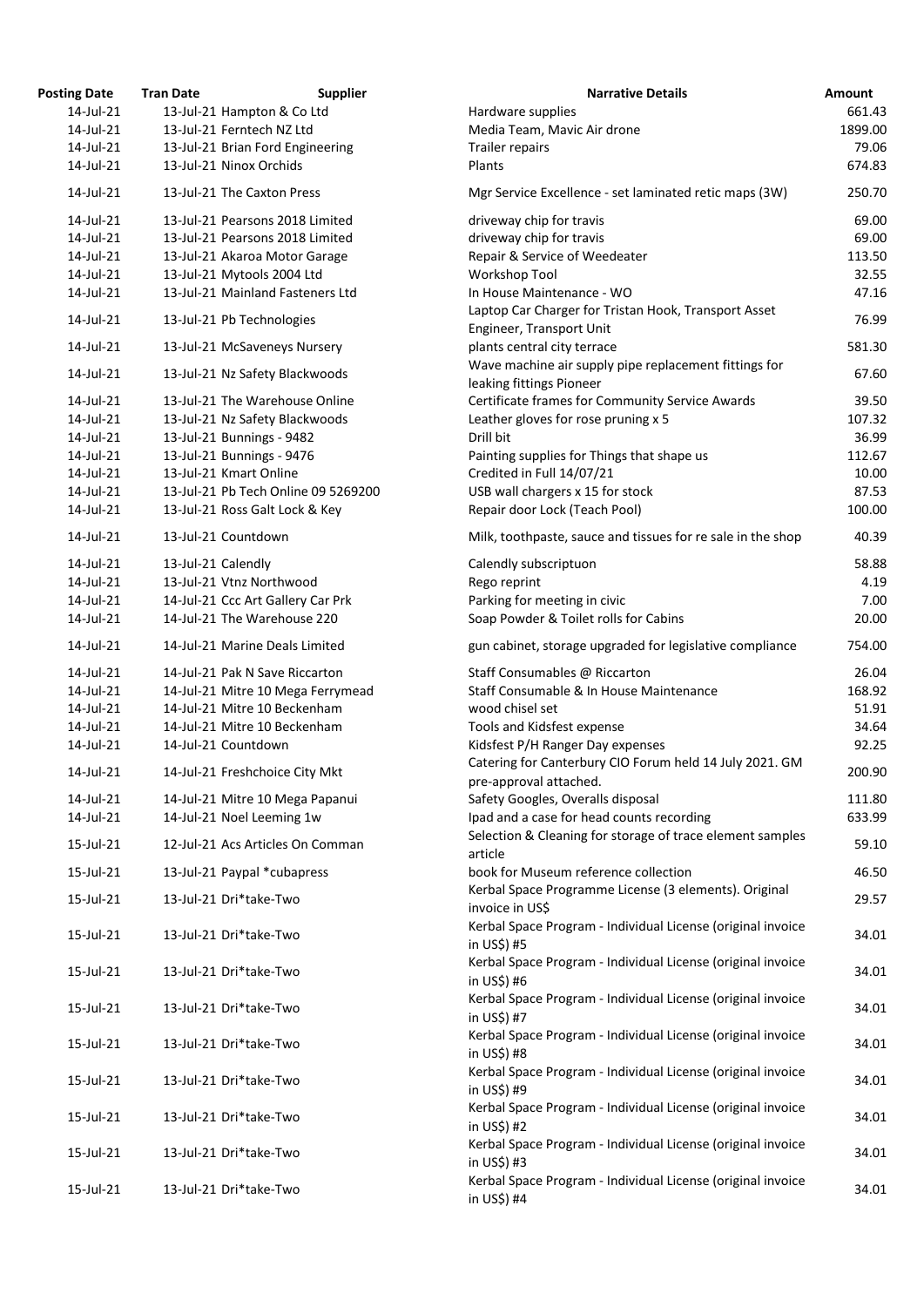| <b>Posting Date</b> | <b>Tran Date</b>                    | <b>Supplier</b>                     | <b>Narrative Details</b>                                                                | Amount   |
|---------------------|-------------------------------------|-------------------------------------|-----------------------------------------------------------------------------------------|----------|
| 15-Jul-21           | 13-Jul-21 Dri*take-Two              |                                     | Kerbal Space Program - Individual License (original invoice<br>in US\$) #5              | 34.01    |
| 15-Jul-21           | 13-Jul-21 Dri*take-Two              |                                     | Kerbal Space Program - Individual License (original invoice<br>in US\$) #10             | 34.01    |
| 15-Jul-21           | 13-Jul-21 Dri*take-Two              |                                     | Kerbal Space program license. Original invoice in US\$                                  | 34.01    |
| 15-Jul-21           | 13-Jul-21 Dri*take-Two              |                                     | Kerbal Space Program license - original invoice in US\$                                 | 34.01    |
| 15-Jul-21           | 13-Jul-21 Dri*take-Two              |                                     | Kerbal Space Program license - original invoice in US\$                                 | 34.01    |
| 15-Jul-21           | 13-Jul-21 Dri*take-Two              |                                     | Kerbal Space Program license - original invoice in US\$                                 | 34.01    |
| 15-Jul-21           | 14-Jul-21 Caltex Hornby             |                                     | Milk order for Hornby staff kitchen.                                                    | 12.50    |
| 15-Jul-21           |                                     | 14-Jul-21 Amzn Mktp Us*294z399k2    | Leadership Book purchased for the Group                                                 | 163.39   |
| 15-Jul-21           | 14-Jul-21 Vtnz Northwood            |                                     | Rego for nursery trailer                                                                | 36.28    |
| 15-Jul-21           | 14-Jul-21 Farmers Online            |                                     | Toys for Swim Education at Te Pou Toetoe: Linwood Pool                                  | 70.97    |
| 15-Jul-21           |                                     | 14-Jul-21 Handling Equipment Canter | Hi Vis rain coat                                                                        | 266.80   |
| 15-Jul-21           |                                     | 14-Jul-21 The Service Company Ltd C | cleaning supplies                                                                       | 462.05   |
| 15-Jul-21           | 14-Jul-21 Createsend/Com            |                                     | Campaign monitor - Dyers pass update                                                    | 10.62    |
| 15-Jul-21           | 14-Jul-21 Countdown                 |                                     | Breakfast - While on travel                                                             | 19.90    |
| 15-Jul-21           | 14-Jul-21 Simply Asia Food Gro      |                                     | Dinner - While on travel                                                                | 56.00    |
| 15-Jul-21           | 14-Jul-21 Nz Safety Blackwoods      |                                     | Annual PPE Shift Controller                                                             | 316.43   |
| 15-Jul-21           | 14-Jul-21 Chch Botanic Gardens      |                                     | 2 x Wonder Weeders                                                                      | 12.64    |
| 15-Jul-21           |                                     | 14-Jul-21 Bunnings - 9532 Chch Arpt | Plant                                                                                   | 69.94    |
| 15-Jul-21           |                                     | 14-Jul-21 Terra Viva Home & Garden  | Plants                                                                                  | 220.62   |
| 15-Jul-21           | 14-Jul-21 Mitre 10 Mega Papanui     |                                     | plants                                                                                  | 248.48   |
| 15-Jul-21           | 14-Jul-21 Bunnings - 9482           |                                     | Gas seal tape to repair the filter tube on the laser cutter.                            | 29.33    |
| 15-Jul-21           | 14-Jul-21 Repco                     |                                     | Jumper leads for oval.                                                                  | 148.00   |
| 15-Jul-21           | 14-Jul-21 Mitre 10 Mega Hornby      |                                     | 2 x 10L Decking stain, 2 x 30 seconds spray and walk away<br>for lichen on tennis court | 481.50   |
|                     |                                     |                                     | 3 x 1200 x 1800 framed trellis to go on ends of patios for                              |          |
| 15-Jul-21           | 14-Jul-21 Musgrove Ltd              |                                     | the 3 new cabins                                                                        | 489.60   |
| 15-Jul-21           | 14-Jul-21 Gun City                  |                                     | small gun case, for legislative compliance                                              | 187.00   |
| 15-Jul-21           | 14-Jul-21 Drills Taps & Dies Limite |                                     | <b>Workshop Consumables</b>                                                             | 270.40   |
| 15-Jul-21           | 14-Jul-21 The Little Metals Co      |                                     | In House Maintenance - WO                                                               | 730.15   |
| 15-Jul-21           | 14-Jul-21 Global Survey Limited     |                                     | Level notebooks for survey team                                                         | 333.50   |
| 15-Jul-21           | 14-Jul-21 Countdown                 |                                     | Biscuits for sister city committee meetings                                             | 10.00    |
| 15-Jul-21           | 14-Jul-21 Mister Minit Merivale     |                                     | Basement services key cut for FENZ.                                                     | 9.90     |
| 15-Jul-21           | 14-Jul-21 Mitre 10 Beckenham        |                                     | 18 mm drill bit for track counter install and other drilling<br>jobs                    | 15.49    |
| 15-Jul-21           | 14-Jul-21 Whitcoulls Timaru 053     |                                     | gardens illustrated magazine                                                            | 15.90    |
| 15-Jul-21           | 14-Jul-21 Power Tool People Ltd     |                                     | Skill saw repair                                                                        | 39.10    |
| 15-Jul-21           | 14-Jul-21 Kmart Online              |                                     | Credit Voucher Kmart Online - Charge dated 13/07/21<br>credited in full                 | $-10.00$ |
| 15-Jul-21           | 14-Jul-21 Kmart Online              |                                     | Screen protector iphone XR                                                              | 12.00    |
| 15-Jul-21           |                                     | 14-Jul-21 Pb Tech Online 09 5269200 | Wireless kb and mouse                                                                   | 93.28    |
| 15-Jul-21           | 14-Jul-21 Nz Safety Blackwoods      |                                     | Motorcycle boots                                                                        | 170.02   |
| 15-Jul-21           | 14-Jul-21 The Frontrunner Bushin    |                                     | Shoes                                                                                   | 180.00   |
| 15-Jul-21           | 14-Jul-21 John Raine Ltd            |                                     | Stock for resale                                                                        | 470.05   |
| 15-Jul-21           | 15-Jul-21 Specsavers Windmill       |                                     | Two yearly eye test -                                                                   | 30.00    |
| 15-Jul-21           | 15-Jul-21 Sanco Tooling Ltd         |                                     | Router bits for NPW                                                                     | 135.58   |
| 15-Jul-21           | 15-Jul-21 Hampton & Co Ltd          |                                     | Screws , sealer hand plane and buttons                                                  | 232.06   |
| 15-Jul-21           | 15-Jul-21 New World Halswell        |                                     | Refreshments for LIANZA Contestable Fund Project                                        | 39.91    |
| 15-Jul-21           | 15-Jul-21 Marine Deals Limited      |                                     | gun case for upgrade of firearms storage - legislative                                  | 604.00   |
| 15-Jul-21           | 15-Jul-21 Mitre 10 Mega Hornby      |                                     | requirement<br><b>Workshop Consumables</b>                                              | 149.00   |
| 15-Jul-21           | 15-Jul-21 Garden Box                |                                     | Bedding sanf for crevice garden, Blood and bone for rock                                | 89.65    |
| 15-Jul-21           | 15-Jul-21 Mitre 10 Mega Papanui     |                                     | garden<br>Storage Hook for GF room - Skipping ropes                                     | 13.34    |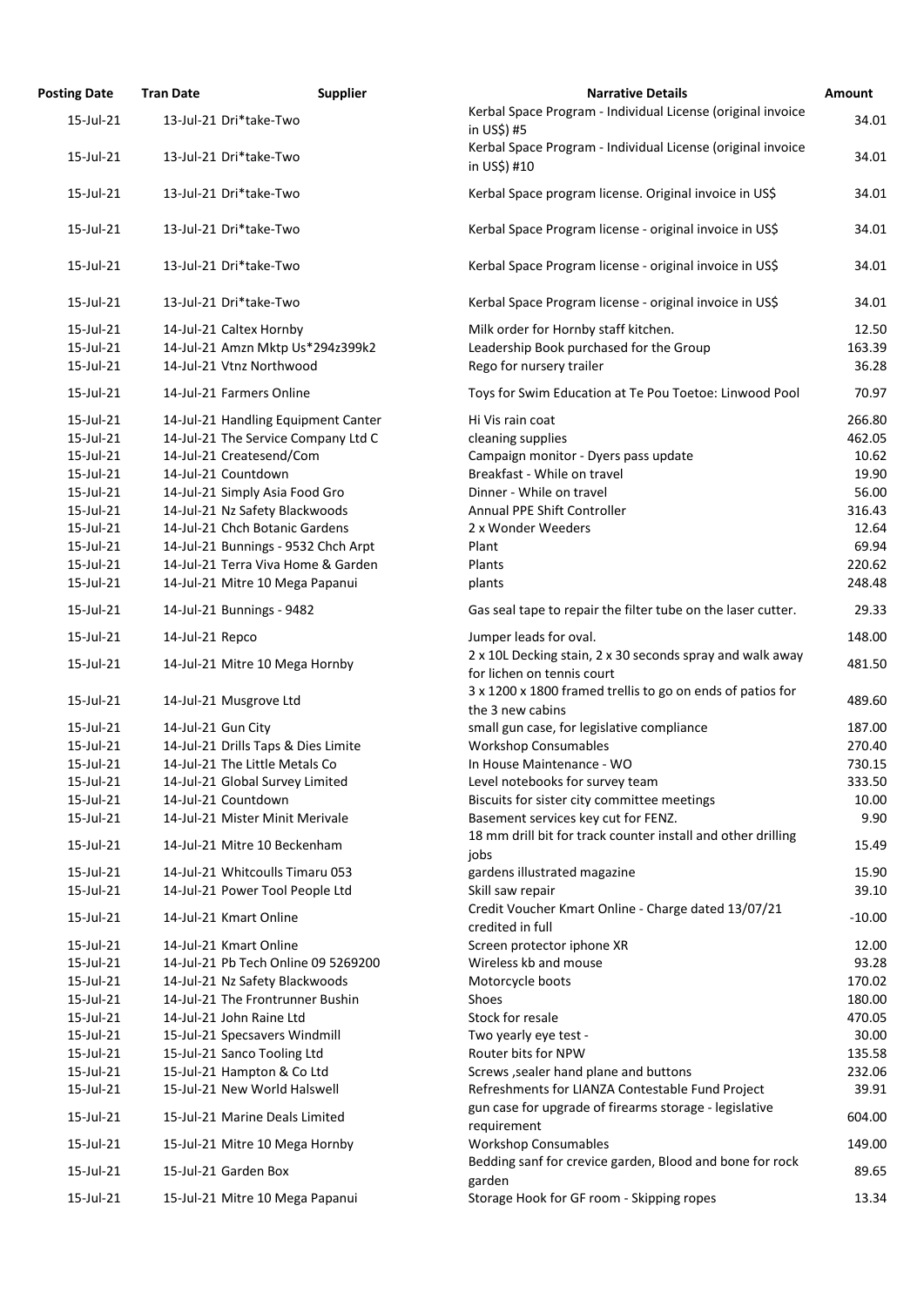| <b>Osting Date</b> | <b>Tran Date</b>               | <b>Supplier</b>                     | <b>Narrative Details</b>                                                                         |
|--------------------|--------------------------------|-------------------------------------|--------------------------------------------------------------------------------------------------|
| 16-Jul-21          | 14-Jul-21 Createsend/Com       |                                     | Reminder email for Things that Shape Us exhibition<br>opening                                    |
| 16-Jul-21          | 14-Jul-21 Officemax            |                                     | Absorbent Sock chemicals for spill kits                                                          |
| 16-Jul-21          | 15-Jul-21 Resene - Shirley 033 |                                     | semi gloss wall paint lodge                                                                      |
| 16-Jul-21          | 15-Jul-21 Bp 2go Linwood       |                                     | petrol accidently out in diesel truck                                                            |
| 16-Jul-21          | 15-Jul-21 Createsend/Com       |                                     | Akaroa wastewater - campaign monitor                                                             |
| 16-Jul-21          | 15-Jul-21 Createsend/Com       |                                     | Campaign monitor - Coastal Burwood Update                                                        |
| 16-Jul-21          | 15-Jul-21 Simply Asia Food Gro |                                     | Dinner - LGNZ Conference                                                                         |
| 16-Jul-21          | 15-Jul-21 Vic Unipay           |                                     | x2 Publications: Employment Agreements: Bargaining<br>Trends and Employment Law Update 2019/2020 |
| 16-Jul-21          |                                | 15-Jul-21 Armstrong Locksmiths      | Key 3 pair of copied keys for Hereford St Property                                               |
| 16-Jul-21          | 15-Jul-21 Super Cheap Auto     |                                     | Grease for truck tail lift                                                                       |
| 16-Jul-21          | 15-Jul-21 Muswums Aotearoa     |                                     | Museums Aotearoa partial annual subscription                                                     |
| 16-Jul-21          | 15-Jul-21 Bunnings - 9476      |                                     | Banks Peninsula - Lyttelton WWTP                                                                 |
| 16-Jul-21          | 15-Jul-21 Hcd Christchurch     |                                     | <b>TWRF In House Maintenance</b><br>Whale pool plant room door damaged - possibly due            |
| 16-Jul-21          | 15-Jul-21 Bunnings - 9482      |                                     | vandals? Pop rivets and rivet gun                                                                |
| 16-Jul-21          | 15-Jul-21 Freshchoice Parkland |                                     | Milk for staffroom                                                                               |
| 16-Jul-21          | 15-Jul-21 Mindkits Ltd         |                                     | 4 x PLA Filament for 3D printers (Red, black, grey, wh                                           |
| 16-Jul-21          | 15-Jul-21 Bunnings - 9476      |                                     | Brackets for Shelves - Upstairs Changing rooms                                                   |
| 16-Jul-21          |                                | 15-Jul-21 Nz Safety Blackwoods      | Spill socks for spill kit                                                                        |
| 16-Jul-21          |                                | 15-Jul-21 Home And Castle Hardware  | Paint for mural                                                                                  |
| 16-Jul-21          | 15-Jul-21 Kennards Hire NZ Ltd |                                     | NPW Tennis wind break project equipment hire                                                     |
| 16-Jul-21          | 16-Jul-21 The Warehouse 123    |                                     | Frame for Sustainability Charter                                                                 |
| 16-Jul-21          | 16-Jul-21 Countdown            |                                     | Koha for Volunteers                                                                              |
| 16-Jul-21          | 16-Jul-21 Mitre 10 Beckenham   |                                     | Events Production Team - Equipment Update 2021 -<br>Mitre10                                      |
| 16-Jul-21          |                                | 16-Jul-21 Spotlight Christchurch    | New tape measure to replace lost one.                                                            |
| 16-Jul-21          | 16-Jul-21 Torpedo7             |                                     | Dip belt for the fitness centre                                                                  |
| 16-Jul-21          |                                | 16-Jul-21 Mitre 10 Mega Ferrymead   | Banks Peninsula - Lyttelton WWTP                                                                 |
| 16-Jul-21          | 16-Jul-21 Nzrc Online Shop     |                                     | Comprehensive First Aid Course x 2                                                               |
| 16-Jul-21          |                                | 16-Jul-21 Mitre 10 Mega Papanui     | Sulphate of Potash for Dahlia collection                                                         |
| 16-Jul-21          |                                | 16-Jul-21 Mitre 10 Mega Hornby      | NPW tools and screws                                                                             |
| 19-Jul-21          | 15-Jul-21 Createsend/Com       |                                     | Akaroa wastewater - campaign monitor                                                             |
| 19-Jul-21          | 15-Jul-21 Createsend/Com       |                                     | Halswell hornby ric update, campaign manager                                                     |
| 19-Jul-21          | 15-Jul-21 Createsend/Com       |                                     | Linwood central heathcote - campaign manager                                                     |
| 19-Jul-21          | 16-Jul-21 Smiths Hire          |                                     | wood split lodge home                                                                            |
| 19-Jul-21          | 16-Jul-21 Avenue Automotive    |                                     | petrol accidently put in diesel truck - had to be drain                                          |
| 19-Jul-21          | 16-Jul-21 Aust Ins Of Refriger |                                     | Book purchased for team use                                                                      |
| 19-Jul-21          |                                | 16-Jul-21 Zoom.Us 888-799-9666      | Zoom Licences for July 2021                                                                      |
| 19-Jul-21          | 16-Jul-21 Facebk *d6k4t6tcr2   |                                     | Facebook social media, - Go Live Festival, Tirama Ma                                             |
| 19-Jul-21          | 16-Jul-21 Pay My Park          |                                     | Pay My Park - Meeting Civic                                                                      |
| 19-Jul-21          |                                | 16-Jul-21 Nz Safety Blackwoods      | <b>First Aid Supplies</b>                                                                        |
| 19-Jul-21          |                                | 16-Jul-21 Christchurch Cleaning Sup | New cleaning cloths                                                                              |
| 19-Jul-21          |                                | 16-Jul-21 Kens Cameras & Video      | Extra John Miller prints for The Things That Shape Us                                            |
| 19-Jul-21          |                                | 16-Jul-21 Briscoes Chch Salisbury   | Sticky spot remover for books                                                                    |
| 19-Jul-21          | 16-Jul-21 Cordis Auckland      |                                     | Conference accommodation                                                                         |
| 19-Jul-21          |                                | 16-Jul-21 C Junction Convenience    | Milk for staff room as supply had run out before nex<br>delivery.                                |
| 19-Jul-21          |                                | 16-Jul-21 Nz Safety Blackwoods      | Safety clothing/boots                                                                            |
| 19-Jul-21          | 16-Jul-21 Countdown            |                                     | coffee for staff room                                                                            |
| 19-Jul-21          | 16-Jul-21 Axure Software       |                                     | <b>ITDPCX axure mthly sub</b>                                                                    |
| 19-Jul-21          | 16-Jul-21 Swiftype.Com         |                                     | <b>ITDPCX Swiftype mthly sub</b>                                                                 |
| 19-Jul-21          | 16-Jul-21 Countdown            |                                     | For RTs on Coast                                                                                 |
| 19-Jul-21          |                                | 16-Jul-21 Terra Viva Home & Garden  | Roses for Central Rose Garden                                                                    |
| 19-Jul-21          | 16-Jul-21 Bunnings - 9482      |                                     | Digital thermometers and tap cap                                                                 |
|                    |                                |                                     |                                                                                                  |

| <b>Posting Date</b> | <b>Tran Date</b> | <b>Supplier</b>                     | <b>Narrative Details</b>                                                                         | <b>Amount</b> |
|---------------------|------------------|-------------------------------------|--------------------------------------------------------------------------------------------------|---------------|
| $16$ -Jul-21        |                  | 14-Jul-21 Createsend/Com            | Reminder email for Things that Shape Us exhibition                                               | 13.66         |
|                     |                  |                                     | opening                                                                                          |               |
| 16-Jul-21           |                  | 14-Jul-21 Officemax                 | Absorbent Sock chemicals for spill kits                                                          | 55.05         |
| 16-Jul-21           |                  | 15-Jul-21 Resene - Shirley 033      | semi gloss wall paint lodge                                                                      | 159.49        |
| 16-Jul-21           |                  | 15-Jul-21 Bp 2go Linwood            | petrol accidently out in diesel truck                                                            | 121.35        |
| 16-Jul-21           |                  | 15-Jul-21 Createsend/Com            | Akaroa wastewater - campaign monitor                                                             | 9.34          |
| 16-Jul-21           |                  | 15-Jul-21 Createsend/Com            | Campaign monitor - Coastal Burwood Update                                                        | 12.36         |
| 16-Jul-21           |                  | 15-Jul-21 Simply Asia Food Gro      | Dinner - LGNZ Conference                                                                         | 49.00         |
| 16-Jul-21           |                  | 15-Jul-21 Vic Unipay                | x2 Publications: Employment Agreements: Bargaining<br>Trends and Employment Law Update 2019/2020 | 340.35        |
| 16-Jul-21           |                  | 15-Jul-21 Armstrong Locksmiths      | Key 3 pair of copied keys for Hereford St Property                                               | 57.30         |
| 16-Jul-21           |                  | 15-Jul-21 Super Cheap Auto          | Grease for truck tail lift                                                                       | 19.99         |
| 16-Jul-21           |                  | 15-Jul-21 Muswums Aotearoa          | Museums Aotearoa partial annual subscription                                                     | 386.10        |
| 16-Jul-21           |                  | 15-Jul-21 Bunnings - 9476           | Banks Peninsula - Lyttelton WWTP                                                                 | 25.60         |
| 16-Jul-21           |                  | 15-Jul-21 Hcd Christchurch          | <b>TWRF In House Maintenance</b>                                                                 | 35.39         |
| 16-Jul-21           |                  | 15-Jul-21 Bunnings - 9482           | Whale pool plant room door damaged - possibly due to<br>vandals? Pop rivets and rivet gun        | 24.54         |
| 16-Jul-21           |                  | 15-Jul-21 Freshchoice Parkland      | Milk for staffroom                                                                               | 6.21          |
| 16-Jul-21           |                  | 15-Jul-21 Mindkits Ltd              | 4 x PLA Filament for 3D printers (Red, black, grey, white)                                       | 408.14        |
| 16-Jul-21           |                  | 15-Jul-21 Bunnings - 9476           | Brackets for Shelves - Upstairs Changing rooms                                                   | 103.60        |
| 16-Jul-21           |                  | 15-Jul-21 Nz Safety Blackwoods      | Spill socks for spill kit                                                                        | 106.08        |
| 16-Jul-21           |                  | 15-Jul-21 Home And Castle Hardware  | Paint for mural                                                                                  | 45.48         |
| 16-Jul-21           |                  | 15-Jul-21 Kennards Hire NZ Ltd      | NPW Tennis wind break project equipment hire                                                     | 362.00        |
| 16-Jul-21           |                  | 16-Jul-21 The Warehouse 123         | Frame for Sustainability Charter                                                                 | 4.00          |
| 16-Jul-21           |                  | 16-Jul-21 Countdown                 | Koha for Volunteers                                                                              | 200.00        |
| 16-Jul-21           |                  | 16-Jul-21 Mitre 10 Beckenham        | Events Production Team - Equipment Update 2021 -<br>Mitre10                                      | 89.44         |
| 16-Jul-21           |                  | 16-Jul-21 Spotlight Christchurch    | New tape measure to replace lost one.                                                            | 7.00          |
| 16-Jul-21           |                  | 16-Jul-21 Torpedo7                  | Dip belt for the fitness centre                                                                  | 87.49         |
| 16-Jul-21           |                  | 16-Jul-21 Mitre 10 Mega Ferrymead   | Banks Peninsula - Lyttelton WWTP                                                                 | 34.99         |
| 16-Jul-21           |                  | 16-Jul-21 Nzrc Online Shop          | Comprehensive First Aid Course x 2                                                               | 470.01        |
| 16-Jul-21           |                  | 16-Jul-21 Mitre 10 Mega Papanui     | Sulphate of Potash for Dahlia collection                                                         | 31.15         |
| 16-Jul-21           |                  | 16-Jul-21 Mitre 10 Mega Hornby      | NPW tools and screws                                                                             | 318.71        |
| 19-Jul-21           |                  | 15-Jul-21 Createsend/Com            | Akaroa wastewater - campaign monitor                                                             | 9.25          |
| 19-Jul-21           |                  | 15-Jul-21 Createsend/Com            | Halswell hornby ric update, campaign manager                                                     | 11.85         |
| 19-Jul-21           |                  | 15-Jul-21 Createsend/Com            | Linwood central heathcote - campaign manager                                                     | 17.65         |
| 19-Jul-21           |                  | 16-Jul-21 Smiths Hire               | wood split lodge home                                                                            | 110.00        |
| 19-Jul-21           |                  | 16-Jul-21 Avenue Automotive         | petrol accidently put in diesel truck - had to be drained                                        | 330.22        |
| 19-Jul-21           |                  | 16-Jul-21 Aust Ins Of Refriger      | Book purchased for team use                                                                      | 141.75        |
| 19-Jul-21           |                  | 16-Jul-21 Zoom.Us 888-799-9666      | Zoom Licences for July 2021                                                                      | 495.41        |
|                     |                  |                                     |                                                                                                  |               |
| 19-Jul-21           |                  | 16-Jul-21 Facebk *d6k4t6tcr2        | Facebook social media, - Go Live Festival, Tirama Mai                                            | 407.88        |
| 19-Jul-21           |                  | 16-Jul-21 Pay My Park               | Pay My Park - Meeting Civic                                                                      | 21.72         |
| 19-Jul-21           |                  | 16-Jul-21 Nz Safety Blackwoods      | <b>First Aid Supplies</b>                                                                        | 31.88         |
| 19-Jul-21           |                  | 16-Jul-21 Christchurch Cleaning Sup | New cleaning cloths                                                                              | 66.70         |
| 19-Jul-21           |                  | 16-Jul-21 Kens Cameras & Video      | Extra John Miller prints for The Things That Shape Us                                            | 79.90         |
| 19-Jul-21           |                  | 16-Jul-21 Briscoes Chch Salisbury   | Sticky spot remover for books                                                                    | 22.49         |
| 19-Jul-21           |                  | 16-Jul-21 Cordis Auckland           | Conference accommodation                                                                         | 448.95        |
| 19-Jul-21           |                  | 16-Jul-21 C Junction Convenience    | Milk for staff room as supply had run out before next<br>delivery.                               | 11.60         |
| 19-Jul-21           |                  | 16-Jul-21 Nz Safety Blackwoods      | Safety clothing/boots                                                                            | 188.59        |
| 19-Jul-21           |                  | 16-Jul-21 Countdown                 | coffee for staff room                                                                            | 21.60         |
| 19-Jul-21           |                  | 16-Jul-21 Axure Software            | <b>ITDPCX axure mthly sub</b>                                                                    | 143.91        |
| 19-Jul-21           |                  | 16-Jul-21 Swiftype.Com              | ITDPCX Swiftype mthly sub                                                                        | 372.99        |
| 19-Jul-21           |                  | 16-Jul-21 Countdown                 | For RTs on Coast                                                                                 | 188.88        |
| 19-Jul-21           |                  | 16-Jul-21 Terra Viva Home & Garden  | Roses for Central Rose Garden                                                                    | 751.15        |
| 19-Jul-21           |                  | 16-Jul-21 Bunnings - 9482           | Digital thermometers and tap cap                                                                 | 129.61        |
|                     |                  |                                     |                                                                                                  |               |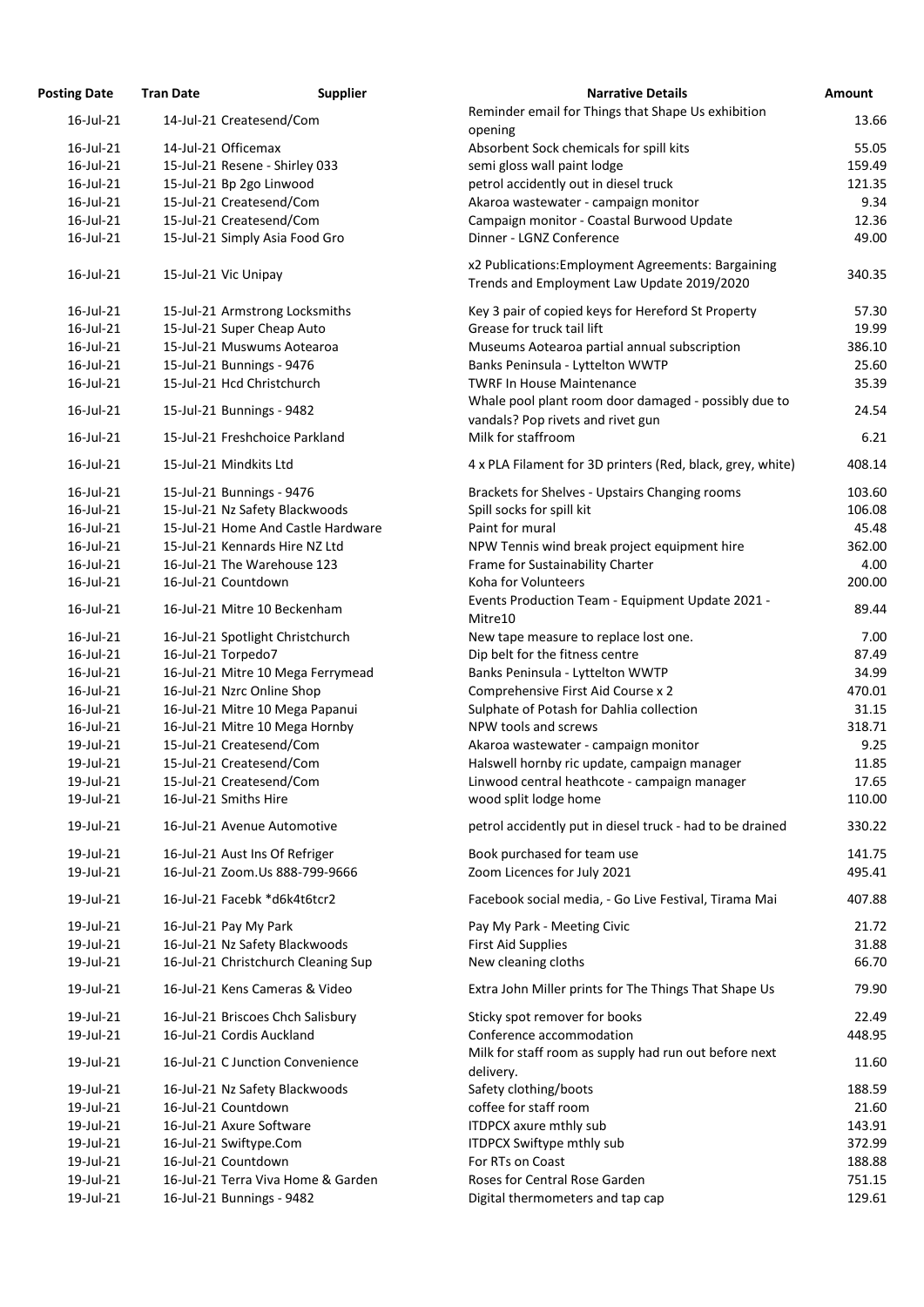| osting Date | <b>Tran Date</b>   | <b>Supplier</b>                     | <b>Narrative Details</b>                                                                                                                      |
|-------------|--------------------|-------------------------------------|-----------------------------------------------------------------------------------------------------------------------------------------------|
| 19-Jul-21   |                    | 16-Jul-21 Stowers Containment Solut | <b>Containers Drums for Chemicals</b>                                                                                                         |
| 19-Jul-21   |                    | 17-Jul-21 Cpr Airshop               | Breakfast - While on travel                                                                                                                   |
| 19-Jul-21   |                    | 17-Jul-21 Bp 2go Westport Opt       | Fuel for CDEM truck - RTs on Coast                                                                                                            |
| 19-Jul-21   |                    | 18-Jul-21 Calendly                  | calendarly subscription                                                                                                                       |
| 19-Jul-21   |                    | 18-Jul-21 Countdown                 | McCormacks Bay Volunteer day - food & hand wash                                                                                               |
| 19-Jul-21   |                    | 19-Jul-21 Caltex Redwood            | Milk for coffee etc                                                                                                                           |
| 19-Jul-21   |                    | 19-Jul-21 Mitre 10 Mega Ferrymead   | steel reinforcing safety cap                                                                                                                  |
|             |                    |                                     | masonry drill bit for speed humps tap for temp chlorine                                                                                       |
| 19-Jul-21   |                    | 19-Jul-21 Mitre 10 Mega Papanui     | tank                                                                                                                                          |
| 19-Jul-21   |                    | 19-Jul-21 Mitre 10 Mega Ferrymead   | Cable ties for chair trolleys selected centres                                                                                                |
| 19-Jul-21   |                    | 19-Jul-21 Supervalue Sumner         | Dishwasher powder x 2 Sumner Community Kitchen                                                                                                |
| 19-Jul-21   |                    | 19-Jul-21 The Caxton Press          | Laminated network plans                                                                                                                       |
|             |                    |                                     | Catering - incl external guests (ETU negotiation's) in Civic                                                                                  |
| 19-Jul-21   |                    | 19-Jul-21 Pak N Save Moorhouse      | building - 6th floor                                                                                                                          |
| 19-Jul-21   |                    | 19-Jul-21 Jaycar Pty Ltd            | RT adaptor purchased for vehicle                                                                                                              |
| 19-Jul-21   |                    | 19-Jul-21 Four Square Akaroa        | tea, coffee, milk, cleaning materials etc                                                                                                     |
| 19-Jul-21   |                    | 19-Jul-21 Sydenham Service Centre   | In House Maintenance - WO                                                                                                                     |
| 19-Jul-21   |                    | 19-Jul-21 Mitre 10 Beckenham        | self tapping screws and neoprene washers                                                                                                      |
|             |                    |                                     | Pioneer teach pool filter fittings to repair gauge on top of                                                                                  |
| 19-Jul-21   |                    | 19-Jul-21 Mrc Global (NZ) Ltd       | filter                                                                                                                                        |
| 19-Jul-21   |                    | 19-Jul-21 Speights Ale House        | Meals for RTs deployed to Coast                                                                                                               |
| 19-Jul-21   |                    | 19-Jul-21 Pgg Wrightson Chch        | Secateurs x 1, wet weather coat for Lizzy                                                                                                     |
| 19-Jul-21   |                    | 19-Jul-21 Mitre 10 Beckenham        | Dynabolt Fixings for Things that shape us                                                                                                     |
|             |                    |                                     | Hardware supplies for hanging projection screens in                                                                                           |
| 19-Jul-21   |                    | 19-Jul-21 Anzor Fasteners           |                                                                                                                                               |
| 20-Jul-21   |                    |                                     | Things that shape us                                                                                                                          |
| 20-Jul-21   | 17-Jul-21 Calendly | 17-Jul-21 Calendly                  | calendarly subscription<br>calendarly subscription                                                                                            |
| 20-Jul-21   |                    |                                     | calendarly subscription                                                                                                                       |
|             | 17-Jul-21 Calendly |                                     |                                                                                                                                               |
| 20-Jul-21   |                    | 18-Jul-21 Createsend/Com            | Campaign Monitor - Spreydon Cashmere community<br>news                                                                                        |
| 20-Jul-21   |                    | 18-Jul-21 Createsend/Com            | Campaign Monitor - Fendalton Waimairi Harewood news.                                                                                          |
| 20-Jul-21   |                    | 19-Jul-21 Vtnz Rangiora             | ramp trailer wof                                                                                                                              |
| 20-Jul-21   |                    | 19-Jul-21 Vtnz Rangiora             | rubbish truck cof                                                                                                                             |
| 20-Jul-21   |                    | 19-Jul-21 Vtnz Rangiora             | recycling truck cof                                                                                                                           |
| 20-Jul-21   |                    | 19-Jul-21 Vtnz Rangiora             | ute diesel kilometers                                                                                                                         |
| 20-Jul-21   |                    | 19-Jul-21 Mbie Min Business Inn     | 4x PPSRs registered                                                                                                                           |
| 20-Jul-21   | 19-Jul-21 Tactica  |                                     | Goods for resale                                                                                                                              |
|             |                    |                                     | Registration Fee for Glenda to attend an NZPI Seminar                                                                                         |
| 20-Jul-21   |                    | 19-Jul-21 Nz Planning               | (Effective Policy Writing)                                                                                                                    |
| 20-Jul-21   |                    | 19-Jul-21 Bunnings - 9476           | replacement bolt for post & rail fence                                                                                                        |
| 20-Jul-21   |                    | 19-Jul-21 Ferrymead Mitre 10 Mega   | sediment cartridge                                                                                                                            |
| 20-Jul-21   |                    | 19-Jul-21 Mulford Plastics (Nz      | Light box polycarbonate covers GC                                                                                                             |
| 20-Jul-21   |                    | 19-Jul-21 Kmart Online              | Fitness/Gym towels for resale at TQEII                                                                                                        |
| 20-Jul-21   |                    | 19-Jul-21 Ccc Art Gallery Car Prk   | Meeting in civic offices                                                                                                                      |
|             |                    |                                     |                                                                                                                                               |
| 20-Jul-21   |                    | 19-Jul-21 Nz Safety Blackwoods      | Work boots purchased for Animal Management officer                                                                                            |
| 20-Jul-21   |                    | 19-Jul-21 Marine Deals Limited      | <b>Credit Voucher Marine Deals Limited</b>                                                                                                    |
| 20-Jul-21   |                    | 19-Jul-21 Npd Moorhouse             | Fuel for vehicle based at Riccarton. No fuel card supplied.                                                                                   |
| 20-Jul-21   |                    | 19-Jul-21 Mainland Fasteners Ltd    | In House Maintenance - WO                                                                                                                     |
| 20-Jul-21   | 19-Jul-21 Kmart    |                                     | Towels for re-sale                                                                                                                            |
| 20-Jul-21   |                    | 19-Jul-21 Eb *women Of Influence    | women of influence conference                                                                                                                 |
| 20-Jul-21   |                    | 19-Jul-21 Storage Box-Tower Junctio | 2 x shoe storage racks                                                                                                                        |
| 20-Jul-21   |                    | 19-Jul-21 Cameo Fine Arts (2008) Lt | Wild Otautahi (removing artworks from frames)                                                                                                 |
| 20-Jul-21   |                    | 19-Jul-21 Kmart Online              | Towels for re-sale Pioneer                                                                                                                    |
| 20-Jul-21   |                    | 19-Jul-21 Ross Galt Lock & Key      | Replacement combination lock for outside bin cage at                                                                                          |
|             |                    |                                     | Fendalton Library and Service Centre                                                                                                          |
| 20-Jul-21   |                    | 19-Jul-21 Trailcom Christchurch     | Shackles for safety chains on trailers.                                                                                                       |
| 20-Jul-21   |                    | 19-Jul-21 Bridon New Zealand And Go | Hardware supplies for hanging projection screens in                                                                                           |
|             |                    |                                     | $\mathsf{Th}^{\star} \mathsf{in} \mathsf{in} \mathsf{in} \mathsf{in} \mathsf{in} \mathsf{in} \mathsf{in} \mathsf{in} \mathsf{in} \mathsf{in}$ |

| <b>Posting Date</b> | <b>Tran Date</b>  | <b>Supplier</b>                     | <b>Narrative Details</b>                                                                     | <b>Amount</b> |
|---------------------|-------------------|-------------------------------------|----------------------------------------------------------------------------------------------|---------------|
| 19-Jul-21           |                   | 16-Jul-21 Stowers Containment Solut | <b>Containers Drums for Chemicals</b>                                                        | 747.55        |
| 19-Jul-21           |                   | 17-Jul-21 Cpr Airshop               | Breakfast - While on travel                                                                  | 7.00          |
| 19-Jul-21           |                   | 17-Jul-21 Bp 2go Westport Opt       | Fuel for CDEM truck - RTs on Coast                                                           | 107.57        |
| 19-Jul-21           |                   | 18-Jul-21 Calendly                  | calendarly subscription                                                                      | 44.05         |
| 19-Jul-21           |                   | 18-Jul-21 Countdown                 | McCormacks Bay Volunteer day - food & hand wash                                              | 6.98          |
| 19-Jul-21           |                   | 19-Jul-21 Caltex Redwood            | Milk for coffee etc                                                                          | 3.20          |
| 19-Jul-21           |                   | 19-Jul-21 Mitre 10 Mega Ferrymead   | steel reinforcing safety cap                                                                 | 34.00         |
|                     |                   |                                     | masonry drill bit for speed humps tap for temp chlorine                                      |               |
| 19-Jul-21           |                   | 19-Jul-21 Mitre 10 Mega Papanui     | tank                                                                                         | 31.54         |
| 19-Jul-21           |                   | 19-Jul-21 Mitre 10 Mega Ferrymead   | Cable ties for chair trolleys selected centres                                               | 16.97         |
| 19-Jul-21           |                   | 19-Jul-21 Supervalue Sumner         | Dishwasher powder x 2 Sumner Community Kitchen                                               | 19.00         |
| 19-Jul-21           |                   | 19-Jul-21 The Caxton Press          | Laminated network plans                                                                      | 265.65        |
|                     |                   |                                     | Catering - incl external guests (ETU negotiation's) in Civic                                 |               |
| 19-Jul-21           |                   | 19-Jul-21 Pak N Save Moorhouse      | building - 6th floor                                                                         | 41.67         |
| 19-Jul-21           |                   | 19-Jul-21 Jaycar Pty Ltd            | RT adaptor purchased for vehicle                                                             | 20.90         |
| 19-Jul-21           |                   | 19-Jul-21 Four Square Akaroa        | tea, coffee, milk, cleaning materials etc                                                    | 30.34         |
| 19-Jul-21           |                   | 19-Jul-21 Sydenham Service Centre   | In House Maintenance - WO                                                                    | 75.60         |
| 19-Jul-21           |                   | 19-Jul-21 Mitre 10 Beckenham        | self tapping screws and neoprene washers                                                     | 57.68         |
|                     |                   |                                     | Pioneer teach pool filter fittings to repair gauge on top of                                 |               |
| 19-Jul-21           |                   | 19-Jul-21 Mrc Global (NZ) Ltd       | filter                                                                                       | 68.53         |
| 19-Jul-21           |                   | 19-Jul-21 Speights Ale House        | Meals for RTs deployed to Coast                                                              | 499.00        |
| 19-Jul-21           |                   | 19-Jul-21 Pgg Wrightson Chch        | Secateurs x 1, wet weather coat for Lizzy                                                    | 338.00        |
| 19-Jul-21           |                   | 19-Jul-21 Mitre 10 Beckenham        | Dynabolt Fixings for Things that shape us                                                    | 24.00         |
|                     |                   |                                     | Hardware supplies for hanging projection screens in                                          |               |
| 19-Jul-21           |                   | 19-Jul-21 Anzor Fasteners           | Things that shape us                                                                         | 280.09        |
| 20-Jul-21           |                   | 17-Jul-21 Calendly                  | calendarly subscription                                                                      | 66.08         |
| 20-Jul-21           |                   | 17-Jul-21 Calendly                  | calendarly subscription                                                                      | 88.11         |
| 20-Jul-21           |                   | 17-Jul-21 Calendly                  | calendarly subscription                                                                      | 132.16        |
|                     |                   |                                     |                                                                                              |               |
| 20-Jul-21           |                   | 18-Jul-21 Createsend/Com            | Campaign Monitor - Spreydon Cashmere community<br>news                                       | 9.81          |
| 20-Jul-21           |                   | 18-Jul-21 Createsend/Com            | Campaign Monitor - Fendalton Waimairi Harewood news.                                         | 10.53         |
| 20-Jul-21           |                   | 19-Jul-21 Vtnz Rangiora             | ramp trailer wof                                                                             | 51.00         |
| 20-Jul-21           |                   | 19-Jul-21 Vtnz Rangiora             | rubbish truck cof                                                                            | 158.00        |
| 20-Jul-21           |                   | 19-Jul-21 Vtnz Rangiora             | recycling truck cof                                                                          | 158.00        |
| 20-Jul-21           |                   | 19-Jul-21 Vtnz Rangiora             | ute diesel kilometers                                                                        | 240.52        |
| 20-Jul-21           |                   | 19-Jul-21 Mbie Min Business Inn     | 4x PPSRs registered                                                                          | 2.30          |
| 20-Jul-21           | 19-Jul-21 Tactica |                                     | Goods for resale                                                                             | 1025.64       |
| 20-Jul-21           |                   | 19-Jul-21 Nz Planning               | Registration Fee for Glenda to attend an NZPI Seminar<br>(Effective Policy Writing)          | 450.00        |
| 20-Jul-21           |                   | 19-Jul-21 Bunnings - 9476           | replacement bolt for post & rail fence                                                       | 3.90          |
| 20-Jul-21           |                   | 19-Jul-21 Ferrymead Mitre 10 Mega   | sediment cartridge                                                                           | 14.53         |
| 20-Jul-21           |                   | 19-Jul-21 Mulford Plastics (Nz      | Light box polycarbonate covers GC                                                            | 383.43        |
| 20-Jul-21           |                   | 19-Jul-21 Kmart Online              | Fitness/Gym towels for resale at TQEII                                                       | 80.00         |
| 20-Jul-21           |                   | 19-Jul-21 Ccc Art Gallery Car Prk   | Meeting in civic offices                                                                     | 6.00          |
| 20-Jul-21           |                   | 19-Jul-21 Nz Safety Blackwoods      | Work boots purchased for Animal Management officer                                           | 220.11        |
| 20-Jul-21           |                   | 19-Jul-21 Marine Deals Limited      | Credit Voucher Marine Deals Limited                                                          | $-205.00$     |
| 20-Jul-21           |                   | 19-Jul-21 Npd Moorhouse             | Fuel for vehicle based at Riccarton. No fuel card supplied.                                  | 81.61         |
| 20-Jul-21           |                   | 19-Jul-21 Mainland Fasteners Ltd    | In House Maintenance - WO                                                                    | 3.24          |
| 20-Jul-21           | 19-Jul-21 Kmart   |                                     | Towels for re-sale                                                                           | 119.00        |
| 20-Jul-21           |                   | 19-Jul-21 Eb *women Of Influence    | women of influence conference                                                                | 158.58        |
| 20-Jul-21           |                   | 19-Jul-21 Storage Box-Tower Junctio | 2 x shoe storage racks                                                                       | 195.97        |
| 20-Jul-21           |                   | 19-Jul-21 Cameo Fine Arts (2008) Lt | Wild Otautahi (removing artworks from frames)                                                | 262.20        |
| 20-Jul-21           |                   | 19-Jul-21 Kmart Online              | Towels for re-sale Pioneer                                                                   | 200.00        |
| 20-Jul-21           |                   | 19-Jul-21 Ross Galt Lock & Key      | Replacement combination lock for outside bin cage at<br>Fendalton Library and Service Centre | 32.50         |
| 20-Jul-21           |                   | 19-Jul-21 Trailcom Christchurch     | Shackles for safety chains on trailers.                                                      | 36.86         |
| 20-Jul-21           |                   | 19-Jul-21 Bridon New Zealand And Go | Hardware supplies for hanging projection screens in<br>Things that shape us                  | 51.45         |
|                     |                   |                                     |                                                                                              |               |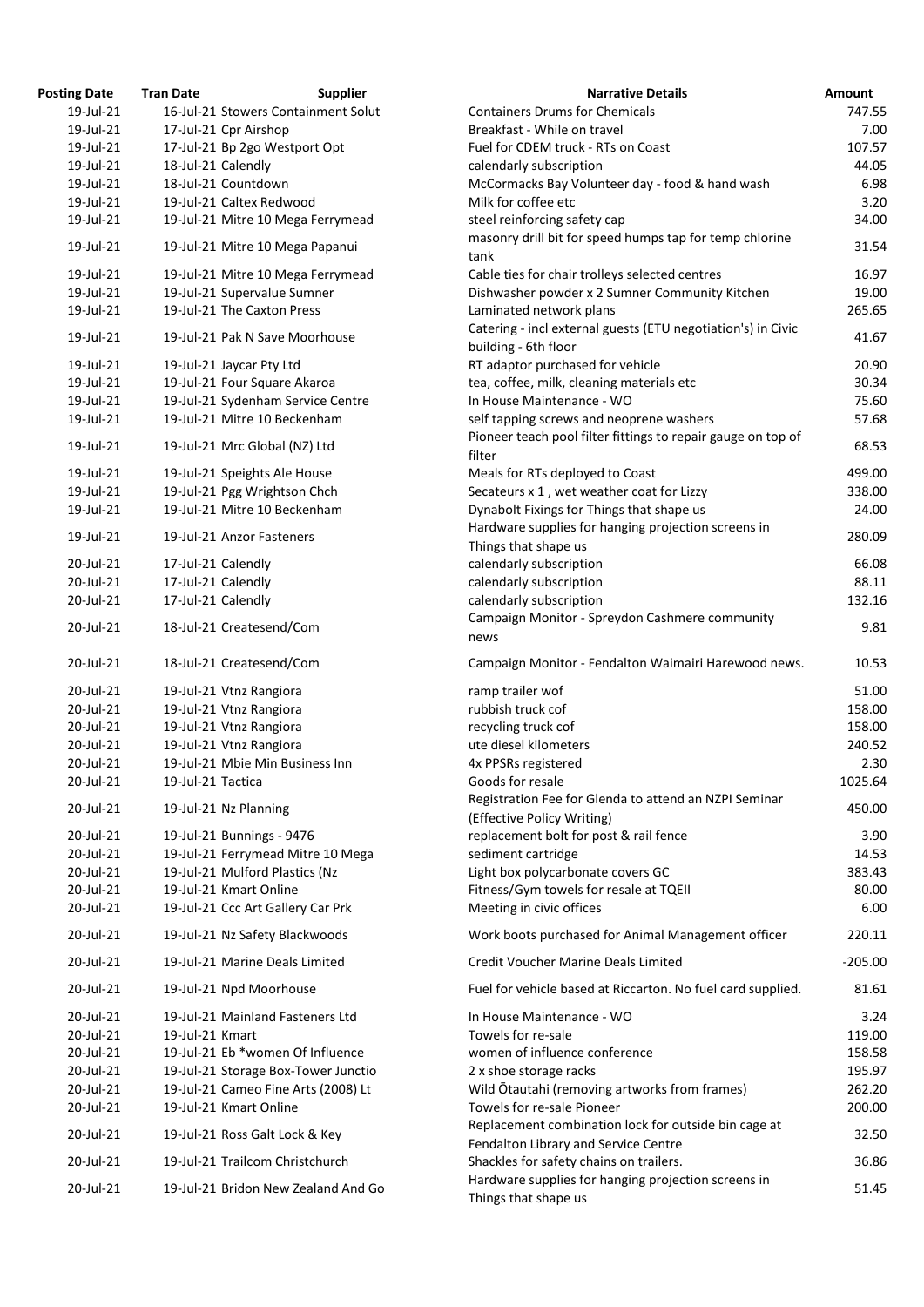| <b>Posting Date</b> | <b>Tran Date</b> | <b>Supplier</b>                     | <b>Narrative Details</b>                                                                              | Amount  |
|---------------------|------------------|-------------------------------------|-------------------------------------------------------------------------------------------------------|---------|
| 20-Jul-21           |                  | 19-Jul-21 Bridon New Zealand And Go | Hardware supplies for hanging projection screens in                                                   | 222.71  |
|                     |                  |                                     | Things that shape us                                                                                  |         |
| 20-Jul-21           |                  | 19-Jul-21 The Service Company Ltd C | <b>Bio-Zyme Cleaning Products</b>                                                                     | 462.05  |
| 20-Jul-21           |                  | 19-Jul-21 T L Parker Ltd            | Desktop chargers for RT's                                                                             | 276.00  |
| 20-Jul-21           |                  | 19-Jul-21 Bunnings - 9482           | Heavy duty staplers, staples, socket set, Timber                                                      | 287.88  |
| 20-Jul-21           |                  | 19-Jul-21 Ccc Parking               | CCC parking costs at Civic.                                                                           | 4.50    |
| 20-Jul-21           |                  | 20-Jul-21 Resene - Shirley 033      | paint for lodge                                                                                       | 535.12  |
| 20-Jul-21           |                  | 20-Jul-21 Z Barrington              | Milk for tea room                                                                                     | 7.50    |
| 20-Jul-21           |                  | 20-Jul-21 Mitre 10 Beckenham        | plastic trays for Hand sanitisers on public information<br>desks                                      | 14.97   |
| 20-Jul-21           |                  | 20-Jul-21 McCormack&mckellar Auctio | Purchase of 3 art works by auction 19/7/21 for CAG<br>collection                                      | 2474.53 |
| 20-Jul-21           |                  | 20-Jul-21 Stuff Ps Recurring        | <b>Stuff Press subscription</b>                                                                       | 73.67   |
| 20-Jul-21           |                  | 20-Jul-21 Stuff Ps Recurring        | <b>Stuff Press subscription</b>                                                                       | 74.53   |
| 20-Jul-21           |                  | 20-Jul-21 Stuff Ps Recurring        | <b>Stuff Press subscription</b>                                                                       | 90.56   |
| 20-Jul-21           |                  | 20-Jul-21 Ccc Art Gallery Car Prk   | Meetings in civic offices                                                                             | 25.00   |
| 20-Jul-21           |                  | 20-Jul-21 Ccc Parking               | parking                                                                                               | 9.00    |
| 20-Jul-21           |                  | 20-Jul-21 Freshchoice City Mkt      | Catering Ralph Hotere Atete poroporoaki closing<br>ceremony - \$1 part charge (credit card hold)      | 1.00    |
| 20-Jul-21           |                  | 20-Jul-21 Stuff Ps Recurring        | The Press subscription for CAG library archives                                                       | 73.23   |
| 20-Jul-21           |                  | 20-Jul-21 Pak N Save Northlands     | Swim Nappies for re-sale / Batteries                                                                  | 171.92  |
|                     |                  |                                     | Packing costs while on collection trip to Wellington for                                              |         |
| 20-Jul-21           |                  | 20-Jul-21 The Warehouse 134         | Flying Nun exhibition                                                                                 | 30.00   |
| 20-Jul-21           |                  | 20-Jul-21 Gold Band Taxis           | Taxi cost to airport from Lyttelton                                                                   | 94.00   |
| 20-Jul-21           |                  | 20-Jul-21 The Warehouse 220         | <b>Bisley ranger shirts</b>                                                                           | 486.00  |
| 20-Jul-21           |                  | 20-Jul-21 Unichem Cashel Pharmacy   | Postage to send RFID cards to Bibliocommons in Toronto                                                | 3.60    |
| 20-Jul-21           |                  | 20-Jul-21 Mitre 10 Beckenham        | Cable ties - to secure chairs to chair trolley.                                                       | 22.54   |
| 21-Jul-21           |                  | 19-Jul-21 Facebk *r4jqn4fk52        | Facebook media Ride a bike and win                                                                    | 50.00   |
| $21$ -Jul-21        |                  | 20-Jul-21 Photo Warehouse           | Photo prints from slides for presentation                                                             | 18.00   |
| $21$ -Jul-21        |                  | 20-Jul-21 Wilson Parking            | parking in town for meeting                                                                           | 10.60   |
| $21$ -Jul-21        |                  | 20-Jul-21 Egmont Commercial Lt M/O  | watering gun for dampening down potting mix                                                           | 12.05   |
| 21-Jul-21           |                  | 20-Jul-21 Bunnings - 9476           | Drill bits for drilling- Taiora speed humps                                                           | 123.28  |
| 21-Jul-21           |                  | 20-Jul-21 Mitre 10 Mega Ferrymead   | Washing Powder for TQEII Laundry                                                                      | 23.96   |
| 21-Jul-21           |                  | 20-Jul-21 Bunnings - 9476           | Bin sacks for leaders forum                                                                           | 17.98   |
| $21$ -Jul-21        |                  | 20-Jul-21 Nz Safety Blackwoods      | Sharps containers and nitrile gloves for leaders forum                                                | 97.10   |
| 21-Jul-21           |                  | 20-Jul-21 Pay My Park               | Pay My Park - Meetings Civic                                                                          | 54.12   |
| 21-Jul-21           |                  | 20-Jul-21 Bunnings - 9476           | work light for dark spaces callipers for pipe ?fitting sizing                                         | 155.89  |
|                     |                  |                                     |                                                                                                       |         |
| 21-Jul-21           |                  | 20-Jul-21 Ccc Art Gallery Car Prk   | Parking for two staff members recruiting from Civic                                                   | 25.00   |
| $21$ -Jul-21        |                  | 20-Jul-21 Voyager Internet Ltd      | <b>Bulletin messaging</b>                                                                             | 51.53   |
| $21$ -Jul-21        |                  | 20-Jul-21 Bunnings - 9482           | irrigation fittings for travis plants                                                                 | 46.88   |
| 21-Jul-21           |                  | 20-Jul-21 Wilson Parking            | Parking for recruitment shortlisting                                                                  | 9.10    |
| 21-Jul-21           |                  | 20-Jul-21 Southern Hospitality      | 12 plastic squeeze bottles for paint for the Spin Art<br>activity in The Mix: Art in Action on Wed 4  | 38.43   |
| 21-Jul-21           |                  | 20-Jul-21 Wilson Parking            | Parking for meeting at CIVIC                                                                          | 12.60   |
| 21-Jul-21           |                  | 20-Jul-21 Ecodrop Metro             | Rubbish dump fees for clearing old stock paddock                                                      | 11.80   |
| $21$ -Jul-21        |                  | 20-Jul-21 Ecodrop Metro             | Rubbish dump fees for clearing old stock paddock                                                      | 11.80   |
| $21$ -Jul-21        |                  | 20-Jul-21 Nz Safety Blackwoods      | Overall purchased for new Shelter staff member                                                        | 58.90   |
| $21$ -Jul-21        |                  | 20-Jul-21 Nz Safety Blackwoods      | Uniform boots and shoes purchased for new staff<br>member                                             | 706.89  |
| $21$ -Jul-21        |                  | 20-Jul-21 New Brighton Paper Plus   | Rego Reprint GJH338                                                                                   | 4.21    |
| $21$ -Jul-21        |                  | 20-Jul-21 Scott Machinery Limited   | Deposit for workshop Lathe                                                                            | 799.25  |
| $21$ -Jul-21        |                  | 20-Jul-21 Spotify P160fa1517        | women of influence conference                                                                         | 22.50   |
| 21-Jul-21           |                  | 20-Jul-21 Jotform Inc.              | H&S Reporting Tool for Contractors                                                                    | 28.10   |
|                     |                  |                                     | Catering for the Consular Corps meeting on Tuesday 20                                                 |         |
| 21-Jul-21           |                  | 20-Jul-21 Freshchoice City Mkt      | July at the Civic Offices M2.05 meeting room                                                          | 92.40   |
| 21-Jul-21           |                  | 20-Jul-21 Bunnings - 9532 Chch Arpt | 2 No. boxes of bird repelling spikes for exterior plant<br>room wall by seating at New Brighton Whale | 49.96   |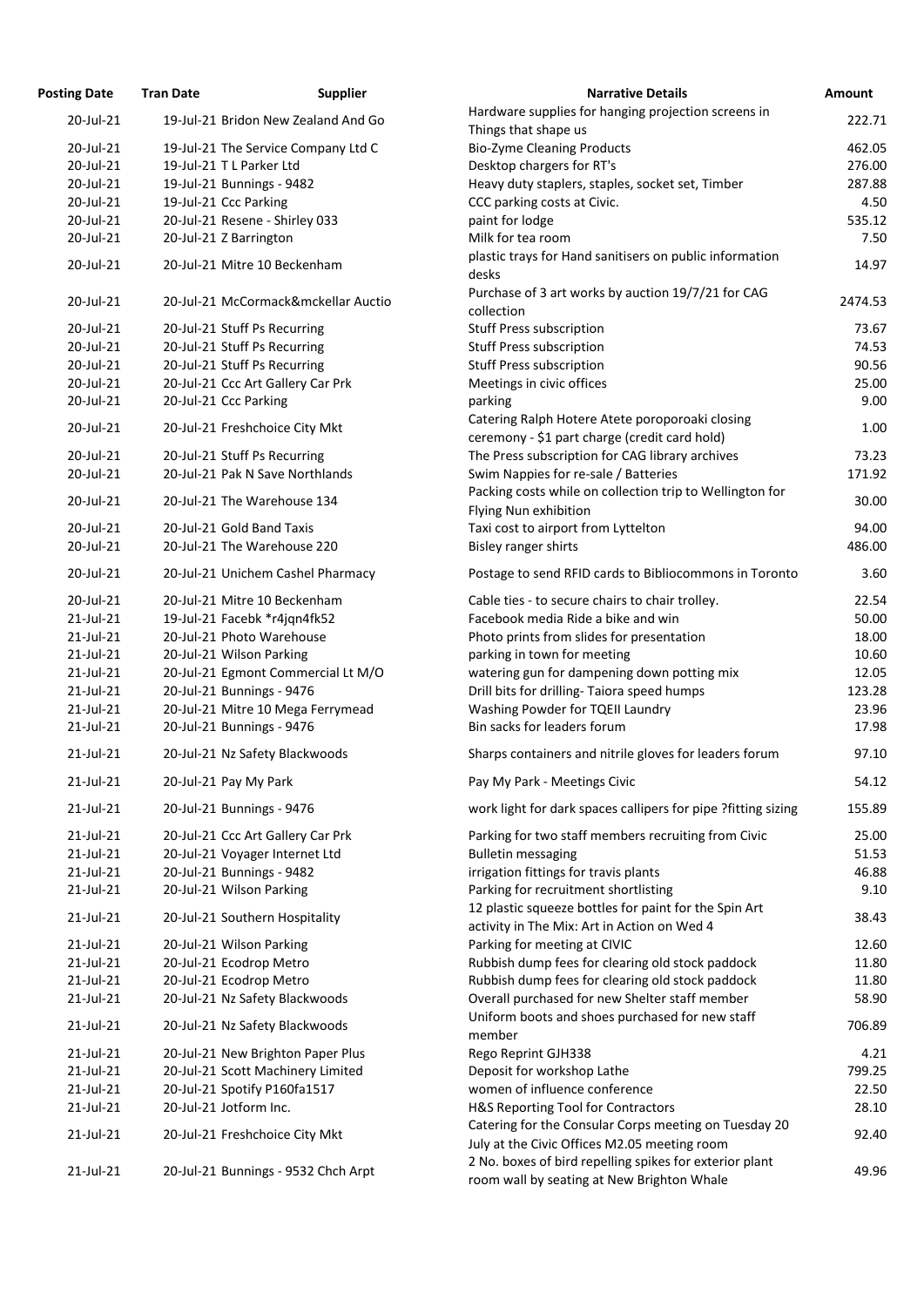| <b>Posting Date</b> | <b>Tran Date</b>               | <b>Supplier</b>                     | <b>Narrative Details</b>                                                                                | <b>Amount</b> |
|---------------------|--------------------------------|-------------------------------------|---------------------------------------------------------------------------------------------------------|---------------|
| $21$ -Jul-21        | 20-Jul-21 Parking Services     |                                     | Parking costs while on collection trip to Wellington for<br>Flying Nun exhibition                       | 6.50          |
| $21$ -Jul-21        | 20-Jul-21 Z Broadway           |                                     | Fuel costs for rental car refueling at end of collection trip<br>to Wellington to collect loan artworks | 8.76          |
| 21-Jul-21           | 20-Jul-21 Wilson Parking       |                                     | Parking costs while on collection trip to Wellington for<br>Flying Nun exhibition                       | 12.60         |
| 21-Jul-21           | 20-Jul-21 Pickle & Pie         |                                     | Food and drinks cost while in Wellington collecting loaned<br>artworks for Flying Nun exhibition        | 25.50         |
| 21-Jul-21           | 20-Jul-21 Koanga Institute     |                                     | Vegetable seeds Hairloom from Koanga, a registered<br>charity                                           | 15.85         |
| 21-Jul-21           | 20-Jul-21 Blacks Fasteners     |                                     | fixings for projection screens for 'things that shape us'                                               | 5.54          |
| 21-Jul-21           |                                | 20-Jul-21 Pb Tech Online 09 5269200 | Wireless erogonomic keyboard and mouse task 3230746                                                     | 112.93        |
| $21$ -Jul-21        |                                | 20-Jul-21 Pb Tech Online 09 5269200 | 3x cables for ipad and 3 12W wall chargers for ipad                                                     | 120.06        |
| 21-Jul-21           |                                | 21-Jul-21 Warehouse Stationery      | materials for School holiday programme and powerpoint<br>'clicker'                                      | 25.94         |
| $21$ -Jul-21        |                                | 21-Jul-21 Mitre 10 Mega Papanui     | hardware supplies                                                                                       | 22.80         |
| 21-Jul-21           | 21-Jul-21 Ccc Parking          |                                     | parking                                                                                                 | 9.00          |
| 21-Jul-21           | 21-Jul-21 The Warehouse 220    |                                     | Frames for HHR Community Service Awards                                                                 | 40.00         |
| $21$ -Jul-21        |                                | 21-Jul-21 Mitre 10 Beckenham        | araldite, saw blade foe workshop support                                                                | 123.36        |
| 21-Jul-21           | 21-Jul-21 Pop Stop             |                                     | a grid sheet for dungeon delivers program at Shirley. used<br>for two ongoing programmers.              | 39.99         |
| $21$ -Jul-21        |                                | 21-Jul-21 Warehouse Stationery      | Hanging tabs for Mila walls                                                                             | 24.00         |
| $21$ -Jul-21        |                                | 21-Jul-21 Sopers Macindoe Chch      | Coat hooks for foyer toilets                                                                            | 26.01         |
| 21-Jul-21           | 21-Jul-21 The Warehouse 178    |                                     | Light helmets for LUV                                                                                   | 91.00         |
| 21-Jul-21           |                                | 21-Jul-21 New World Northwood       | milk for resale in the shop                                                                             | 30.80         |
| $21$ -Jul-21        |                                | 21-Jul-21 New World Northwood       | BBQ food for volunteers planting                                                                        | 20.46         |
|                     |                                |                                     | Facebook promotion for Drag Yourself Back to the Gallery                                                |               |
| 22-Jul-21           | 20-Jul-21 Facebk *xmj385xbt2   |                                     | and Cubist Oil Painting workshop.                                                                       | 55.00         |
| 22-Jul-21           |                                | 20-Jul-21 Www.Aliexpress.Com        | Cardboard record cover sleeves for Hellzapoppin'! school<br>lessons and an art activity                 | 272.13        |
| 22-Jul-21           | 20-Jul-21 Dtsl                 |                                     | Repairs to vibrating seal switch<br>Food and drink costs while on Flying Nun exhibition                 | 69.00         |
| 22-Jul-21           |                                | 20-Jul-21 Midnight Espresso Bar     | artwork collection trip                                                                                 | 4.00          |
| 22-Jul-21           |                                | 21-Jul-21 Mbie Min Business Inn     | PPSR Registration - Companies Office                                                                    | 16.10         |
| 22-Jul-21           |                                | 21-Jul-21 Paper Plus Barrington     | Equipment for programming.                                                                              | 11.98         |
| 22-Jul-21           | 21-Jul-21 The Warehouse 178    |                                     | Equipment for programming.                                                                              | 26.91         |
| 22-Jul-21           |                                | 21-Jul-21 The Service Company Ltd C | cleaning supplies                                                                                       | 153.19        |
| 22-Jul-21           | 21-Jul-21 Createsend/Com       |                                     | Campaign Monitor - Bromley odour                                                                        | 7.99          |
| 22-Jul-21           |                                | 21-Jul-21 Mitre 10 Mega Papanui     | Sharpening Stone, Stakes, Containers                                                                    | 133.31        |
| 22-Jul-21           | 21-Jul-21 Ninox Orchids        |                                     | Plants                                                                                                  | 699.99        |
| 22-Jul-21           | 21-Jul-21 Wilson Parking       |                                     | Parking for a staff member to attend a meeting at Civic<br>offices                                      | 16.60         |
| 22-Jul-21           | 21-Jul-21 Jaycar Pty Ltd       |                                     | Jaycar Stereo headphones splitter                                                                       | 12.90         |
| 22-Jul-21           | 21-Jul-21 Dominos Cashmere     |                                     | For RTs deployed to Coast                                                                               | 34.98         |
| 22-Jul-21           | 21-Jul-21 Budget Bins          |                                     | Clean up of Colombo base prior to moving                                                                | 415.00        |
| 22-Jul-21           | 21-Jul-21 Hell Pizza Sydenham  |                                     | Quality & Compliance, 3W - River Care Liaison annual<br>meeting - catering                              | 262.50        |
| 22-Jul-21           | 21-Jul-21 Bunnings - 9482      |                                     | sovient cement and fan heater                                                                           | 35.65         |
| 22-Jul-21           |                                | 21-Jul-21 Pearsons 2018 Limited     | Ap2o/Ap40 for wetland walk                                                                              | 63.00         |
| 22-Jul-21           |                                | 21-Jul-21 Look Sharp Addington      | <b>Equipment for HHR Community Service Awards</b>                                                       | 27.00         |
| 22-Jul-21           |                                | 21-Jul-21 Red Bowl Chinese Restaura | Farewell retirement lunch                                                                               | 150.00        |
| 22-Jul-21           | 21-Jul-21 Bunnings - 9476      |                                     | Propagation sand and nitrosol for alpind collection                                                     | 72.86         |
|                     |                                |                                     |                                                                                                         |               |
| 22-Jul-21           |                                | 21-Jul-21 Kings Seeds (Nz) Limited  | Seeds for the Heritage Rose Garden                                                                      | 114.20        |
| 22-Jul-21           |                                | 21-Jul-21 Terra Viva Home & Garden  | Roses for the Central Rose Garden                                                                       | 175.74        |
| 22-Jul-21           |                                | 21-Jul-21 Nz Safety Blackwoods      | Emergency assembly point signage                                                                        | 45.77         |
| 22-Jul-21           | 21-Jul-21 Express Couriers Ltd |                                     | Courier fee to ship duplicated order back to PB Tech.                                                   | 28.06         |
| 22-Jul-21           | 21-Jul-21 George Henry & Co    |                                     | NPW Tools for project in the Café.                                                                      | 231.36        |
| 22-Jul-21           | 22-Jul-21 New World Prestons   |                                     | Items for Kidsfest programme                                                                            | 3.45          |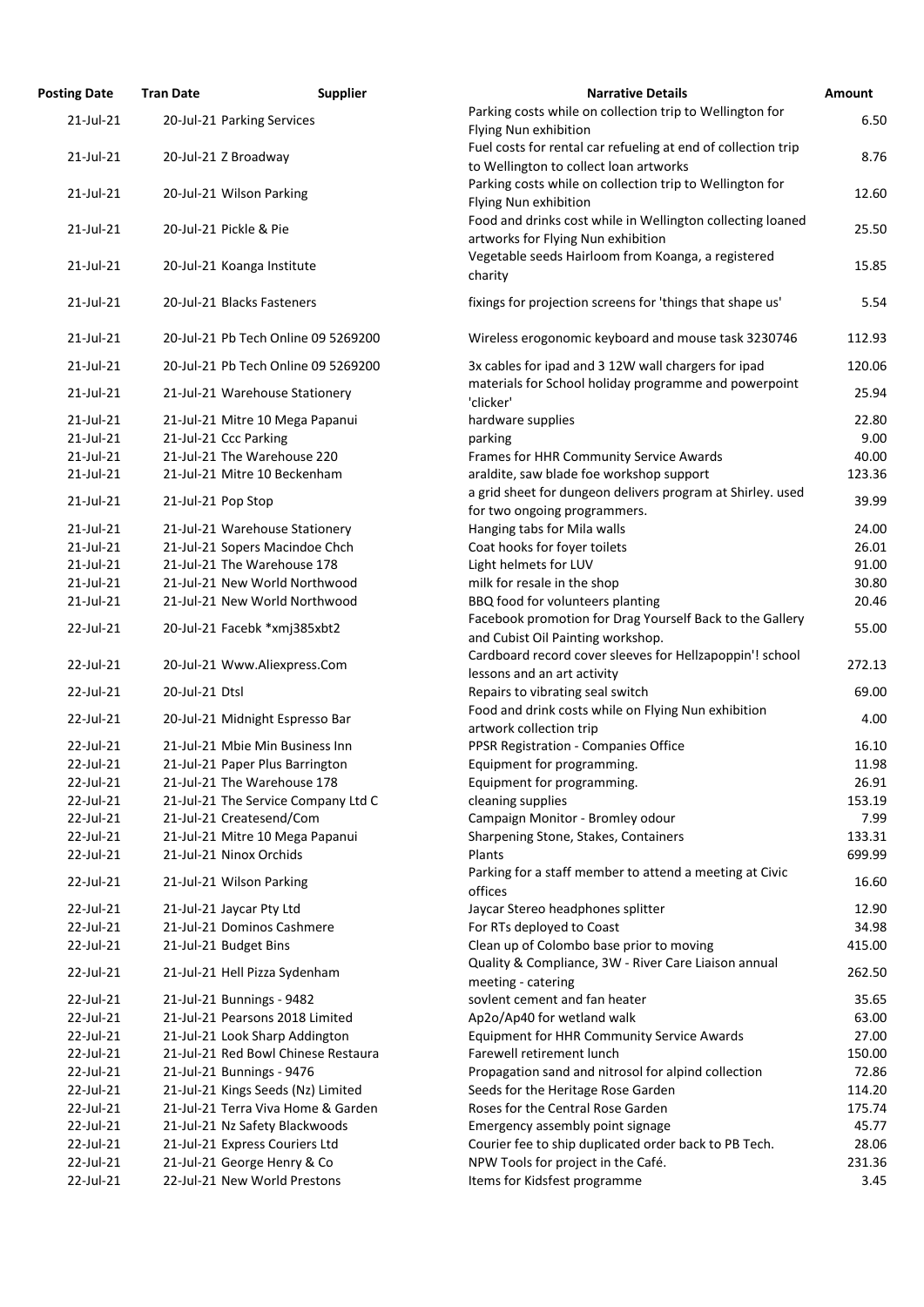| <b>Posting Date</b> | <b>Tran Date</b>               | <b>Supplier</b>                     | <b>Narrative Details</b>                                                                 | Amount    |
|---------------------|--------------------------------|-------------------------------------|------------------------------------------------------------------------------------------|-----------|
| 22-Jul-21           | 22-Jul-21 Mighty Ape Limited   |                                     | Paper stock for Term 3 schools lesson based on Lonnie                                    | 167.00    |
|                     |                                |                                     | Hutchinson exhibition.                                                                   |           |
| 22-Jul-21           | 22-Jul-21 Sounds Air           |                                     | Credit Voucher Sounds Air - Passengers Return Leg                                        | $-418.00$ |
|                     |                                |                                     | charged on invoice refunded                                                              |           |
| 22-Jul-21           | 22-Jul-21 Freshchoice City Mkt |                                     | Quality & Compliance, 3W - River                                                         | 13.74     |
| 22-Jul-21           | 22-Jul-21 Mitre 10 Beckenham   |                                     | General fastenings for recreation work                                                   | 21.18     |
| 22-Jul-21           |                                | 22-Jul-21 Warehouse Stationery      | USB flash drive for education talk file - IB                                             | 16.00     |
| 23-Jul-21           | 21-Jul-21 Apple New Zealand    |                                     | <b>ITDPCX Apple Enterprise Dev Enrolment</b>                                             | 479.00    |
| 23-Jul-21           |                                | 22-Jul-21 New World Bishopdale      | Milk for tea room                                                                        | 4.39      |
| 23-Jul-21           |                                | 22-Jul-21 Couplands Bakeries Nthco  | Farewell morning tea (8years) Expenditure within policy                                  | 158.71    |
| 23-Jul-21           | 22-Jul-21 Countdown Online     |                                     | Catering for farewell morning tea as per Council's exit<br>policy                        | 56.50     |
| 23-Jul-21           |                                | 22-Jul-21 Paramount Pools & Spas    | In House Maintenance - Chlorine                                                          | 76.64     |
| 23-Jul-21           |                                | 22-Jul-21 Para Rubber Christchur    | Main Pumps Containment Response                                                          | 255.48    |
| 23-Jul-21           | 22-Jul-21 Bunnings - 9476      |                                     | HDMI VGA socket for projector                                                            | 26.90     |
| 23-Jul-21           | 22-Jul-21 Createsend/Com       |                                     | Campaign Monitor - CUMOA update                                                          | 16.23     |
| 23-Jul-21           | 22-Jul-21 Hub                  |                                     | Bike seats for cyclesafe bikes                                                           | 400.00    |
| 23-Jul-21           | 22-Jul-21 Uoc Parking Meter    |                                     | University Of Canterbury parking for meeting                                             | 8.00      |
| 23-Jul-21           | 22-Jul-21 Dominos Cashmere     |                                     | For vols deployed to Coast                                                               | 24.99     |
| 23-Jul-21           |                                | 22-Jul-21 Bp Connect Moorhouse      | Diesel 42 litres. NEIL.                                                                  | 61.45     |
| 23-Jul-21           | 22-Jul-21 Terra Lana           |                                     | Armagh Bridge Planting.                                                                  | 143.75    |
|                     |                                |                                     | Coffee voucher as thank you koha for Impact video                                        |           |
| 23-Jul-21           | 22-Jul-21 Foundation           |                                     | subjects.                                                                                | 12.00     |
| 23-Jul-21           |                                | 22-Jul-21 Drummond & Etheridge Ltd  | <b>UBCO</b> repairs                                                                      | 390.43    |
| 23-Jul-21           |                                | 22-Jul-21 Spotlight Christchurch    | card for Harry Potter day event at Shirley library                                       | 33.00     |
| 23-Jul-21           | 22-Jul-21 Ross Galt Lock & Key |                                     |                                                                                          | 36.00     |
| 23-Jul-21           |                                | 22-Jul-21 Pb Tech Online 09 5269200 | New keys holder<br>USB card reader                                                       | 13.77     |
|                     |                                |                                     |                                                                                          |           |
| 23-Jul-21           |                                | 22-Jul-21 Spectrum Lighting & Sound | repairs to scoreboard controller                                                         | 353.63    |
| 23-Jul-21           | 23-Jul-21 Topmag C0184 Chch    |                                     | Purchase of Pallet Jack for event.                                                       | 299.90    |
| 23-Jul-21           |                                | 23-Jul-21 New World Durham Street   | Catering for Things That Shape Us post karakia 23/7/21                                   | 109.24    |
| 23-Jul-21           | 23-Jul-21 Pak N Save Riccarton |                                     | Thank you gift for Community Service Award speaker and<br>consumables for Riccarton      | 13.88     |
|                     |                                |                                     |                                                                                          |           |
| 26-Jul-21           | 21-Jul-21 liba                 |                                     | IIBA membership for July 2021.                                                           | 206.22    |
| 26-Jul-21           | 22-Jul-21 The Little Fiddle    |                                     | Leaving function for long serving employee                                               | 99.00     |
| 26-Jul-21           | 22-Jul-21 Facebk *xqr4e5bt62   |                                     | Facebook media, Chch Invitation Civic Awards, Cashmere<br>Intersection, Go Live Festival | 1000.00   |
| 26-Jul-21           |                                | 23-Jul-21 Take Note Ferrymead       | Return customer jacket - postage                                                         | 11.00     |
| 26-Jul-21           | 23-Jul-21 Elite Fitness Online |                                     | New set of strength bands.                                                               | 159.80    |
| 26-Jul-21           | 23-Jul-21 Myzone               |                                     | Myzone monthly subscription                                                              | 253.00    |
| 26-Jul-21           | 23-Jul-21 Paypal *goformz Inc  |                                     | RECI Gofrmz annual fee                                                                   | 3563.26   |
| 26-Jul-21           | 23-Jul-21 Trees For Canterbury |                                     | Plants for the Alpine House collection                                                   | 35.20     |
| 26-Jul-21           |                                | 23-Jul-21 Nz Safety Blackwoods      | Safety boots                                                                             | 217.11    |
| 26-Jul-21           | 23-Jul-21 Ross Galt Lock & Key |                                     | Te Pou Toetoe car park padlock                                                           | 115.00    |
| 26-Jul-21           |                                | 23-Jul-21 Pb Tech Online 09 5269200 | 4 x 5m USB-USB B cables for DTG printers                                                 | 16.92     |
| 26-Jul-21           | 23-Jul-21 Bunnings - 9476      |                                     | Silicone and storage bin                                                                 | 19.67     |
| 26-Jul-21           |                                |                                     |                                                                                          |           |
| 26-Jul-21           | 23-Jul-21 Ccc Parking          |                                     | CCC parking cost at Civic.                                                               | 5.00      |
|                     |                                | 23-Jul-21 Mitre 10 Mega Hornby      | NPW Hockey Goal project                                                                  | 223.66    |
| 26-Jul-21           | 24-Jul-21 Vimeo Plus Monthly   |                                     | VIMEO - video messaging, Marketing Team                                                  | 20.29     |
| 26-Jul-21           | 24-Jul-21 The Warehouse 175    |                                     | stationary                                                                               | 19.98     |
| 26-Jul-21           | 25-Jul-21 Orana Wildlife Park  |                                     | Access charge to conduct waterbird survey as part of city-<br>wide census                | 36.50     |
| 26-Jul-21           |                                | 25-Jul-21 Sp * Original Foods Do    | Catering for Te Pou Toetoe: Linwood Pool site blessing                                   | 35.00     |
| 26-Jul-21           |                                | 25-Jul-21 The Muse Christchurch     | Go Live Festival 2021 - The Muse Invoice                                                 | 154.22    |
| 26-Jul-21           |                                | 25-Jul-21 The Muse Christchurch     | Go Live Festival 2021 - The Muse Invoice                                                 | 187.88    |
| 26-Jul-21           |                                | 25-Jul-21 The Muse Christchurch     | Go Live Festival 2021 - The Muse - Invoice - Performer<br>Accommodation                  | 316.60    |
| 26-Jul-21           | 25-Jul-21 Freshchoice City Mkt |                                     | Catering for Ralph Hotere Atete poroporoaki (closing<br>ceremony) 25/7/21                | 929.24    |